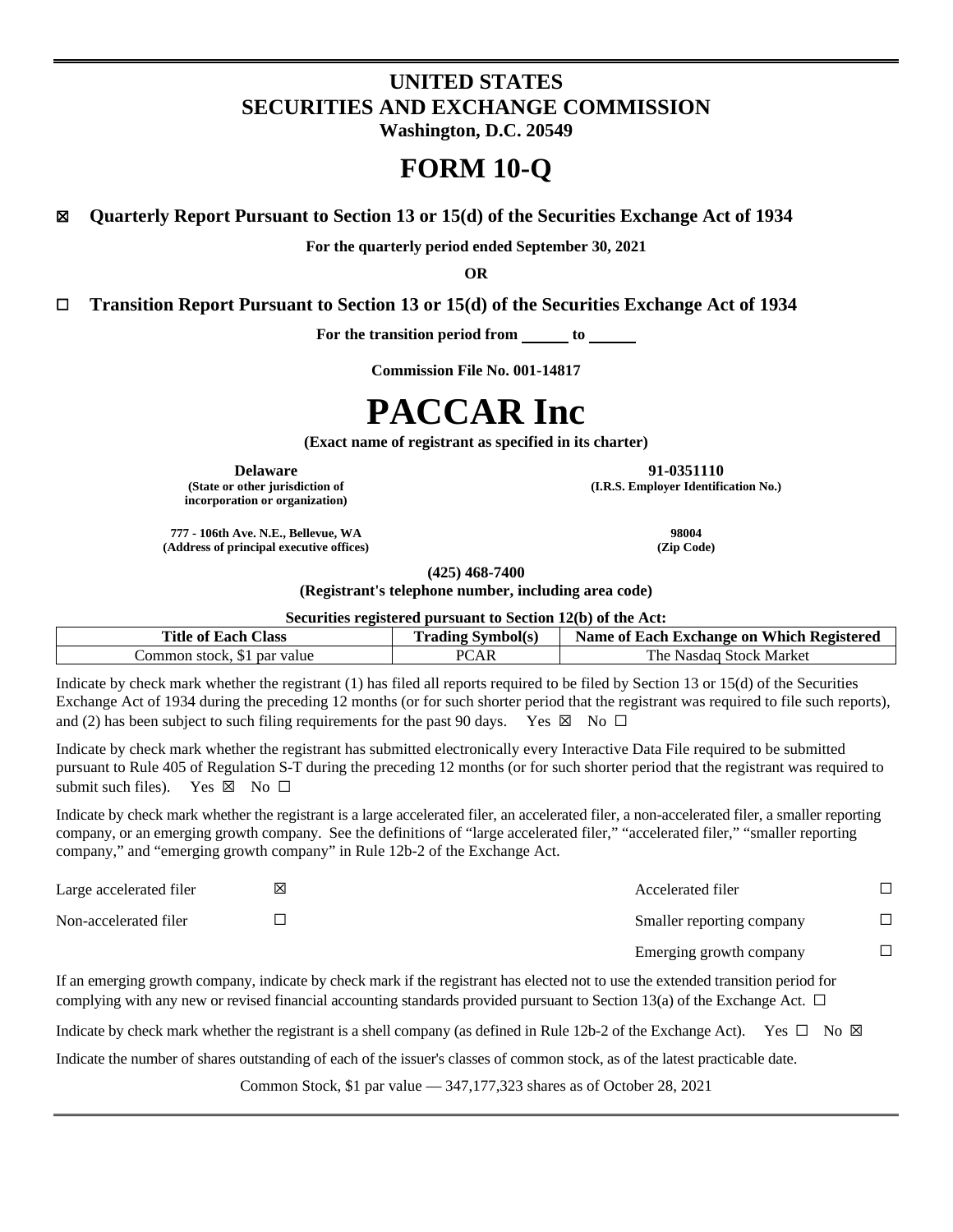### **PACCAR Inc – Form 10-Q**

### **INDEX**

|          |                                                                            | Page           |
|----------|----------------------------------------------------------------------------|----------------|
| PART I.  | FINANCIAL INFORMATION:                                                     |                |
| ITEM 1.  | FINANCIAL STATEMENTS:                                                      |                |
|          | Consolidated Statements of Comprehensive Income -                          |                |
|          |                                                                            | 3              |
|          | Consolidated Balance Sheets –                                              |                |
|          |                                                                            | $\overline{4}$ |
|          | Condensed Consolidated Statements of Cash Flows -                          |                |
|          |                                                                            | 6              |
|          | Consolidated Statements of Stockholders' Equity -                          |                |
|          |                                                                            | $\overline{7}$ |
|          |                                                                            | 8              |
| ITEM 2.  | MANAGEMENT'S DISCUSSION AND ANALYSIS OF FINANCIAL CONDITION AND RESULTS OF |                |
|          |                                                                            | 33             |
| ITEM 3.  |                                                                            | 49             |
| ITEM 4.  | CONTROLS AND PROCEDURES                                                    | 49             |
| PART II. | <b>OTHER INFORMATION:</b>                                                  |                |
| ITEM 1.  |                                                                            | 50             |
| ITEM 1A. |                                                                            | 50             |
| ITEM 2.  |                                                                            | 50             |
| ITEM 6.  |                                                                            | 50             |
|          |                                                                            | 50             |
|          |                                                                            | 53             |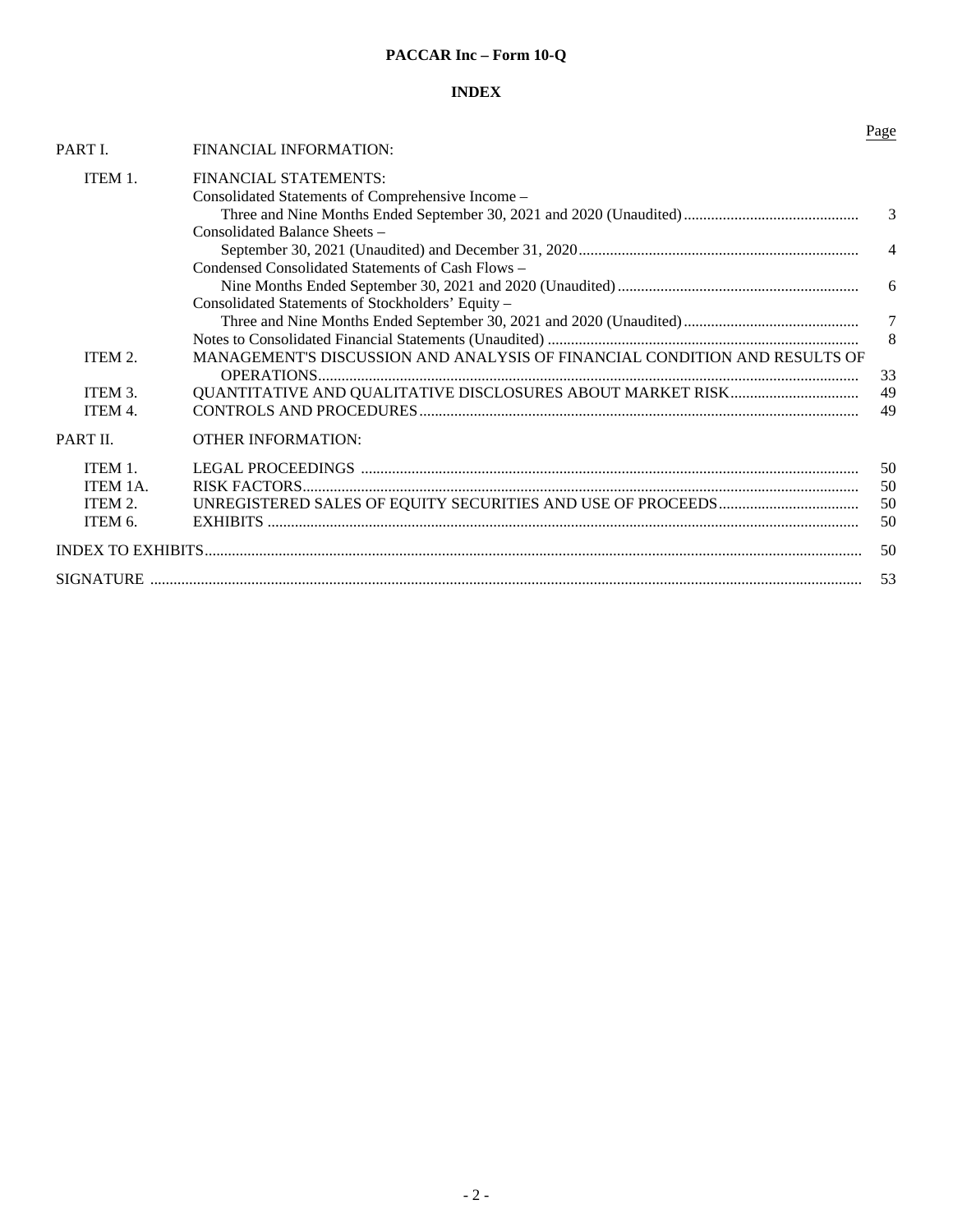### <span id="page-2-2"></span><span id="page-2-0"></span>**PART I – FINANCIAL INFORMATION**

### <span id="page-2-1"></span>**ITEM 1. FINANCIAL STATEMENTS**

### **Consolidated Statements of Comprehensive Income (Unaudited)**

### **(Millions, Except Per Share Amounts)**

|                                                      | <b>Three Months Ended</b><br>September 30 |                   |         | <b>Nine Months Ended</b><br>September 30 |               |          |  |
|------------------------------------------------------|-------------------------------------------|-------------------|---------|------------------------------------------|---------------|----------|--|
|                                                      | 2021                                      |                   | 2020    | 2021                                     |               | 2020     |  |
| TRUCK, PARTS AND OTHER:                              |                                           |                   |         |                                          |               |          |  |
| Net sales and revenues                               | \$<br>4,737.7                             | \$                | 4,538.4 | \$<br>15,538.8                           | <sup>\$</sup> | 12,018.3 |  |
| Cost of sales and revenues                           | 4,180.1                                   |                   | 3,958.3 | 13,533.5                                 |               | 10,589.4 |  |
| Research and development                             | 72.5                                      |                   | 64.7    | 237.0                                    |               | 202.2    |  |
| Selling, general and administrative                  | 134.7                                     |                   | 100.4   | 396.8                                    |               | 325.7    |  |
| Interest and other (income), net                     | (11.2)                                    |                   | (13.0)  | (41.6)                                   |               | (45.6)   |  |
|                                                      | 4,376.1                                   |                   | 4,110.4 | 14,125.7                                 |               | 11,071.7 |  |
| Truck, Parts and Other Income Before Income Taxes    | 361.6                                     |                   | 428.0   | 1,413.1                                  |               | 946.6    |  |
| <b>FINANCIAL SERVICES:</b>                           |                                           |                   |         |                                          |               |          |  |
| Interest and fees                                    | 131.5                                     |                   | 127.7   | 393.8                                    |               | 396.0    |  |
| Operating lease, rental and other revenues           | 277.6                                     |                   | 269.9   | 903.6                                    |               | 745.6    |  |
| Revenues                                             | 409.1                                     |                   | 397.6   | 1,297.4                                  |               | 1,141.6  |  |
| Interest and other borrowing expenses                | 35.3                                      |                   | 45.2    | 114.9                                    |               | 148.5    |  |
| Depreciation and other expenses                      | 219.8                                     |                   | 262.5   | 779.0                                    |               | 716.0    |  |
| Selling, general and administrative                  | 33.9                                      |                   | 31.3    | 97.3                                     |               | 90.2     |  |
| Provision for losses on receivables                  |                                           |                   | 3.1     | 3.2                                      |               | 27.6     |  |
|                                                      | 289.0                                     |                   | 342.1   | 994.4                                    |               | 982.3    |  |
| Financial Services Income Before Income Taxes        | 120.1                                     |                   | 55.5    | 303.0                                    |               | 159.3    |  |
| Investment income                                    | 1.6                                       |                   | 6.4     | 11.5                                     |               | 30.2     |  |
| Total Income Before Income Taxes                     | 483.3                                     |                   | 489.9   | 1,727.6                                  |               | 1,136.1  |  |
| Income taxes                                         | 105.6                                     |                   | 104.4   | 386.9                                    |               | 243.5    |  |
| Net Income                                           | \$<br>377.7                               | \$                | 385.5   | \$<br>1,340.7                            | \$            | 892.6    |  |
| Net Income Per Share                                 |                                           |                   |         |                                          |               |          |  |
| <b>Basic</b>                                         | \$<br>1.09                                | \$                | 1.11    | \$<br>3.86                               | \$            | 2.57     |  |
| Diluted                                              | \$<br>1.08                                | $\boldsymbol{\$}$ | 1.11    | \$<br>3.85                               | \$            | 2.57     |  |
| Weighted Average Number of Common Shares Outstanding |                                           |                   |         |                                          |               |          |  |
| <b>Basic</b>                                         | 347.8                                     |                   | 346.8   | 347.7                                    |               | 346.7    |  |
| Diluted                                              | 348.3                                     |                   | 347.6   | 348.4                                    |               | 347.3    |  |
| Comprehensive Income                                 | \$<br>262.1                               | \$                | 486.4   | \$<br>1,245.8                            | \$            | 803.7    |  |
|                                                      |                                           |                   |         |                                          |               |          |  |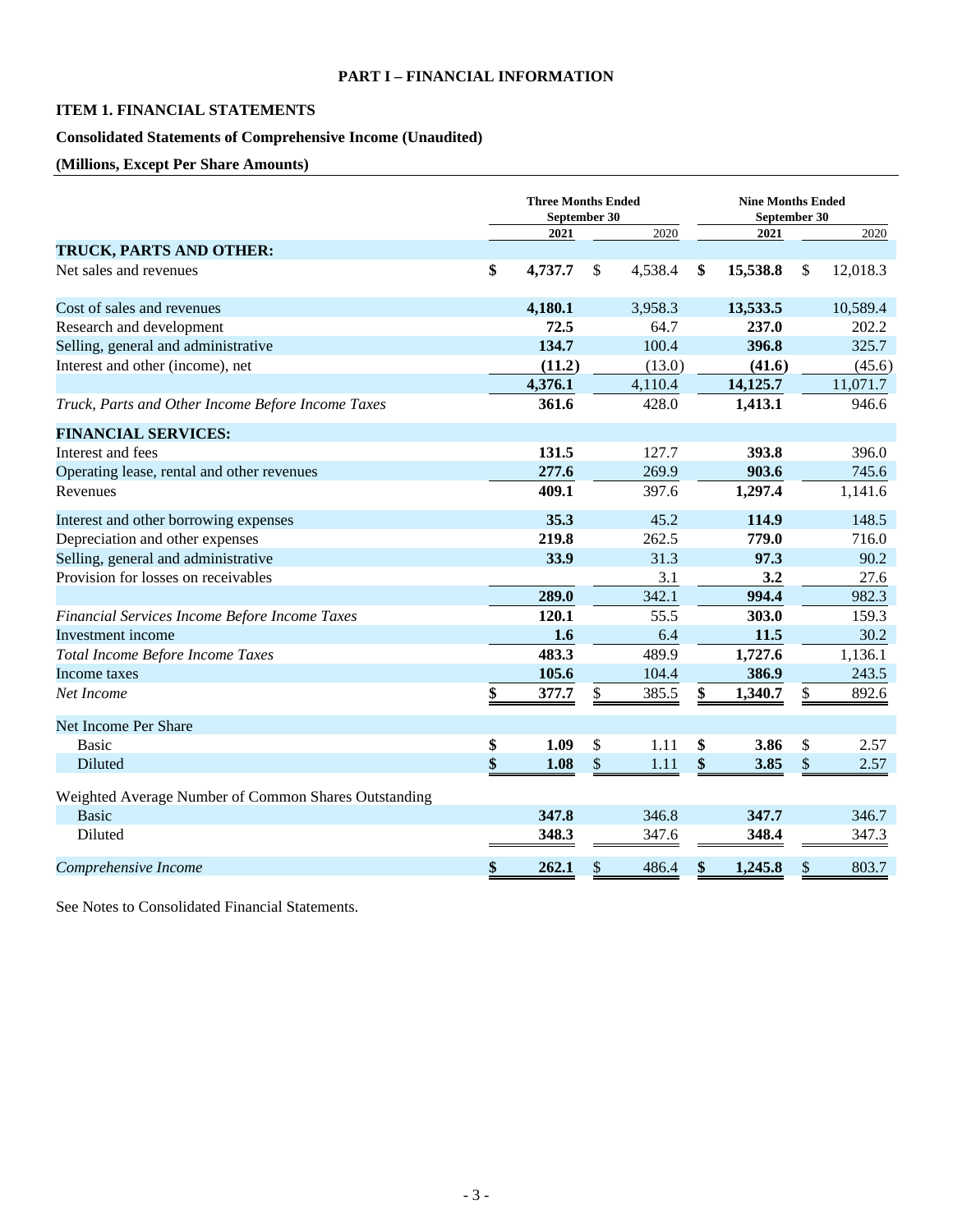### <span id="page-3-0"></span>**Consolidated Balance Sheets (Millions)**

|                                                                                           | September 30<br>2021<br>(Unaudited) | December 31<br>2020* |
|-------------------------------------------------------------------------------------------|-------------------------------------|----------------------|
| <b>ASSETS</b>                                                                             |                                     |                      |
| TRUCK, PARTS AND OTHER:                                                                   |                                     |                      |
| <b>Current Assets</b>                                                                     |                                     |                      |
| Cash and cash equivalents                                                                 | \$<br>2,098.4                       | \$<br>3,405.0        |
| Trade and other receivables, net (allowance for losses: 2021 - \$.6, 2020 - \$.6)         | 1,475.8                             | 1,197.5              |
| Marketable securities                                                                     | 1,549.4                             | 1,429.0              |
| Inventories, net                                                                          | 2,516.7                             | 1,221.9              |
| Other current assets                                                                      | 667.9                               | 515.6                |
| <b>Total Truck, Parts and Other Current Assets</b>                                        | 8,308.2                             | 7,769.0              |
| Equipment on operating leases, net                                                        | 321.8                               | 421.9                |
| Property, plant and equipment, net                                                        | 3,336.7                             | 3,270.4              |
| Other noncurrent assets, net                                                              | 1,005.5                             | 998.9                |
| <b>Total Truck, Parts and Other Assets</b>                                                | 12,972.2                            | 12,460.2             |
| <b>FINANCIAL SERVICES:</b>                                                                |                                     |                      |
| Cash and cash equivalents                                                                 | 129.4                               | 134.6                |
| Finance and other receivables, net (allowance for losses: 2021 - \$121.7, 2020 - \$127.0) | 11,402.4                            | 11,820.7             |
| Equipment on operating leases, net                                                        | 2,932.6                             | 3,162.8              |
| Other assets                                                                              | 473.3                               | 681.7                |
| <b>Total Financial Services Assets</b>                                                    | 14,937.7                            | 15,799.8             |
|                                                                                           | \$<br>27,909.9                      | \$<br>28,260.0       |

\* The December 31, 2020 consolidated balance sheet has been derived from audited financial statements.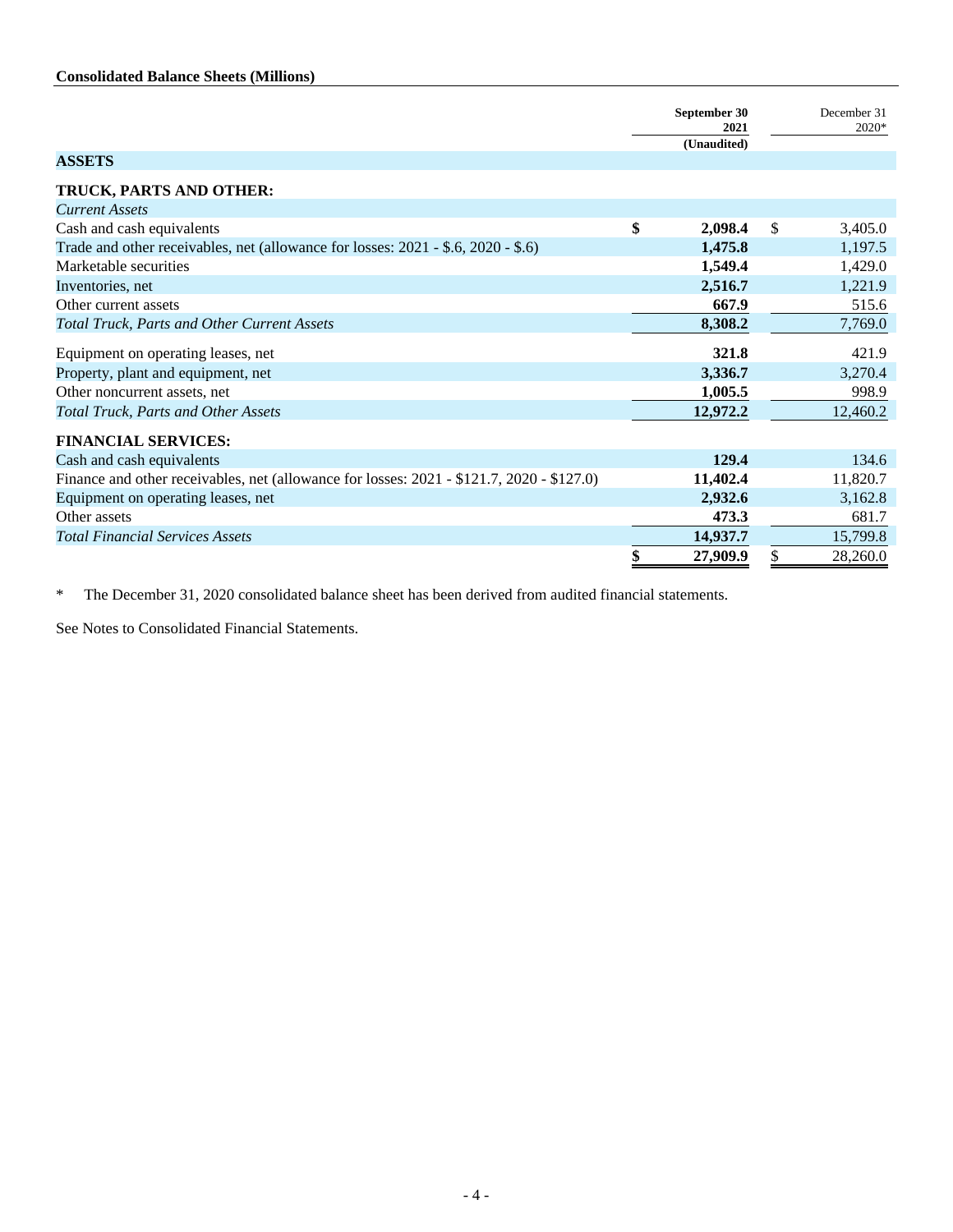|                                                                            | September 30<br>2021<br>(Unaudited) | December 31<br>2020* |
|----------------------------------------------------------------------------|-------------------------------------|----------------------|
| <b>LIABILITIES AND STOCKHOLDERS' EQUITY</b>                                |                                     |                      |
| TRUCK, PARTS AND OTHER:                                                    |                                     |                      |
| <b>Current Liabilities</b>                                                 |                                     |                      |
| Accounts payable, accrued expenses and other                               | \$<br>3,836.7                       | \$<br>3,413.9        |
| Dividend payable                                                           |                                     | 242.6                |
| Total Truck, Parts and Other Current Liabilities                           | 3,836.7                             | 3,656.5              |
| Residual value guarantees and deferred revenues                            | 348.4                               | 457.4                |
| Other liabilities                                                          | 1,398.6                             | 1,487.2              |
| <b>Total Truck, Parts and Other Liabilities</b>                            | 5,583.7                             | 5,601.1              |
| <b>FINANCIAL SERVICES:</b>                                                 |                                     |                      |
| Accounts payable, accrued expenses and other                               | 591.2                               | 561.0                |
| Commercial paper and bank loans                                            | 3,005.6                             | 3,344.4              |
| Term notes                                                                 | 6,849.5                             | 7,508.9              |
| Deferred taxes and other liabilities                                       | 549.5                               | 854.6                |
| <b>Total Financial Services Liabilities</b>                                | 10,995.8                            | 12,268.9             |
|                                                                            |                                     |                      |
| <b>STOCKHOLDERS' EQUITY:</b>                                               |                                     |                      |
| Preferred stock, no par value - authorized 1.0 million shares, none issued |                                     |                      |
| Common stock, \$1 par value - authorized 1.2 billion shares,               |                                     |                      |
| issued 347.2 and 346.6 million shares                                      | 347.2                               | 346.6                |
| Additional paid-in capital                                                 | 131.8                               | 88.5                 |
| Treasury stock, at cost - .02 million and nil shares                       | (1.5)                               |                      |
| Retained earnings                                                          | 11,998.1                            | 11,005.2             |
| Accumulated other comprehensive loss                                       | (1,145.2)                           | (1,050.3)            |
| <b>Total Stockholders' Equity</b>                                          | 11,330.4                            | 10,390.0             |
|                                                                            | \$<br>27,909.9                      | \$<br>28,260.0       |

\* The December 31, 2020 consolidated balance sheet has been derived from audited financial statements.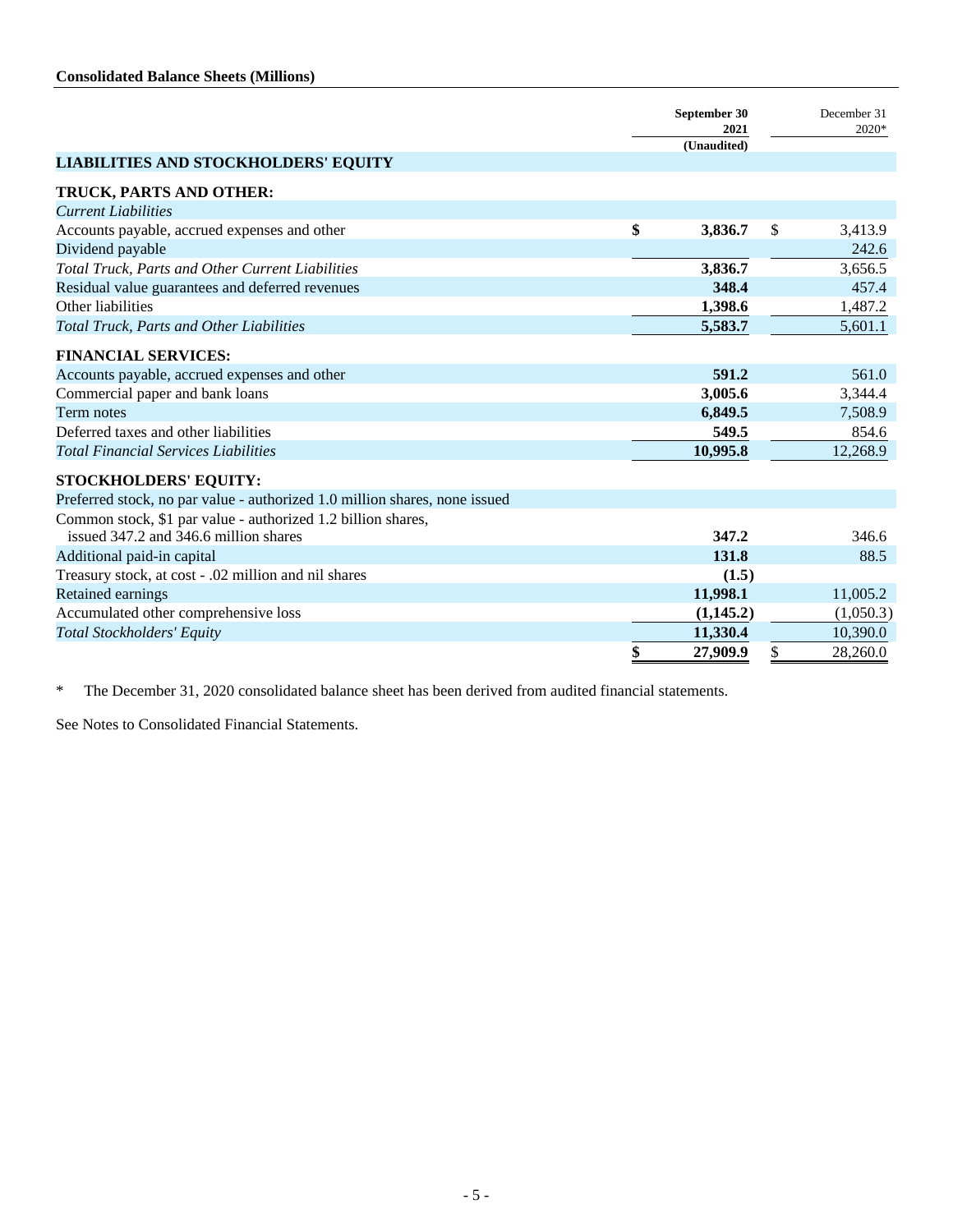### <span id="page-5-0"></span>**Condensed Consolidated Statements of Cash Flows (Unaudited)**

### **(Millions)**

|                                                                                                       |               | <b>Nine Months Ended</b><br>September 30 |                |           |  |  |
|-------------------------------------------------------------------------------------------------------|---------------|------------------------------------------|----------------|-----------|--|--|
|                                                                                                       |               | 2021                                     |                | 2020      |  |  |
| <b>OPERATING ACTIVITIES:</b>                                                                          |               |                                          |                |           |  |  |
| Net Income                                                                                            | \$            | 1,340.7                                  | \$             | 892.6     |  |  |
| Adjustments to reconcile net income to cash provided by operations:<br>Depreciation and amortization: |               |                                          |                |           |  |  |
| Property, plant and equipment                                                                         |               | 197.5                                    |                | 186.0     |  |  |
| Equipment on operating leases and other                                                               |               | 494.8                                    |                | 593.5     |  |  |
| Provision for losses on financial services receivables                                                |               | 3.2                                      |                | 27.6      |  |  |
| Other, net                                                                                            |               | (239.9)                                  |                | 34.7      |  |  |
| Pension contributions                                                                                 |               |                                          |                |           |  |  |
|                                                                                                       |               | (19.2)                                   |                | (126.6)   |  |  |
| Change in operating assets and liabilities:                                                           |               |                                          |                |           |  |  |
| Trade and other receivables                                                                           |               | (309.0)                                  |                | (67.2)    |  |  |
| Wholesale receivables on new trucks                                                                   |               | 587.7                                    |                | 785.7     |  |  |
| Inventories                                                                                           |               | (1,341.0)                                |                | 11.9      |  |  |
| Accounts payable and accrued expenses                                                                 |               | 506.8                                    |                | 143.0     |  |  |
| Income taxes, warranty and other                                                                      |               | (71.4)                                   |                | (288.7)   |  |  |
| Net Cash Provided by Operating Activities                                                             |               | 1,150.2                                  |                | 2,192.5   |  |  |
| <b>INVESTING ACTIVITIES:</b>                                                                          |               |                                          |                |           |  |  |
| Originations of retail loans and finance leases                                                       |               | (3,379.3)                                |                | (2,611.4) |  |  |
| Collections on retail loans and finance leases                                                        |               | 2,991.0                                  |                | 2,276.5   |  |  |
| Net decrease in wholesale receivables on used equipment                                               |               | 12.5                                     |                | 22.4      |  |  |
| Purchases of marketable debt securities                                                               |               | (693.8)                                  |                | (499.6)   |  |  |
| Proceeds from sales and maturities of marketable debt securities                                      |               | 542.7                                    |                | 474.1     |  |  |
| Payments for property, plant and equipment                                                            |               | (381.3)                                  |                | (426.2)   |  |  |
| Acquisitions of equipment for operating leases                                                        |               | (790.5)                                  |                | (706.7)   |  |  |
| Proceeds from asset disposals                                                                         |               | 686.1                                    |                | 419.3     |  |  |
| Other, net                                                                                            |               | (12.8)                                   |                | 17.3      |  |  |
| Net Cash Used in Investing Activities                                                                 |               | (1,025.4)                                |                | (1,034.3) |  |  |
| <b>FINANCING ACTIVITIES:</b>                                                                          |               |                                          |                |           |  |  |
| Payments of cash dividends                                                                            |               | (589.9)                                  |                | (1,128.9) |  |  |
| Purchases of treasury stock                                                                           |               | (1.5)                                    |                | (41.6)    |  |  |
| Proceeds from stock compensation transactions                                                         |               | 30.1                                     |                | 41.3      |  |  |
| Net decrease in commercial paper, short-term bank loans and other                                     |               | (303.5)                                  |                | (1,471.0) |  |  |
| Proceeds from term debt                                                                               |               | 1,802.1                                  |                | 2,031.3   |  |  |
| Payments on term debt                                                                                 |               | (2,327.2)                                |                | (1,419.1) |  |  |
| Net Cash Used in Financing Activities                                                                 |               | (1,389.9)                                |                | (1,988.0) |  |  |
| Effect of exchange rate changes on cash and cash equivalents                                          |               | (46.7)                                   |                | (1.0)     |  |  |
| Net Decrease in Cash and Cash Equivalents                                                             |               | (1,311.8)                                |                | (830.8)   |  |  |
| Cash and cash equivalents at beginning of period                                                      |               | 3,539.6                                  |                | 4,175.1   |  |  |
| Cash and cash equivalents at end of period                                                            | $\frac{\$}{}$ | 2,227.8                                  | $\overline{e}$ | 3,344.3   |  |  |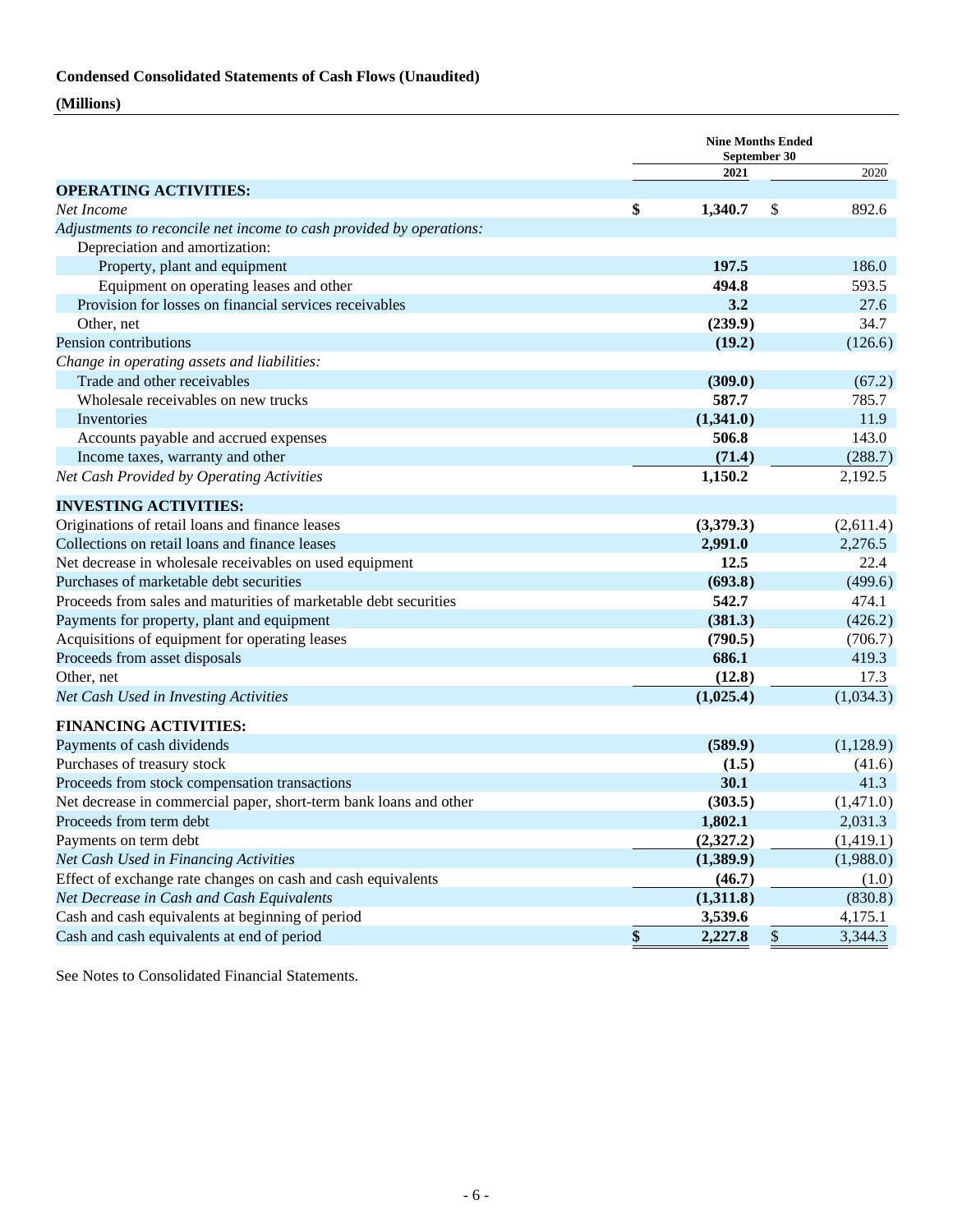### <span id="page-6-0"></span>**Consolidated Statements of Stockholders' Equity (Unaudited)**

**(Millions, Except Per Share Amounts)**

|                                                     | <b>Three Months Ended</b><br>September 30 |               |           | <b>Nine Months Ended</b><br>September 30 |                   |               |           |
|-----------------------------------------------------|-------------------------------------------|---------------|-----------|------------------------------------------|-------------------|---------------|-----------|
|                                                     | 2021                                      |               | 2020      |                                          | 2021              |               | 2020      |
| <b>COMMON STOCK, \$1 PAR VALUE:</b>                 |                                           |               |           |                                          |                   |               |           |
| Balance at beginning of period                      | \$<br>347.2                               | <sup>\$</sup> | 346.5     | \$                                       | 346.6             | <sup>\$</sup> | 346.3     |
| Stock compensation                                  |                                           |               | .5        |                                          | $\boldsymbol{.6}$ |               | .7        |
| Balance at end of period                            | 347.2                                     |               | 347.0     |                                          | 347.2             |               | 347.0     |
| <b>ADDITIONAL PAID-IN CAPITAL:</b>                  |                                           |               |           |                                          |                   |               |           |
| Balance at beginning of period                      | 128.9                                     |               | 82.7      |                                          | 88.5              |               | 61.4      |
| Stock compensation                                  | 2.9                                       |               | 31.7      |                                          | 43.3              |               | 53.0      |
| Balance at end of period                            | 131.8                                     |               | 114.4     |                                          | 131.8             |               | 114.4     |
| TREASURY STOCK, AT COST:                            |                                           |               |           |                                          |                   |               |           |
| Balance at beginning of period                      | (1.4)                                     |               | (41.6)    |                                          |                   |               |           |
| Purchases                                           | (.1)                                      |               |           |                                          | (1.5)             |               | (41.6)    |
| Balance at end of period                            | (1.5)                                     |               | (41.6)    |                                          | (1.5)             |               | (41.6)    |
| <b>RETAINED EARNINGS:</b>                           |                                           |               |           |                                          |                   |               |           |
| Balance at beginning of period                      | 11,738.7                                  |               | 10,679.1  |                                          | 11,005.2          |               | 10,398.5  |
| Net income                                          | 377.7                                     |               | 385.5     |                                          | 1,340.7           |               | 892.6     |
| Cash dividends declared on common stock             | (118.3)                                   |               | (111.0)   |                                          | (347.8)           |               | (332.9)   |
| Cumulative effect of change in accounting principle |                                           |               |           |                                          |                   |               | (4.6)     |
| Balance at end of period                            | 11,998.1                                  |               | 10,953.6  |                                          | 11,998.1          |               | 10,953.6  |
| <b>ACCUMULATED OTHER COMPREHENSIVE LOSS:</b>        |                                           |               |           |                                          |                   |               |           |
| Balance at beginning of period                      | (1,029.6)                                 |               | (1,289.9) |                                          | (1,050.3)         |               | (1,100.1) |
| Other comprehensive (loss) income                   | (115.6)                                   |               | 100.9     |                                          | (94.9)            |               | (88.9)    |
| Balance at end of period                            | (1,145.2)                                 |               | (1,189.0) |                                          | (1,145.2)         |               | (1,189.0) |
| Total Stockholders' Equity                          | \$<br>11,330.4                            | \$            | 10,184.4  | \$                                       | 11,330.4          | \$            | 10,184.4  |
| Cash dividends declared on common stock, per share  | \$<br>.34                                 | \$            | .32       | \$                                       | 1.00              | \$            | .96       |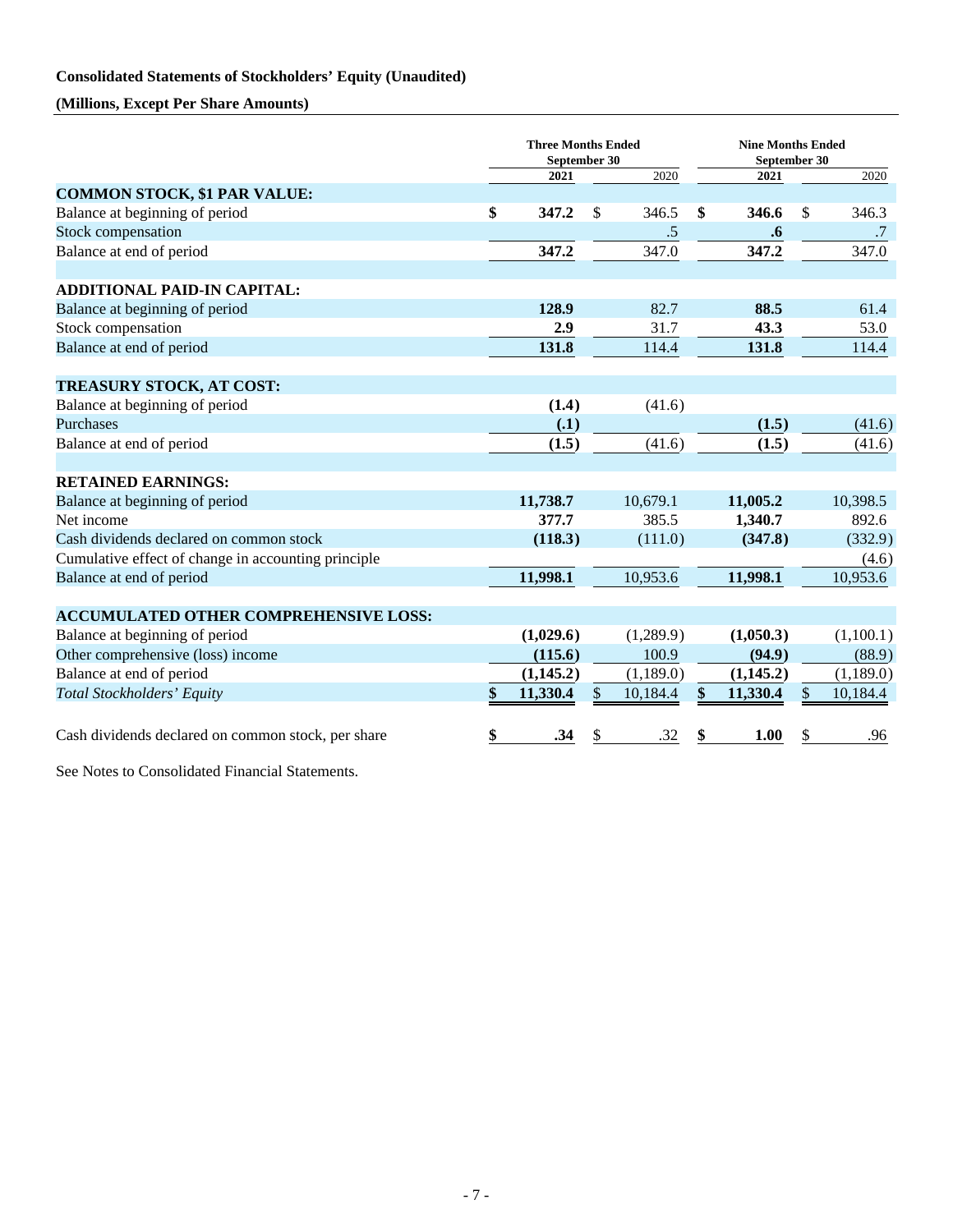### <span id="page-7-0"></span>**NOTE A - Basis of Presentation**

The accompanying unaudited consolidated financial statements have been prepared in accordance with generally accepted accounting principles (GAAP) for interim financial information and with the instructions to Form 10-Q and Article 10 of Regulation S-X. Accordingly, they do not include all of the information and footnotes required by GAAP for complete financial statements. In the opinion of management, all adjustments (consisting of normal recurring accruals) considered necessary for a fair presentation have been included. Operating results for the three and nine months ended September 30, 2021 are not necessarily indicative of the results that may be expected for the year ending December 31, 2021. For further information, refer to the consolidated financial statements and footnotes included in PACCAR Inc's (PACCAR or the Company) Annual Report on Form 10-K for the year ended December 31, 2020.

*Earnings per Share*: Basic earnings per common share are computed by dividing earnings by the weighted average number of common shares outstanding, plus the effect of any participating securities. Diluted earnings per common share are computed assuming that all potentially dilutive securities are converted into common shares under the treasury stock method. The dilutive and antidilutive options are shown separately in the table below.

|                          |         | <b>Three Months Ended</b><br>September 30 | <b>Nine Months Ended</b><br>September 30 |         |  |  |
|--------------------------|---------|-------------------------------------------|------------------------------------------|---------|--|--|
|                          | 2021    | 2020                                      | 2021                                     | 2020    |  |  |
| <b>Additional shares</b> | 519,900 | 758,500                                   | 678,000                                  | 545,300 |  |  |
| Antidilutive options     | 580,400 | 646,500                                   | 583,600                                  | 679,000 |  |  |

*New Accounting Pronouncements:* The Company adopted the following standard on January 1, 2021, which had no material impact on the Company's consolidated financial statements.

| STANDARD | <b>DESCRIPTION</b>                                                                                                  |
|----------|---------------------------------------------------------------------------------------------------------------------|
|          | 2018-14 Compensation – Retirement Benefits – Defined Benefit Plans – General (Topic 715-20): Disclosure Framework – |
|          | Changes to the Disclosure Requirements for Defined Benefit Plans                                                    |

The Financial Accounting Standards Board (FASB) also issued the following standard, which is not expected to have a material impact on the Company's consolidated financial statements.

**STANDARD DESCRIPTION EFFECTIVE DATE** 2021-05 *Leases (Topic 842) – Lessors – Certain Leases with Variable Lease Payments* January 1, 2022

### **NOTE B – Sales and Revenues**

### *Truck, Parts and Other*

The Company enters into sales contracts with customers associated with purchases of the Company's products and services including trucks, parts, product support, and other related services. Generally, the Company recognizes revenue for the amount of consideration it will receive for delivering a product or service to a customer. Revenue is recognized when the customer obtains control of the product or receives benefits of the service. The Company excludes sales taxes, value added taxes and other related taxes assessed by government agencies from revenue. There are no significant financing components included in product or service revenue since generally customers pay shortly after the products or services are transferred. In the Truck and Parts segment, when the Company grants extended payment terms on selected receivables and charges interest, interest income is recognized when earned.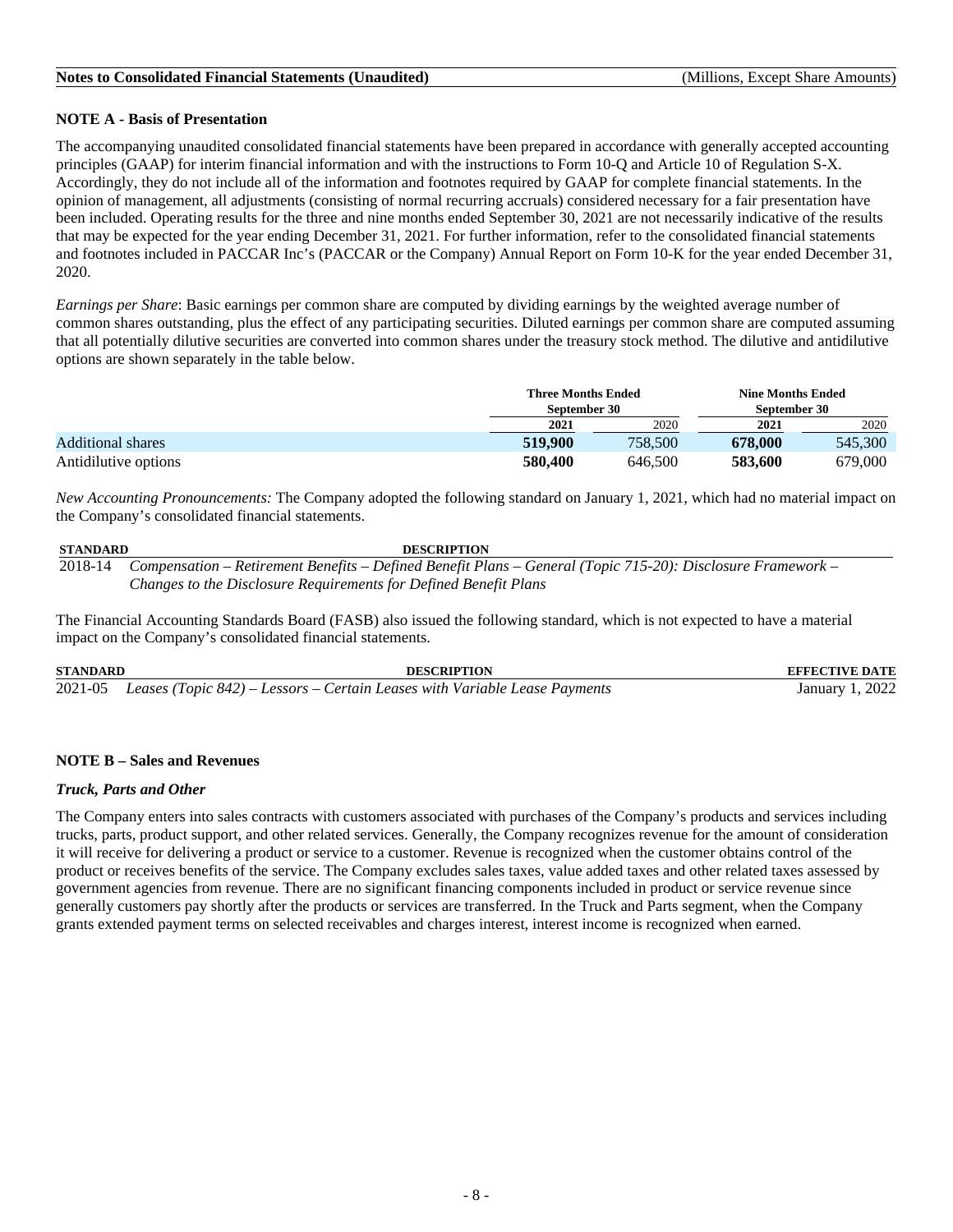The following table disaggregates Truck, Parts and Other revenues by major sources:

|                                                               | <b>Three Months Ended</b><br>September 30 |         |   |         | <b>Nine Months Ended</b> |          |              |          |  |
|---------------------------------------------------------------|-------------------------------------------|---------|---|---------|--------------------------|----------|--------------|----------|--|
|                                                               |                                           |         |   |         | September 30             |          |              |          |  |
|                                                               |                                           | 2021    |   | 2020    |                          | 2021     |              | 2020     |  |
| Truck                                                         |                                           |         |   |         |                          |          |              |          |  |
| Truck sales                                                   | \$                                        | 3,258.3 | S | 3,324.0 | \$                       | 11,253.7 | <sup>S</sup> | 8,615.7  |  |
| Revenues from extended warranties, operating leases and other |                                           | 194.3   |   | 180.0   |                          | 584.1    |              | 504.3    |  |
|                                                               |                                           | 3,452.6 |   | 3,504.0 |                          | 11,837.8 |              | 9,120.0  |  |
| Parts                                                         |                                           |         |   |         |                          |          |              |          |  |
| Parts sales                                                   |                                           | 1,226.1 |   | 987.2   |                          | 3,528.1  |              | 2,756.6  |  |
| Revenues from dealer services and other                       |                                           | 34.1    |   | 29.0    |                          | 104.1    |              | 81.9     |  |
|                                                               |                                           | 1,260.2 |   | 1,016.2 |                          | 3,632.2  |              | 2,838.5  |  |
| Winch sales and other                                         |                                           | 24.9    |   | 18.2    |                          | 68.8     |              | 59.8     |  |
| Truck, Parts and Other sales and revenues                     |                                           | 4,737.7 |   | 4,538.4 |                          | 15,538.8 |              | 12.018.3 |  |

The Company recognizes truck and parts sales as revenues when control of the products is transferred to customers which generally occurs upon shipment, except for certain truck sales which are subject to a residual value guarantee (RVG) by the Company. The standard payment term for trucks and aftermarket parts is typically within 30 days, but the Company may grant extended payment terms on selected receivables. The Company recognizes revenue for the invoice amount adjusted for estimated sales incentives and returns. Sales incentives and returns are estimated based on historical experience and are adjusted to current period revenues when the most likely amount of consideration the Company expects to receive changes or becomes fixed. Truck and parts sales include a standard product warranty which is included in cost of sales. The Company has elected to treat delivery services as a fulfillment activity with revenues recognized when the customer obtains control of the product. Delivery revenue is included in revenues and the related costs are included in cost of sales. As a practical expedient, the Company is not disclosing truck order backlog, as a significant majority of the backlog has a duration of less than one year.

Truck sales with RVGs that allow customers the option to return their truck are accounted for as a sale when the customer does not have an economic incentive to return the truck to the Company, or as an operating lease when the customer does have an economic incentive to return the truck. The estimate of customers' economic incentive to return the trucks is based on an analysis of historical guaranteed buyback value and estimated market value. When truck sales with RVGs are accounted for as a sale, revenue is recognized when the truck is transferred to the customer less an amount for expected returns. Expected return rates are estimated by using a historical weighted average return rate over a seven-year period. The estimated value of the truck assets to be returned and the related return liabilities at September 30, 2021 were \$672.9 and \$702.6, respectively, compared to \$627.9 and \$664.1 at December 31, 2020, respectively. The Company's total commitment to acquire trucks at a guaranteed value for contracts accounted for as a sale was \$1,194.5 at September 30, 2021.

Revenues from extended warranties, operating leases and other include optional extended warranty and repair and maintenance (R&M) service contracts which can be purchased for periods generally ranging up to five years. The Company defers revenue based on stand-alone observable selling prices when it receives payments in advance and generally recognizes the revenue on a straight-line basis over the extended warranty or R&M contract periods. See Note F, Product Support Liabilities, in the Notes to the Consolidated Financial Statements for further information. Also included are truck sales with an RVG accounted for as an operating lease. A liability is created for the residual value obligation with the remainder of the proceeds recorded as deferred revenue. The deferred revenue is recognized on a straight-line basis over the guarantee period, which typically ranges from three to five years. Deferred revenue related to trucks sold with an RVG was \$81.4 at September 30, 2021. The Company expects to recognize approximately \$11.1 of the remaining deferred revenue in 2021, \$30.9 in 2022, \$17.8 in 2023, \$12.9 in 2024 and \$8.7 in 2025. For the three and nine months, ended September 30, 2021, total operating lease income from truck sales with RVGs was \$24.9 and \$75.2, respectively, compared to \$26.3 and \$76.6 for the three and nine month ended September 30, 2020, respectively. The Company's total commitment to acquire trucks at a guaranteed value for contracts accounted for as a lease was \$267.0 at September 30, 2021.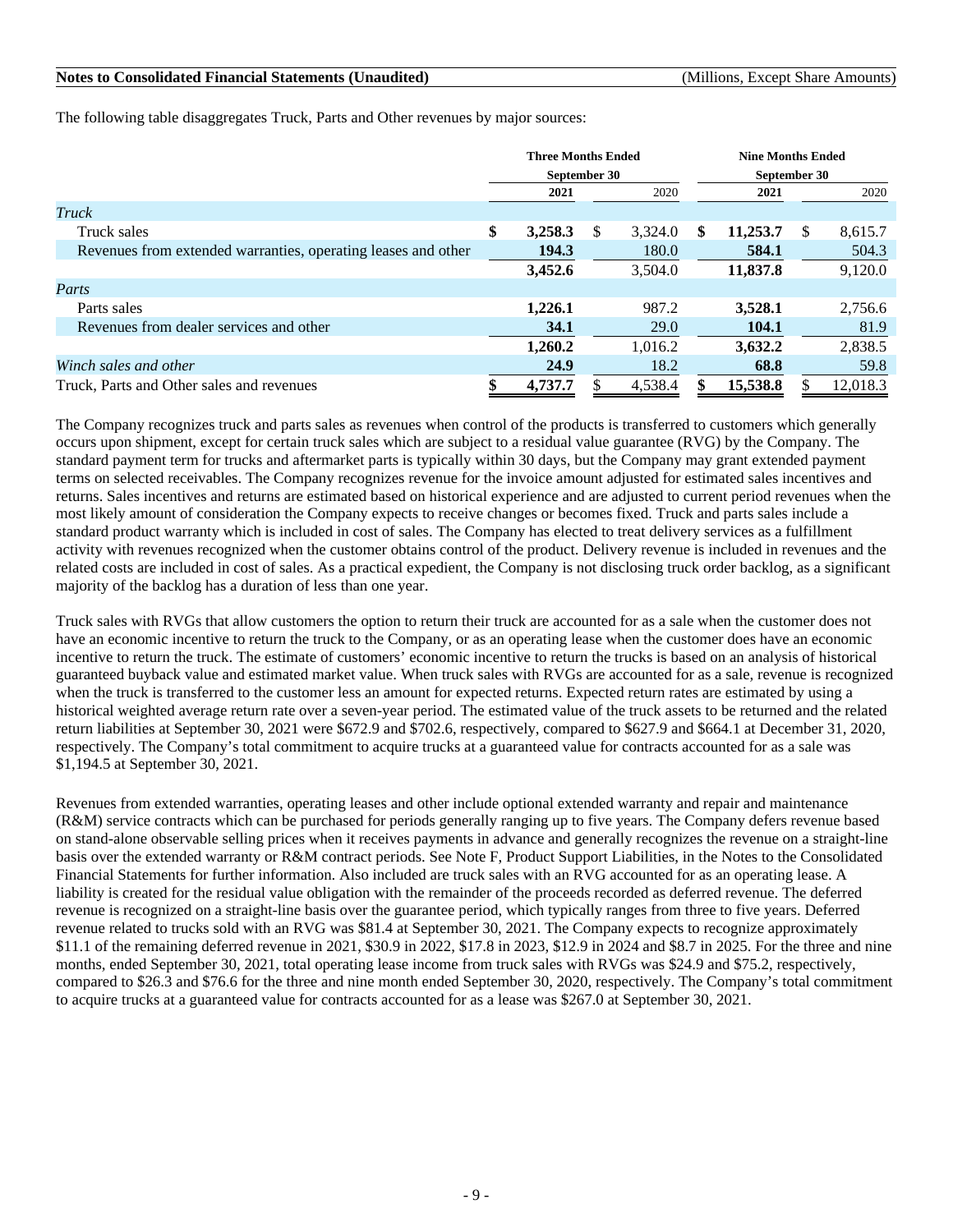Aftermarket parts sales allow for returns which are estimated at the time of sale based on historical data. At September 30, 2021, the estimated value of the returned goods asset and the related return liability were \$74.2 and \$173.8, respectively, compared to \$62.2 and \$142.0 at December 31, 2020, respectively. Parts dealer services and other revenues are recognized as services are performed.

Revenue from winch sales and other is primarily derived from the industrial winch business. Winch sales are recognized when the product is transferred to a customer, which generally occurs upon shipment. Also within this category are other revenues not attributable to a reportable segment.

### *Financial Services*

The Company's Financial Services segment products include loans to customers collateralized by the vehicles being financed, finance leases for retail customers and dealers, dealer wholesale financing which includes floating-rate wholesale loans to PACCAR dealers for new and used trucks, and operating leases which include rentals on Company owned equipment. Interest income from finance and other receivables is recognized using the interest method. Certain loan origination costs are deferred and amortized to interest income over the expected life of the contracts using the straight-line method which approximates the interest method.

Operating lease rental revenue is recognized on a straight-line basis over the term of the lease. Customer contracts may include additional services such as excess mileage, repair and maintenance and other services on which revenue is recognized when earned. The Company's full-service lease arrangements bundle these additional services. Rents for full-service lease contracts are allocated between lease and non-lease components based on the relative stand-alone price of each component. Taxes, such as sales and use and value added, which are collected by the Company from a customer, are excluded from the measurement of lease income and expenses.

Recognition of interest income and rental revenue is suspended (put on non-accrual status) when the receivable becomes more than 90 days past the contractual due date or earlier if some other event causes the Company to determine that collection is not probable. Accordingly, no finance receivables more than 90 days past due were accruing interest at September 30, 2021 or December 31, 2020. Recognition is resumed if the receivable becomes current by the payment of all amounts due under the terms of the existing contract and collection of remaining amounts is considered probable (if not contractually modified) or if the customer makes scheduled payments for three months and collection of remaining amounts is considered probable (if contractually modified). Payments received while the finance receivable is on non-accrual status are applied to interest and principal in accordance with the contractual terms.

Finance leases are secured by the trucks and related equipment being leased and the lease terms generally range from three to five years depending on the type and use of the equipment. The lessee is required to either purchase the equipment or guarantee to the Company a stated residual value upon the disposition of the equipment at the end of the finance lease term.

Operating lease terms generally range from three to five years. At the end of the operating lease term, the lessee has the option to return the equipment to the Company or purchase the equipment at its fair market value.

The Company determines its estimate of the residual value of leased vehicles by considering the length of the lease term, the truck model, the expected usage of the truck and anticipated market demand. If the sales price of the truck at the end of the agreement differs from the Company's estimated residual value, a gain or loss will result. Future market conditions, changes in government regulations and other factors outside the Company's control could impact the ultimate sales price of trucks returned under these contracts. Residual values are reviewed regularly and adjusted if market conditions warrant.

The following table summarizes Financial Services lease revenues by lease type:

|                          | <b>Three Months Ended</b> |   |       | <b>Nine Months Ended</b> |                           |  |       |  |
|--------------------------|---------------------------|---|-------|--------------------------|---------------------------|--|-------|--|
|                          | September 30, 2021        |   |       |                          | <b>September 30, 2021</b> |  |       |  |
|                          | 2021                      |   | 2020  |                          | 2021                      |  | 2020  |  |
| Finance lease revenues   | 46.7                      |   | 45.9  |                          | 142.8                     |  | 138.3 |  |
| Operating lease revenues | 206.4                     |   | 198.8 |                          | 627.9                     |  | 593.3 |  |
| Total lease revenues     | 253.1                     | œ | 244.7 |                          | 770.7                     |  | 731.6 |  |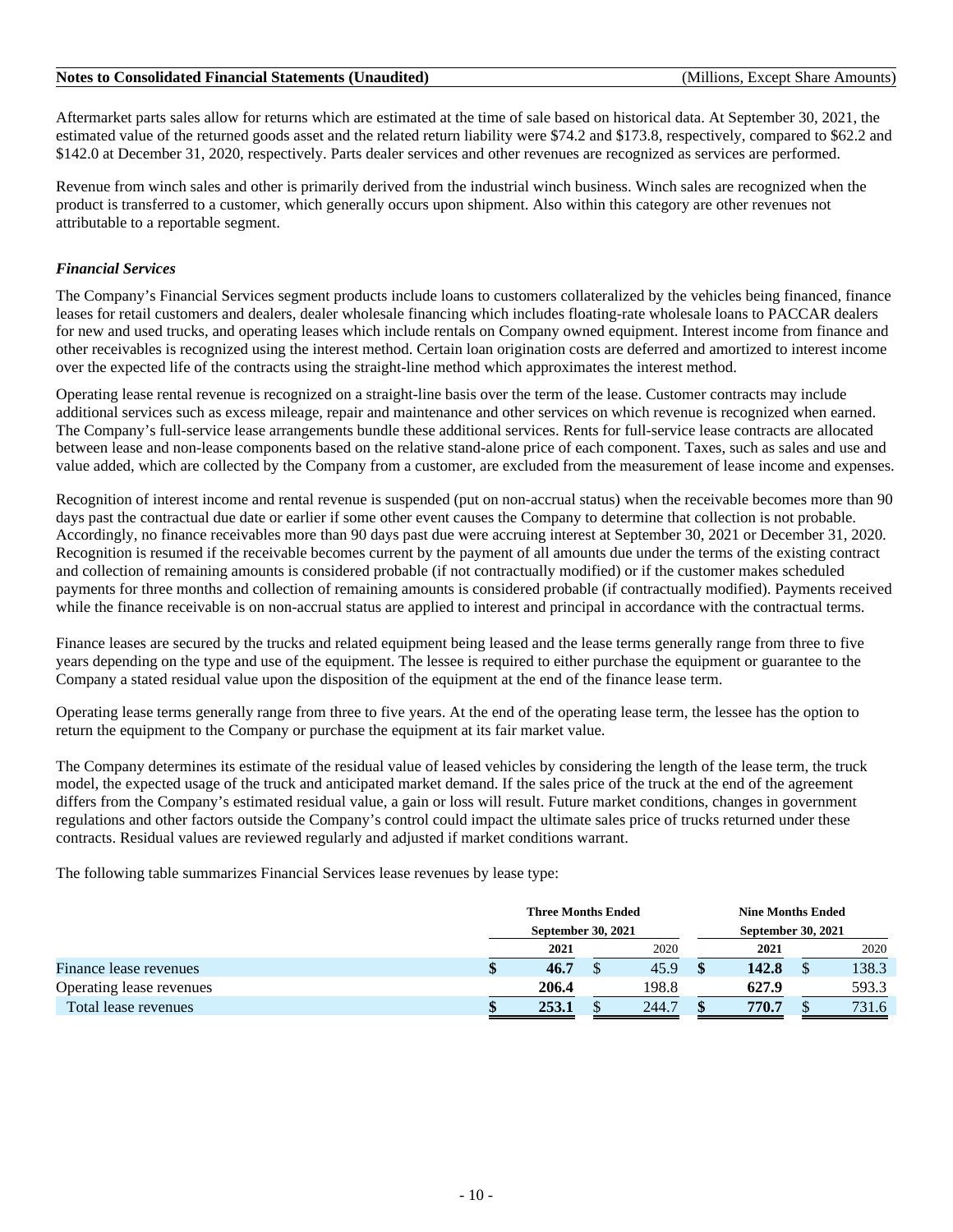### **NOTE C - Investments in Marketable Securities**

### **Debt Securities**

The Company's investments in marketable debt securities are classified as available-for-sale. These investments are stated at fair value and may include an allowance for credit losses. Changes in the allowance for credit losses are recognized in the current period earnings and any unrealized gains or losses, net of tax, are included as a component of accumulated other comprehensive income (loss) (AOCI).

The Company utilizes third-party pricing services for all of its marketable debt security valuations. The Company reviews the pricing methodology used by the third-party pricing services, including the manner employed to collect market information. On a quarterly basis, the Company also performs review and validation procedures on the pricing information received from the third-party providers. These procedures help ensure the fair value information used by the Company is determined in accordance with applicable accounting guidance.

The Company evaluates its investment in marketable debt securities at the end of each reporting period to determine if a decline in fair value is the result of credit losses or unrealized losses. In assessing credit losses, the Company considers the collectability of principal and interest payments by monitoring changes to issuers' credit ratings, specific credit events associated with individual issuers as well as the credit ratings of any financial guarantor. The Company considers its intent for selling the security and whether it is more likely than not the Company will be able to hold the security until the recovery of any credit losses and unrealized losses. Charges against the allowance for credit losses occur when a security with credit losses is sold or the Company no longer intends to hold that security.

### **Equity Securities**

Marketable equity securities are traded on active exchanges and are measured at fair value. The realized and unrealized gains (losses) are recognized in investment income.

|                                       |               |             | <b>UNREALIZED</b> |               | <b>UNREALIZED</b> | <b>FAIR</b>   |
|---------------------------------------|---------------|-------------|-------------------|---------------|-------------------|---------------|
| At September 30, 2021                 |               | <b>COST</b> | <b>GAINS</b>      |               | <b>LOSSES</b>     | <b>VALUE</b>  |
| <b>Marketable debt securities</b>     |               |             |                   |               |                   |               |
| U.S. tax-exempt securities            | \$            | 494.1       | \$<br>2.4         | \$            | .6                | \$<br>495.9   |
| <b>U.S. corporate securities</b>      |               | 208.5       | 1.3               |               | $\cdot$ 3         | 209.5         |
| U.S. government and agency securities |               | 85.6        | 1.1               |               |                   | 86.7          |
| Non-U.S. corporate securities         |               | 435.1       | 2.4               |               | $\boldsymbol{.8}$ | 436.7         |
| Non-U.S. government securities        |               | 64.0        | .1                |               | $\cdot$           | 64.0          |
| <b>Other debt securities</b>          |               | 251.8       | 1.9               |               | $\cdot$ 3         | 253.4         |
| <b>Marketable equity securities</b>   |               | 5.4         |                   |               | $2.2\phantom{0}$  | 3.2           |
| <b>Total marketable securities</b>    |               | 1,544.5     | \$<br>9.2         | $\mathbf{\$}$ | 4.3               | 1,549.4       |
|                                       |               |             |                   |               |                   |               |
|                                       |               |             | UNREALIZED        |               | UNREALIZED        | <b>FAIR</b>   |
| At December 31, 2020                  |               | COST        | <b>GAINS</b>      |               | <b>LOSSES</b>     | <b>VALUE</b>  |
| U.S. tax-exempt securities            | $\mathcal{S}$ | 388.1       | \$<br>4.4         | $\mathcal{S}$ |                   | \$<br>392.4   |
| U.S. corporate securities             |               | 229.6       | 3.3               |               |                   | 232.9         |
| U.S. government and agency securities |               | 92.1        | 2.3               |               |                   | 94.4          |
| Non-U.S. corporate securities         |               | 406.0       | 5.5               |               |                   | 411.5         |
| Non-U.S. government securities        |               | 77.0        | .5                |               |                   | 77.5          |
| Other debt securities                 |               | 216.9       | 3.4               |               |                   | 220.3         |
| Total marketable securities           | \$            | 1,409.7     | \$<br>19.4        | \$            | .1                | \$<br>1,429.0 |

Marketable securities at September 30, 2021 and December 31, 2020 consisted of the following:

The cost of marketable debt securities is adjusted for amortization of premiums and accretion of discounts to maturity. Amortization, accretion, interest and dividend income and realized gains and losses are included in investment income. The cost of securities sold is based on the specific identification method. Gross realized gains were \$1.6 and \$1.9 and gross realized losses were \$.1 and \$.3 for the nine months periods ended September 30, 2021 and 2020, respectively.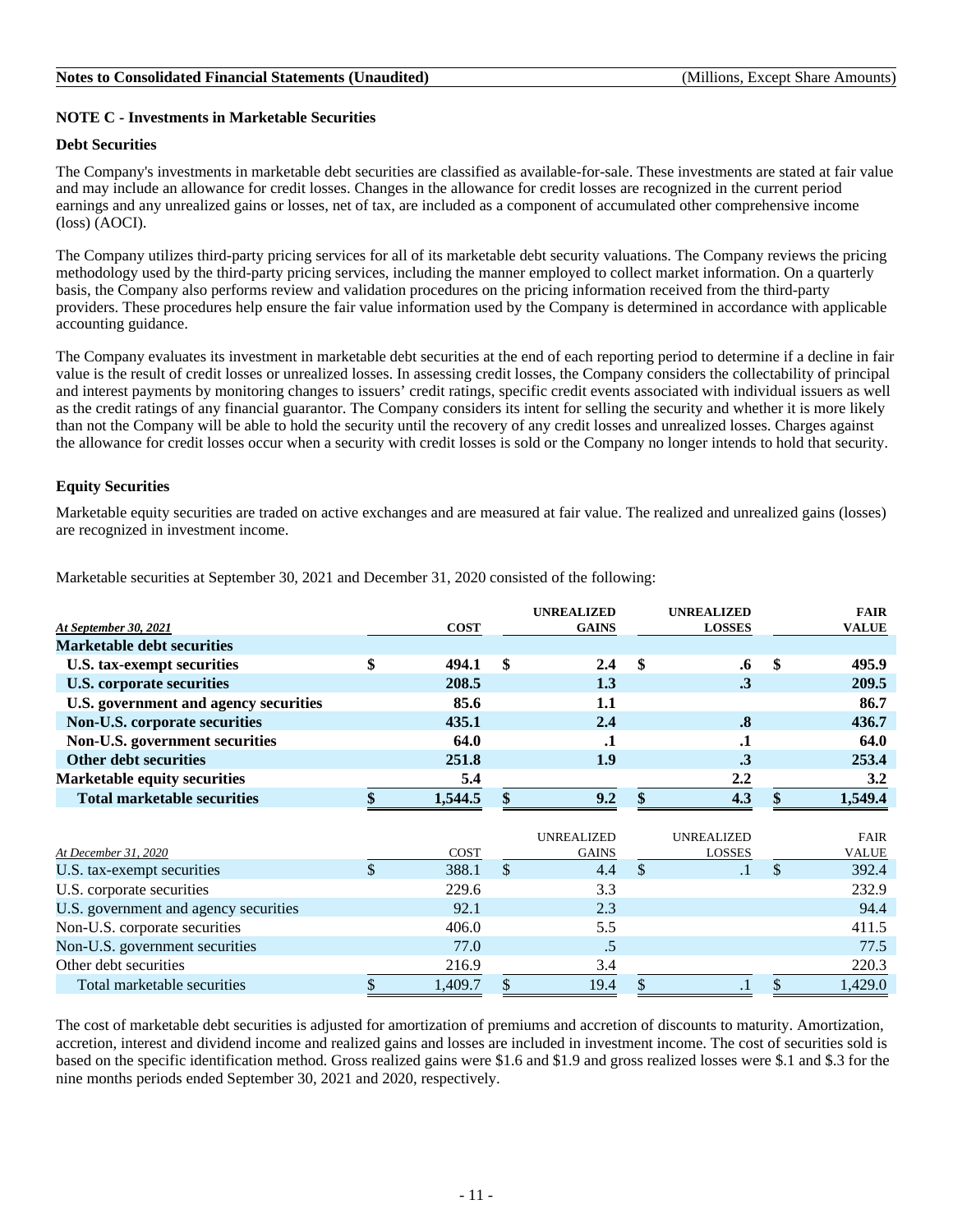There were no realized gains (losses) on marketable equity securities for both the three and nine months periods ended September 30, 2021.

Marketable debt securities with continuous unrealized losses and their related fair values were as follows:

|                   | September 30, 2021   |                                           |     |                      | December 31, 2020 |  |               |  |  |
|-------------------|----------------------|-------------------------------------------|-----|----------------------|-------------------|--|---------------|--|--|
|                   | <b>LESS THAN</b>     | <b>TWELVE MONTHS</b><br><b>OR GREATER</b> |     |                      | LESS THAN         |  | TWELVE MONTHS |  |  |
|                   | <b>TWELVE MONTHS</b> |                                           |     | <b>TWELVE MONTHS</b> |                   |  | OR GREATER    |  |  |
| Fair value        | 591.6                |                                           | 2.5 |                      | 81.1              |  |               |  |  |
| Unrealized losses | <b>2.0</b>           |                                           |     |                      |                   |  |               |  |  |

The unrealized losses on marketable debt securities above were due to higher yields on certain securities. The Company did not identify any indicators of a credit loss in its assessments. Accordingly, no allowance for credit losses was recorded at September 30, 2021 and December 31, 2020. The Company does not currently intend, and it is more likely than not that it will not be required to sell the investment securities before recovery of the unrealized losses. The Company expects that the contractual principal and interest will be received on the investment securities.

Contractual maturities of marketable debt securities at September 30, 2021 were as follows:

|                     |   | <b>AMORTIZED</b> | <b>FAIR</b>  |
|---------------------|---|------------------|--------------|
|                     |   | <b>COST</b>      | <b>VALUE</b> |
| Within one year     | ъ | 432.9            | 434.7        |
| One to five years   |   | 1,083.7          | 1,089.1      |
| Six to ten years    |   | 10.8             | 10.8         |
| More than ten years |   | 11.7             | 11.6         |
|                     |   | 1,539.1          | 1,546.2      |

### **NOTE D - Inventories**

Inventories are stated at the lower of cost or market. Cost of inventories in the U.S. is determined principally by the last-in, first-out (LIFO) method. Cost of all other inventories is determined principally by the first-in, first-out (FIFO) method.

Inventories include the following:

|                                   | September 30 | December 31 |
|-----------------------------------|--------------|-------------|
|                                   | 2021         | 2020        |
| Finished products                 | 687.5        | 610.0       |
| Work in process and raw materials | 2,027.4      | 801.9       |
|                                   | 2,714.9      | 1,411.9     |
| Less LIFO reserve                 | (198.2)      | (190.0)     |
|                                   | 2,516.7      | 1,221.9     |

Under the LIFO method of accounting (used for approximately 47% of September 30, 2021 inventories), an actual valuation can be made only at the end of each year based on year-end inventory levels and costs. Accordingly, interim valuations are based on management's estimates of those year-end amounts.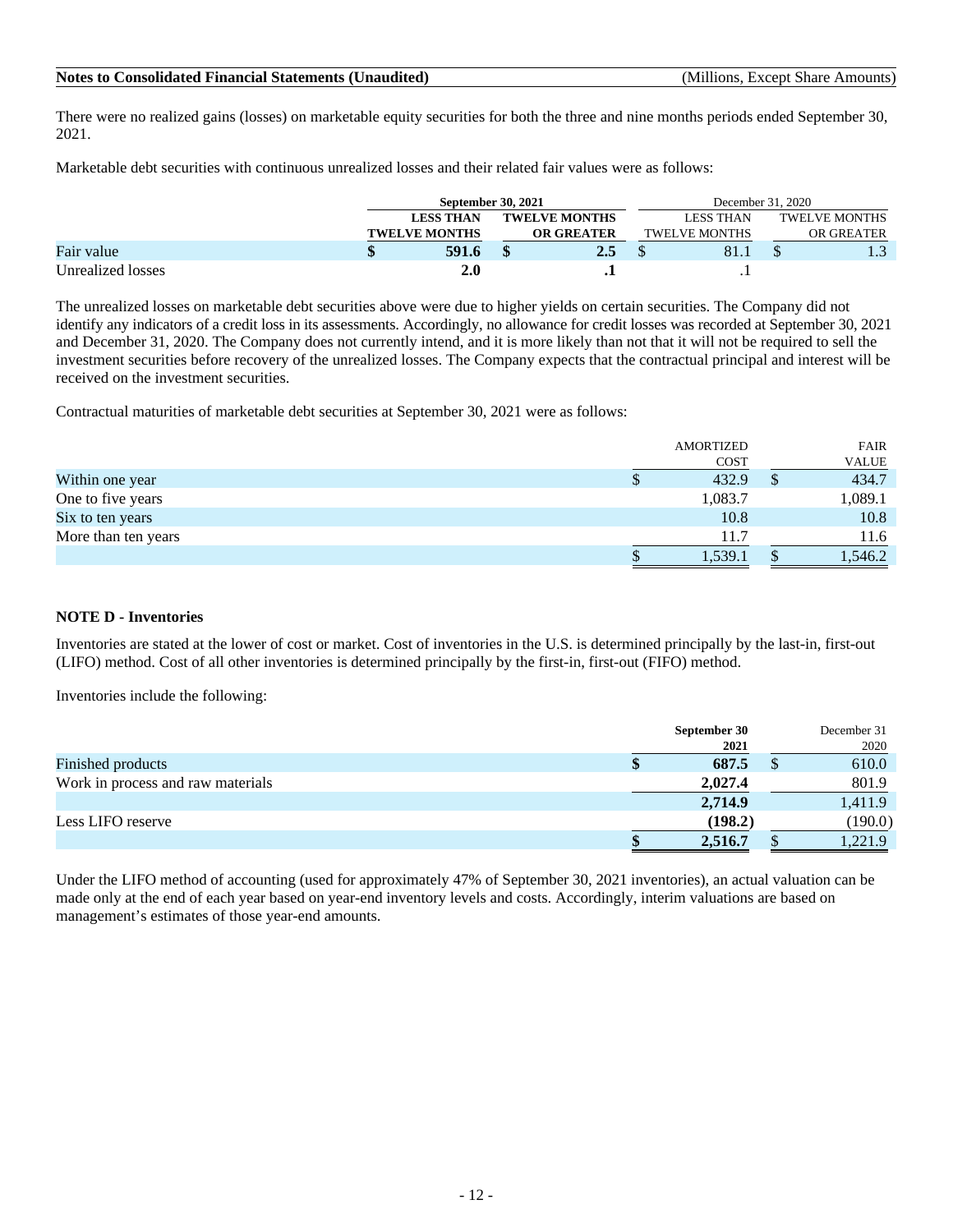#### **NOTE E - Finance and Other Receivables**

Finance and other receivables include the following:

|                                       | September 30  |               | December 31 |
|---------------------------------------|---------------|---------------|-------------|
|                                       | 2021          |               | 2020        |
| Loans                                 | \$<br>6,323.9 | $\mathcal{S}$ | 5,839.1     |
| Finance leases                        | 3,675.6       |               | 3,944.7     |
| Dealer wholesale financing            | 1,377.1       |               | 2,012.4     |
| Operating lease receivables and other | 147.5         |               | 151.5       |
|                                       | 11,524.1      |               | 11,947.7    |
| Less allowance for losses:            |               |               |             |
| Loans and leases                      | (115.9)       |               | (120.4)     |
| Dealer wholesale financing            | (2.4)         |               | (3.4)       |
| Operating lease receivables and other | (3.4)         |               | (3.2)       |
|                                       | 11,402.4      |               | 11,820.7    |

Included in Finance and other receivables, net on the Consolidated Balance Sheets is accrued interest receivable (net of allowance for credit losses) of \$25.1 and \$35.6 as of September 30, 2021 and December 31, 2020, respectively. The net activity of dealer direct loans and dealer wholesale financing on new trucks is shown in the operating section of the Consolidated Statements of Cash Flows since those receivables finance the sale of Company inventory.

#### **Allowance for Credit Losses**

The Company continuously monitors the payment performance of its finance receivables. For large retail finance customers and dealers with wholesale financing, the Company regularly reviews their financial statements and makes site visits and phone contact as appropriate. If the Company becomes aware of circumstances that could cause those customers or dealers to face financial difficulty, whether or not they are past due, the customers are placed on a watch list.

The Company modifies loans and finance leases in the normal course of its Financial Services operations. The Company may modify loans and finance leases for commercial reasons or for credit reasons. Modifications for commercial reasons are changes to contract terms for customers that are not considered to be in financial difficulty. Insignificant delays are modifications extending terms up to three months for customers experiencing some short-term financial stress, but not considered to be in financial difficulty. Modifications for credit reasons are changes to contract terms for customers considered to be in financial difficulty. The Company's modifications typically result in granting more time to pay the contractual amounts owed and charging a fee and interest for the term of the modification.

When considering whether to modify customer accounts for credit reasons, the Company evaluates the creditworthiness of the customers and modifies those accounts that the Company considers likely to perform under the modified terms. When the Company modifies a loan or finance lease for credit reasons and grants a concession, the modification is classified as a troubled debt restructuring (TDR). The Company does not typically grant credit modifications for customers that do not meet minimum underwriting standards since the Company normally repossesses the financed equipment in these circumstances. When such modifications do occur, they are considered TDRs. In accordance with FASB statement, *Prudential Regulator Guidance Concerning Troubled Debt Restructurings*, issued on March 22, 2020, short-term modifications granted to customers were not considered TDRs if they were not past-due and were seeking to manage their liquidity needs because of the effects of the COVID-19 pandemic.

On average, modifications extended contractual terms by approximately four months in 2021 and three months in 2020, and did not have a significant effect on the weighted average term or interest rate of the total portfolio at September 30, 2021 and December 31, 2020.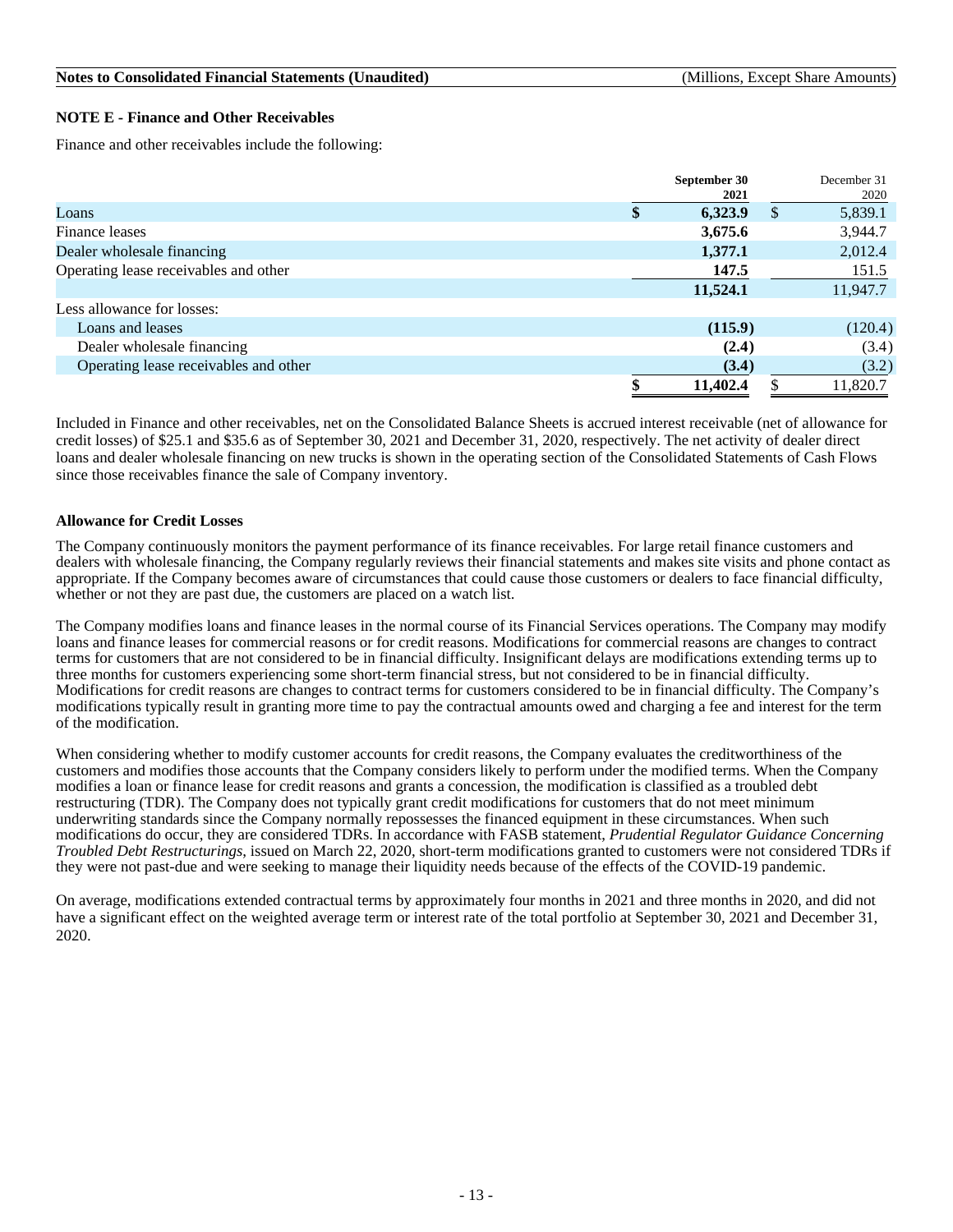The Company has developed a systematic methodology for determining the allowance for credit losses for its two portfolio segments, retail and wholesale. The retail segment consists of retail loans and finance leases, net of unearned interest. The wholesale segment consists of truck inventory financing loans to dealers that are collateralized by trucks and other collateral. The wholesale segment generally has less risk than the retail segment. Wholesale receivables generally are shorter in duration than retail receivables, and the Company requires periodic reporting of the wholesale dealer's financial condition, conducts periodic audits of the trucks being financed and in many cases, obtains guarantees or other security such as dealership assets. In determining the allowance for credit losses, retail loans and finance leases are evaluated together since they relate to a similar customer base, their contractual terms require regular payment of principal and interest, generally over 36 to 60 months, and they are secured by the same type of collateral. The allowance for credit losses consists of both specific and general reserves.

The Company individually evaluates certain finance receivables for impairment. Finance receivables that are evaluated individually for impairment consist of all wholesale accounts and certain large retail accounts with past due balances or otherwise determined to be at a higher risk of loss. A finance receivable is impaired if it is considered probable the Company will be unable to collect all contractual interest and principal payments as scheduled. In addition, all retail loans and leases which have been classified as TDRs and all customer accounts over 90 days past due are considered impaired. Generally, impaired accounts are on non-accrual status. Impaired accounts classified as TDRs which have been performing for 90 consecutive days are placed on accrual status if it is deemed probable that the Company will collect all principal and interest payments.

Impaired receivables are generally considered collateral dependent. Large balance retail and all wholesale impaired receivables are individually evaluated to determine the appropriate reserve for losses. The determination of reserves for large balance impaired receivables considers the fair value of the associated collateral. When the underlying collateral fair value exceeds the Company's amortized cost basis, no reserve is recorded. Small balance impaired receivables with similar risk characteristics are evaluated as a separate pool to determine the appropriate reserve for losses using the historical loss information and economic forecasts discussed below.

The Company evaluates finance receivables that are not individually impaired and share similar risk characteristics on a collective basis and determines the general allowance for credit losses for both retail and wholesale receivables based on historical loss information, using past due account data, current market conditions, and expected changes in future macroeconomic conditions that affect collectability. Historical credit loss information provides relevant information of expected credit losses. The historical information used includes assumptions regarding the likelihood of collecting current and past due accounts, repossession rates, and the recovery rate on the underlying collateral based on used truck values and other pledged collateral or recourse.

The Company has developed a range of loss estimates for each of its country portfolios based on historical experience, taking into account loss frequency and severity in both strong and weak truck market conditions. A projection is made of the range of estimated credit losses inherent in the portfolio from which an amount is determined based on current market conditions and other factors impacting the creditworthiness of the Company's borrowers and their ability to repay. Adjustments to historical loss information are made for changes in forecasted economic conditions that are specific to the industry and markets in which the Company conducts business. The Company utilizes economic forecasts from third party sources and determines expected losses based on historical experience under similar market conditions. After determining the appropriate level of the allowance for credit losses, a provision for losses on finance receivables is charged to income as necessary to reflect management's estimate of expected credit losses, net of recoveries, inherent in the portfolio.

In determining the fair value of the collateral, the Company uses a pricing matrix and categorizes the fair value as Level 2 in the hierarchy of fair value measurement. The pricing matrix is reviewed quarterly and updated as appropriate. The pricing matrix considers the make, model and year of the equipment as well as recent sales prices of comparable equipment sold individually, which is the lowest unit of account, through wholesale channels to the Company's dealers (principal market). The fair value of the collateral also considers the overall condition of the equipment.

Accounts are charged off against the allowance for credit losses when, in the judgment of management, they are considered uncollectible, which generally occurs upon repossession of the collateral. Typically the timing between the repossession and chargeoff is not significant. In cases where repossession is delayed (e.g., for legal proceedings), the Company records a partial charge-off. The charge-off is determined by comparing the fair value of the collateral, less costs to sell, to the amortized cost basis.

For the following credit quality disclosures, finance receivables are classified into two portfolio segments, wholesale and retail. The retail portfolio is further segmented into dealer retail and customer retail. The dealer wholesale segment consists of truck inventory financing to PACCAR dealers. The dealer retail segment consists of loans and leases to participating dealers and franchises that use the proceeds to fund customers' acquisition of commercial vehicles and related equipment. The customer retail segment consists of loans and leases directly to customers for the acquisition of commercial vehicles and related equipment. Customer retail receivables are further segregated between fleet and owner/operator classes. The fleet class consists of customer retail accounts operating more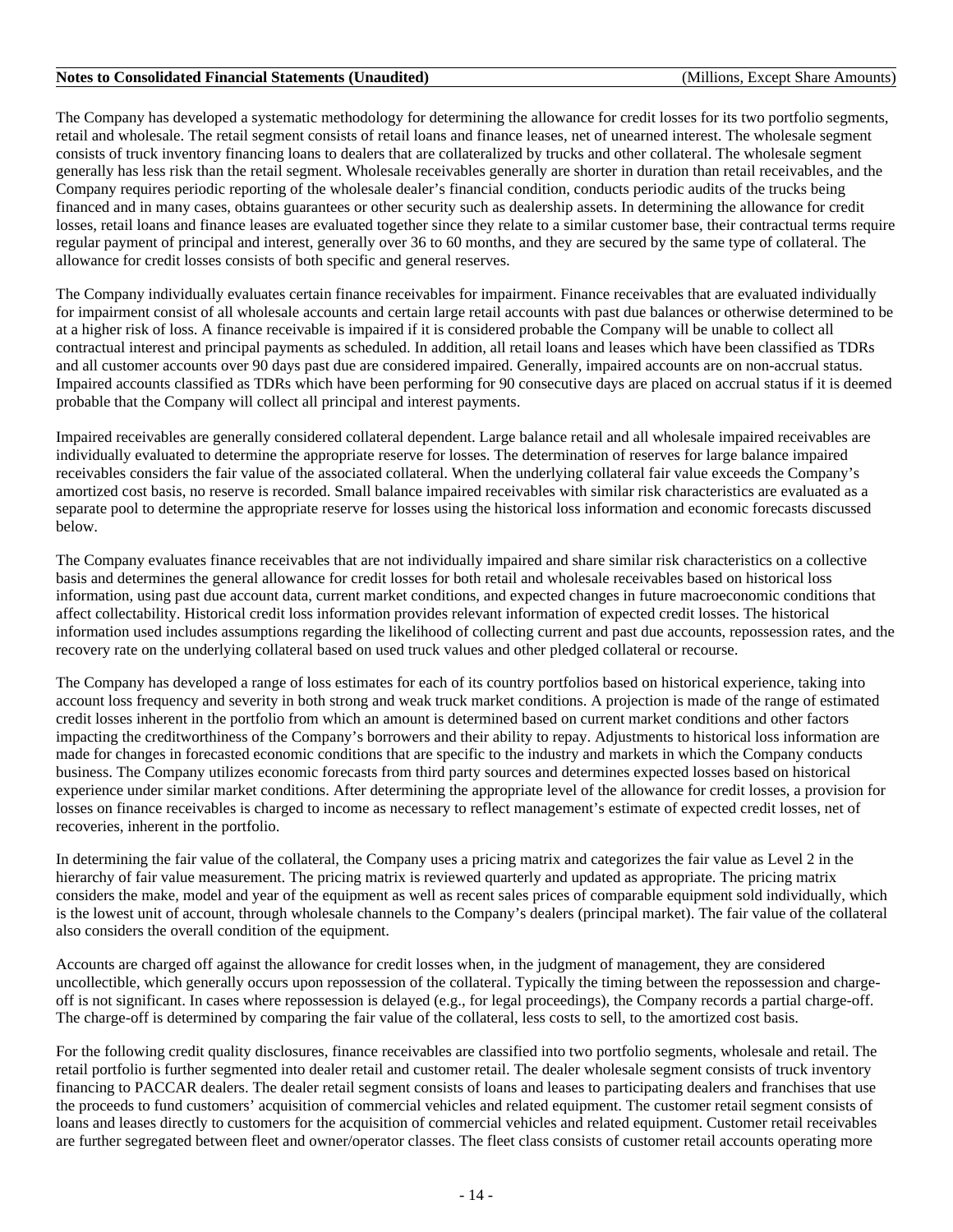than five trucks. All other customer retail accounts are considered owner/operator. These two classes have similar measurement attributes, risk characteristics and common methods to monitor and assess credit risk.

The allowance for credit losses is summarized as follows:

|                                       |   | 2021             |     |               |  |                 |     |        |  |              |
|---------------------------------------|---|------------------|-----|---------------|--|-----------------|-----|--------|--|--------------|
|                                       |   | <b>DEALER</b>    |     |               |  | <b>CUSTOMER</b> |     |        |  |              |
|                                       |   | <b>WHOLESALE</b> |     | <b>RETAIL</b> |  | <b>RETAIL</b>   |     | OTHER* |  | <b>TOTAL</b> |
| <b>Balance at January 1</b>           | Φ | 3.4              | -SS | 8.4           |  | 112.0           | -SS | 3.2    |  | 127.0        |
| <b>Provision for losses</b>           |   | (1.0)            |     | (.7)          |  | 3.5             |     | 1.4    |  | 3.2          |
| <b>Charge-offs</b>                    |   |                  |     |               |  | (9.7)           |     | (1.3)  |  | (11.0)       |
| <b>Recoveries</b>                     |   |                  |     |               |  | 4.1             |     | .2     |  | 4.3          |
| <b>Currency translation and other</b> |   |                  |     |               |  | (1.7)           |     | (.1)   |  | (1.8)        |
| <b>Balance at September 30</b>        |   | 2.4              |     | 7.7           |  | 108.2           |     | 3.4    |  | 121.7        |

|                                |                  |       |   |        | 2020            |          |        |         |
|--------------------------------|------------------|-------|---|--------|-----------------|----------|--------|---------|
|                                | <b>DEALER</b>    |       |   |        | <b>CUSTOMER</b> |          |        |         |
|                                | <b>WHOLESALE</b> |       |   | RETAIL | RETAIL          |          | OTHER* | TOTAL** |
| <b>Balance at January 1</b>    | D                | 4.3   | D | 9.2    | 101.4           | <b>S</b> | 3.7    | 118.6   |
| Provision for losses           |                  | (1.1) |   | .8)    | 28.5            |          | 1.0    | 27.6    |
| Charge-offs                    |                  |       |   |        | (22.3)          |          | (1.2)  | (23.5)  |
| Recoveries                     |                  |       |   |        | 3.6             |          | .4     | 4.0     |
| Currency translation and other |                  |       |   |        | (1.8)           |          | (.2)   | (2.0)   |
| <b>Balance at September 30</b> |                  | 3.2   |   | 8.4    | 109.4           |          | 3.7    | 124.7   |

\* Operating leases and other trade receivables.<br>\*\* The beginning balance has been adjusted for

The beginning balance has been adjusted for the adoption of ASU 2016-13.

Information regarding finance receivables evaluated and determined individually and collectively is as follows:

|                                              | <b>DEALER</b> |                  |    | <b>CUSTOMER</b> |                   |              |
|----------------------------------------------|---------------|------------------|----|-----------------|-------------------|--------------|
| At September 30, 2021                        |               | <b>WHOLESALE</b> |    | <b>RETAIL</b>   | <b>RETAIL</b>     | <b>TOTAL</b> |
| Amortized cost basis for impaired finance    |               |                  |    |                 |                   |              |
| receivables evaluated individually           |               |                  | \$ | $1.2 \quad $$   | 66.7 <sup>°</sup> | 67.9         |
| Allowance for impaired finance receivables   |               |                  |    |                 |                   |              |
| determined individually                      |               |                  |    |                 | 4.5               | 4.5          |
| Amortized cost basis for finance receivables |               |                  |    |                 |                   |              |
| evaluated collectively                       | $\mathbf{\$}$ | 1,377.1          |    | 1,676.7         | 8,254.9           | 11,308.7     |
| Allowance for finance receivables            |               |                  |    |                 |                   |              |
| determined collectively                      |               | 2.4              |    | 7.7             | 103.7             | 113.8        |
|                                              |               |                  |    |                 |                   |              |
|                                              |               |                  |    |                 |                   |              |
|                                              |               | <b>DEALER</b>    |    |                 | <b>CUSTOMER</b>   |              |
| At December 31, 2020                         |               | WHOLESALE        |    | <b>RETAIL</b>   | <b>RETAIL</b>     | <b>TOTAL</b> |
| Amortized cost basis for impaired finance    |               |                  |    |                 |                   |              |
| receivables evaluated individually           |               |                  | \$ | $1.2 \quad$     | 86.7 \$           | 87.9         |
| Allowance for impaired finance receivables   |               |                  |    |                 |                   |              |
| determined individually                      |               |                  |    |                 | 5.6               | 5.6          |
| Amortized cost basis for finance receivables |               |                  |    |                 |                   |              |
| evaluated collectively                       | $\mathbb{S}$  | 2,012.4          |    | 1,701.9         | 7,994.0           | 11,708.3     |
| Allowance for finance receivables            |               |                  |    |                 |                   |              |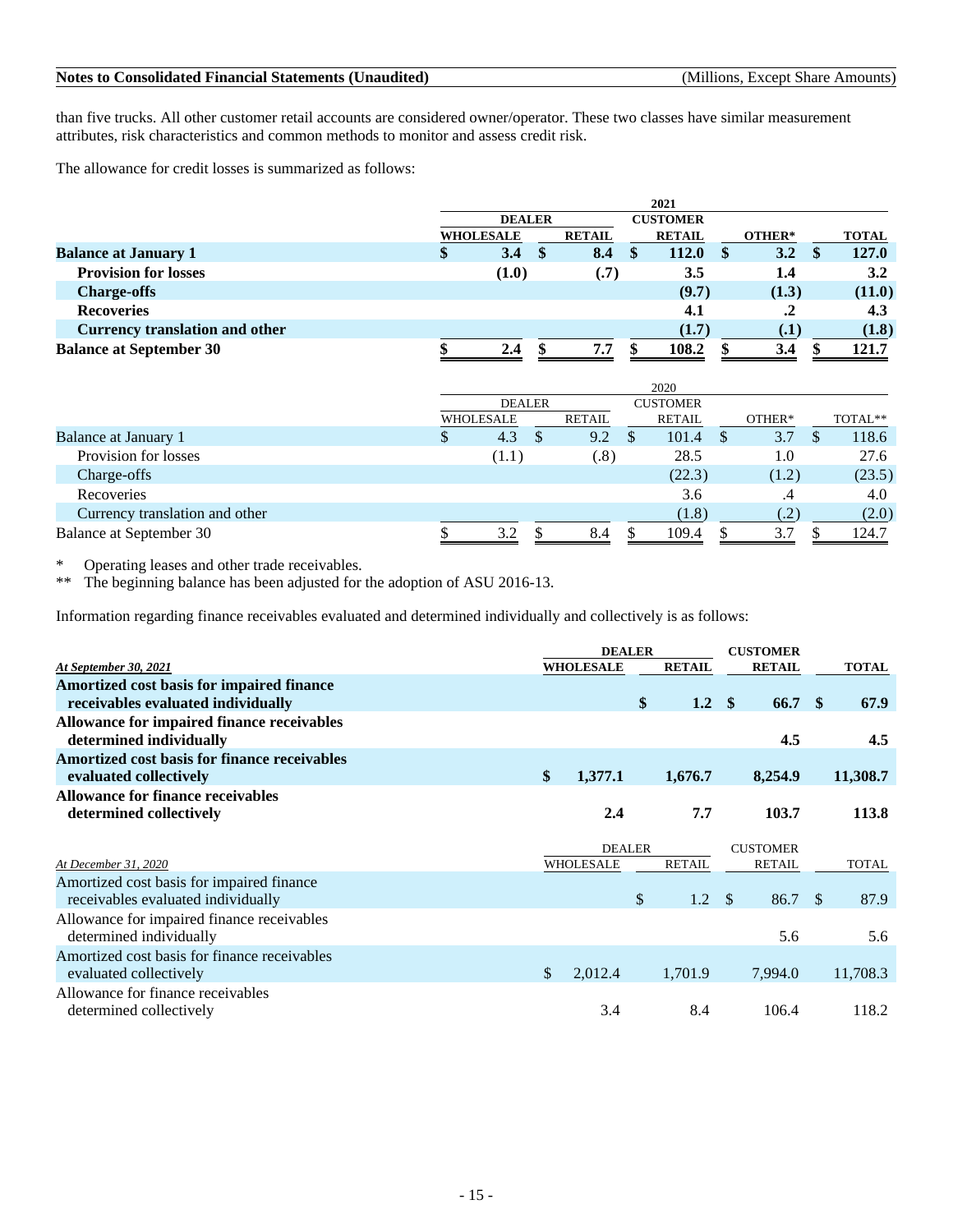| <b>Notes to Consolidated Financial Statements (Unaudited)</b> |  |
|---------------------------------------------------------------|--|
|---------------------------------------------------------------|--|

**(Millions, Except Share Amounts)** 

The amortized cost basis of finance receivables that are on non-accrual status is as follows:

|                  | September 30<br>2021 | December 31<br>2020 |
|------------------|----------------------|---------------------|
| Dealer:          |                      |                     |
| Retail           | $1.2\phantom{0}$     | 1.2                 |
| Customer retail: |                      |                     |
| Fleet            | 49.1                 | 78.6                |
| Owner/operator   | 6.9                  | 8.1                 |
|                  | 57.2                 | 87.9                |

### **Impaired Loans**

Impaired loans are summarized below. The impaired loans with a specific reserve represent the unpaid principal balance. The amortized cost basis of impaired loans as of September 30, 2021 and December 31, 2020 was not significantly different than the unpaid principal balance.

|                                         | <b>DEALER</b>    |  |               | <b>CUSTOMER RETAIL</b><br><b>OWNER</b> |              |  |                 |              |
|-----------------------------------------|------------------|--|---------------|----------------------------------------|--------------|--|-----------------|--------------|
| At September 30, 2021                   | <b>WHOLESALE</b> |  | <b>RETAIL</b> |                                        | <b>FLEET</b> |  | <b>OPERATOR</b> | <b>TOTAL</b> |
| Impaired loans with a specific reserve  |                  |  |               |                                        | 14.7         |  | 1.5             | 16.2         |
| <b>Associated allowance</b>             |                  |  |               |                                        | (.6)         |  | (.2)            | (.8)         |
|                                         |                  |  |               |                                        | 14.1         |  | 1.3             | 15.4         |
| Impaired loans with no specific reserve |                  |  | 1.2           |                                        | 6.0          |  | . .             | 7.3          |
| Net carrying amount of impaired loans   |                  |  | 1.2           |                                        | 20.1         |  | 1.4             | 22.7         |
| Average amortized cost basis *          |                  |  | 1.2           |                                        | 23.7         |  | 1.9             | 26.8         |

∗ Represents the average during the 12 months ended September 30, 2021.

|                                         | <b>DEALER</b>    |  |               | <b>CUSTOMER RETAIL</b> |              |  |                 |       |
|-----------------------------------------|------------------|--|---------------|------------------------|--------------|--|-----------------|-------|
|                                         |                  |  |               |                        |              |  | OWNER/          |       |
| At December 31, 2020                    | <b>WHOLESALE</b> |  | <b>RETAIL</b> |                        | <b>FLEET</b> |  | <b>OPERATOR</b> | TOTAL |
| Impaired loans with a specific reserve  |                  |  |               |                        | 22.6         |  | 2.1             | 24.7  |
| Associated allowance                    |                  |  |               |                        | (1.6)        |  | $.3^{\circ}$    | (1.9) |
|                                         |                  |  |               |                        | 21.0         |  | 1.8             | 22.8  |
| Impaired loans with no specific reserve |                  |  | 1.2           |                        |              |  |                 |       |
| Net carrying amount of impaired loans   |                  |  | 1.2           |                        | 21.0         |  | 1.8             | 24.0  |
| Average amortized cost basis *          | 4.9              |  | 1.9           |                        | 24.5         |  | 3.0             | 34.3  |

∗ Represents the average during the 12 months ended September 30, 2020.

During the period the loans above were considered impaired, interest income recognized on a cash basis was as follows:

|                  |        | <b>Three Months Ended</b><br>September 30 |      |                 | <b>Nine Months Ended</b><br>September 30 |      |  |                 |
|------------------|--------|-------------------------------------------|------|-----------------|------------------------------------------|------|--|-----------------|
|                  |        | 2021                                      | 2020 |                 |                                          | 2021 |  | 2020            |
| Dealer:          |        |                                           |      |                 |                                          |      |  |                 |
| Retail           |        |                                           |      |                 |                                          |      |  |                 |
| Customer retail: |        |                                           |      |                 |                                          |      |  |                 |
| Fleet            | \$     | $\cdot$ <sup>2</sup>                      |      | $.4\phantom{0}$ | -SS                                      | .0   |  | 1.2             |
| Owner/operator   |        |                                           |      | . .             |                                          |      |  | $\bigcap$<br>تە |
|                  | æ<br>л | $\cdot$ <sup>2</sup>                      |      | ر.              |                                          | .0   |  |                 |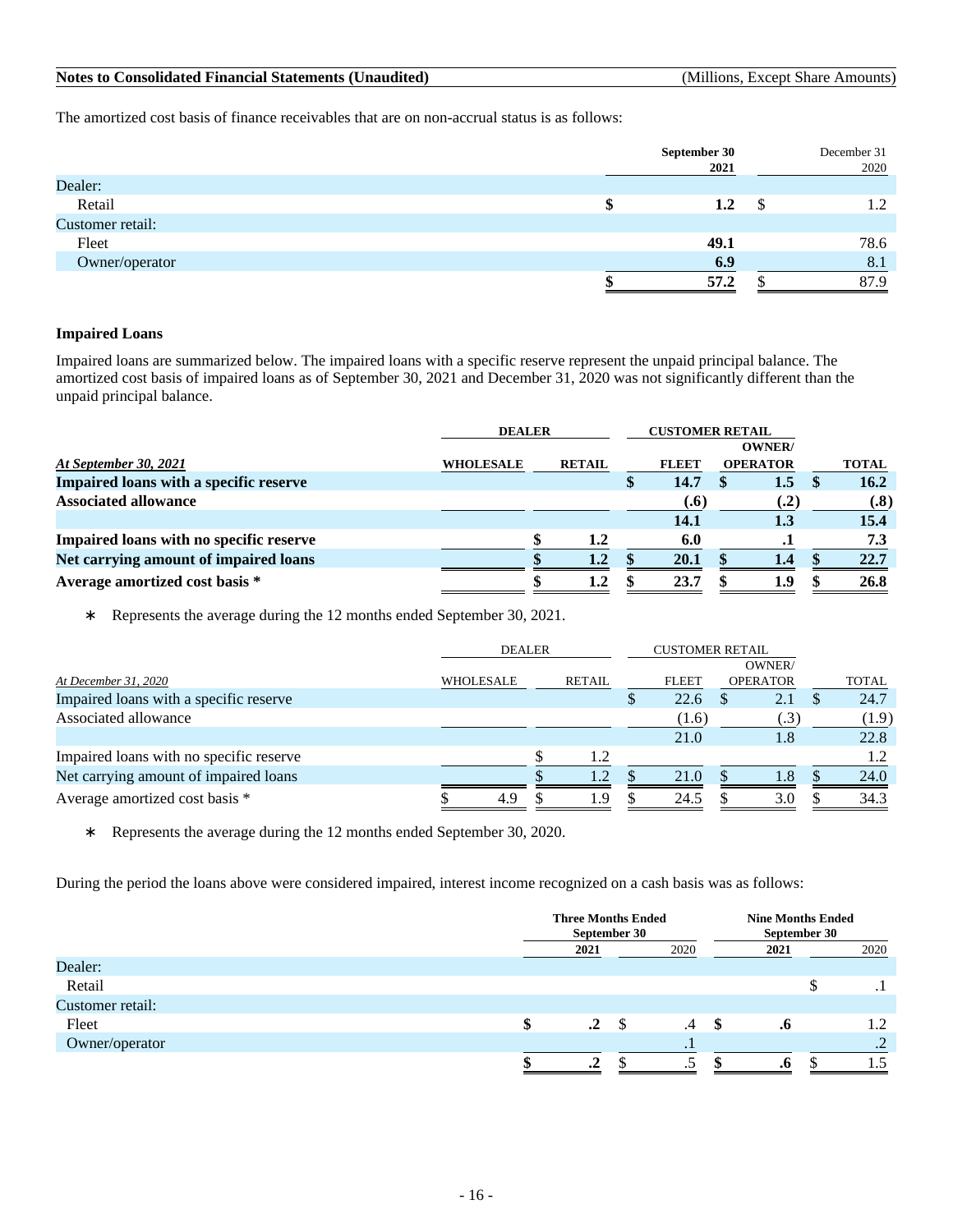### **Credit Quality**

The Company's customers are principally concentrated in the transportation industry in North America, Europe, Australia and Brasil. The Company's portfolio assets are diversified over a large number of customers and dealers with no single customer or dealer balances representing over 5% of the total portfolio assets. The Company retains as collateral a security interest in the related equipment.

At the inception of each contract, the Company considers the credit risk based on a variety of credit quality factors including prior payment experience, customer financial information, credit-rating agency ratings, loan-to-value ratios and other internal metrics. On an ongoing basis, the Company monitors credit quality based on past due status and collection experience as there is a meaningful correlation between the past due status of customers and the risk of loss.

The Company has three credit quality indicators: performing, watch and at-risk. Performing accounts pay in accordance with the contractual terms and are not considered high-risk. Watch accounts include accounts 31 to 90 days past due and large accounts that are performing but are considered to be high-risk. Watch accounts are not impaired. At-risk accounts are accounts that are impaired, including TDRs, accounts over 90 days past due and other accounts on non-accrual status.

The tables below summarize the amortized cost basis of the Company's finance receivables within each credit quality indicator by year of origination and portfolio class.

|                       | Revolving             |             |                        |                        |             |             |                       |                          |
|-----------------------|-----------------------|-------------|------------------------|------------------------|-------------|-------------|-----------------------|--------------------------|
| At September 30, 2021 | Loans                 | 2021        | 2020                   | 2019                   | 2018        | 2017        | Prior                 | Total                    |
| Dealer:               |                       |             |                        |                        |             |             |                       |                          |
| Wholesale:            |                       |             |                        |                        |             |             |                       |                          |
| Performing            | \$1,371.8             |             |                        |                        |             |             |                       | $\frac{1}{2}$<br>1,371.8 |
| Watch                 | 5.3                   |             |                        |                        |             |             |                       | 5.3                      |
|                       | \$1,377.1             |             |                        |                        |             |             |                       | 1,377.1<br>$\mathbb{S}$  |
| Retail:               |                       |             |                        |                        |             |             |                       |                          |
| Performing            | $\mathcal{S}$<br>16.1 | \$<br>329.8 | 372.1<br>\$.           | $\mathcal{S}$<br>417.8 | \$<br>226.5 | 151.8<br>\$ | \$<br>137.5           | 1,651.6<br>$\mathbb{S}$  |
| Watch                 |                       | 5.9         | 3.8                    | 9.5                    | 4.7         | 1.2         |                       | 25.1                     |
| At-risk               |                       |             |                        |                        |             |             | 1.2                   | 1.2                      |
|                       | \$<br>16.1            | \$<br>335.7 | \$<br>375.9            | \$<br>427.3            | \$<br>231.2 | \$<br>153.0 | \$<br>138.7           | \$<br>1,677.9            |
| <b>Total dealer</b>   | \$1,393.2             | \$<br>335.7 | \$<br>375.9            | \$<br>427.3            | \$<br>231.2 | \$<br>153.0 | \$<br>138.7           | 3,055.0<br>\$            |
| Customer retail:      |                       |             |                        |                        |             |             |                       |                          |
| Fleet:                |                       |             |                        |                        |             |             |                       |                          |
| Performing            |                       | \$2,164.2   | \$2,123.1              | \$1,411.1              | 732.8<br>\$ | \$<br>286.5 | \$<br>109.1           | \$<br>6,826.8            |
| Watch                 |                       | 1.4         | 5.0                    | 4.6                    | 7.1         | .6          | $\cdot$ .2            | 18.9                     |
| At-risk               |                       | 4.9         | 7.2                    | 29.7                   | 11.7        | 5.5         | .8                    | 59.8                     |
|                       |                       | \$2,170.5   | \$2,135.3              | \$1,445.4              | \$<br>751.6 | \$<br>292.6 | $\mathbb{S}$<br>110.1 | $\mathbb{S}$<br>6,905.5  |
| Owner/operator:       |                       |             |                        |                        |             |             |                       |                          |
| Performing            |                       | 512.9<br>\$ | $\mathcal{S}$<br>429.7 | 262.3<br>\$.           | 137.9<br>\$ | \$<br>49.7  | \$<br>12.3            | 1,404.8<br>$\mathcal{S}$ |
| Watch                 |                       | .6          | .9                     | 2.0                    | .8          | $\cdot$ 1   |                       | 4.4                      |
| At-risk               |                       | .3          | 1.4                    | 1.9                    | 2.5         | .6          | $\cdot$ .2            | 6.9                      |
|                       |                       | \$<br>513.8 | \$<br>432.0            | \$<br>266.2            | 141.2<br>\$ | \$<br>50.4  | \$<br>12.5            | \$<br>1,416.1            |
| Total customer retail |                       | 2,684.3     | \$2,567.3              | \$1,711.6              | 892.8<br>\$ | \$<br>343.0 | \$<br>122.6           | 8,321.6<br>\$            |
| Total                 | 1,393.2               | \$3,020.0   | 2,943.2                | 2,138.9                | \$1,124.0   | \$<br>496.0 | \$<br>261.3           | \$11,376.6               |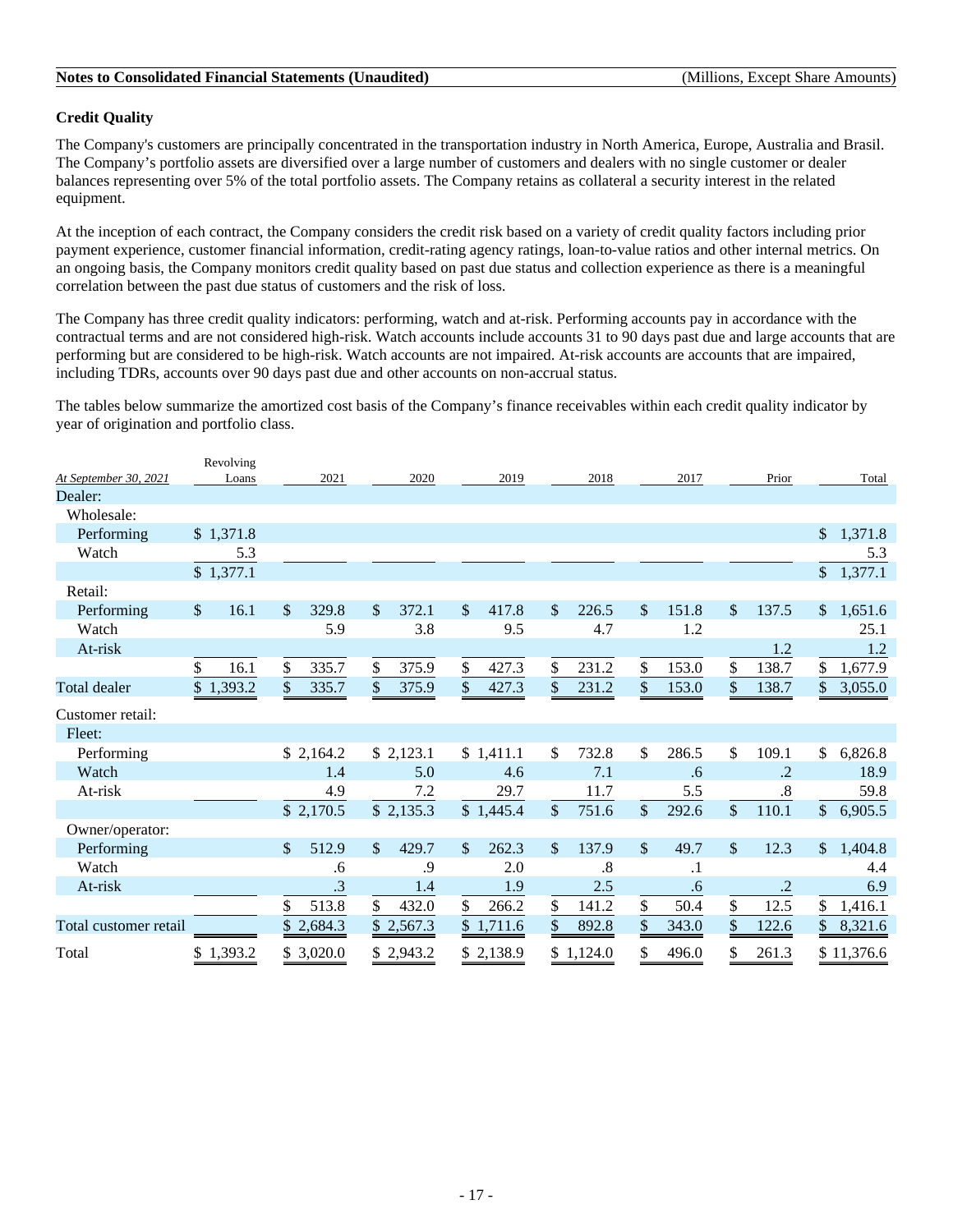|                       | Revolving            |                        |                        |                                    |             |                      |                        |                           |
|-----------------------|----------------------|------------------------|------------------------|------------------------------------|-------------|----------------------|------------------------|---------------------------|
| At December 31, 2020  | Loans                | 2020                   | 2019                   | 2018                               | 2017        | 2016                 | Prior                  | Total                     |
| Dealer:               |                      |                        |                        |                                    |             |                      |                        |                           |
| Wholesale:            |                      |                        |                        |                                    |             |                      |                        |                           |
| Performing            | \$2,004.5            |                        |                        |                                    |             |                      |                        | 2,004.5<br>\$.            |
| Watch                 | 7.9                  |                        |                        |                                    |             |                      |                        | 7.9                       |
|                       | \$2,012.4            |                        |                        |                                    |             |                      |                        | 2,012.4<br>$\frac{1}{2}$  |
| Retail:               |                      |                        |                        |                                    |             |                      |                        |                           |
| Performing            | $\mathbb{S}$<br>20.7 | $\mathcal{S}$<br>504.2 | <sup>\$</sup><br>474.9 | 268.0<br>\$                        | 180.1<br>\$ | 100.4<br>\$          | $\mathcal{S}$<br>132.0 | 1,680.3<br>$\mathbb{S}^-$ |
| Watch                 |                      | 5.2                    | 10.5                   | 4.5                                | 1.4         |                      |                        | 21.6                      |
| At-risk               |                      |                        |                        |                                    |             | 1.2                  |                        | 1.2                       |
|                       | \$<br>20.7           | \$<br>509.4            | \$<br>485.4            | \$<br>272.5                        | \$<br>181.5 | \$<br>101.6          | \$<br>132.0            | \$<br>1,703.1             |
| <b>Total</b> dealer   | 2,033.1<br>\$        | \$<br>509.4            | \$<br>485.4            | $\boldsymbol{\mathsf{S}}$<br>272.5 | \$<br>181.5 | \$<br>101.6          | \$<br>132.0            | \$<br>3,715.5             |
| Customer retail:      |                      |                        |                        |                                    |             |                      |                        |                           |
| Fleet:                |                      |                        |                        |                                    |             |                      |                        |                           |
| Performing            |                      | \$2,664.9              | \$1,921.6              | \$1,203.7                          | \$<br>533.7 | \$<br>234.2          | \$<br>65.2             | \$<br>6,623.3             |
| Watch                 |                      | 13.5                   | 17.8                   | 11.8                               | 5.9         | 1.5                  | 1.2                    | 51.7                      |
| At-risk               |                      | 8.0                    | 37.0                   | 18.2                               | 12.2        | 2.4                  | .8                     | 78.6                      |
|                       |                      | \$2,686.4              | \$1,976.4              | \$1,233.7                          | \$<br>551.8 | $\sqrt$<br>238.1     | $\frac{1}{2}$<br>67.2  | $\mathcal{S}$<br>6,753.6  |
| Owner/operator:       |                      |                        |                        |                                    |             |                      |                        |                           |
| Performing            |                      | <sup>\$</sup><br>554.6 | \$<br>376.4            | 225.1<br>\$                        | \$<br>105.2 | $\mathbb{S}$<br>41.2 | \$<br>9.1              | 1,311.6<br>$\mathbb{S}^-$ |
| Watch                 |                      | 1.6                    | 2.7                    | 2.0                                | .7          | .2                   | $\cdot$                | 7.4                       |
| At-risk               |                      | .9                     | 2.1                    | 3.2                                | 1.2         | $\cdot$ 4            | .3                     | 8.1                       |
|                       |                      | \$<br>557.1            | \$<br>381.2            | \$<br>230.3                        | \$<br>107.1 | \$<br>41.8           | \$<br>9.6              | 1,327.1<br>\$             |
| Total customer retail |                      | \$<br>3,243.5          | \$2,357.6              | \$1,464.0                          | \$<br>658.9 | \$<br>279.9          | \$<br>76.8             | \$<br>8,080.7             |
| Total                 | 2,033.1<br>\$        | \$3,752.9              | \$2,843.0              | \$1,736.5                          | \$<br>840.4 | \$<br>381.5          | \$<br>208.8            | \$11,796.2                |

The tables below summarize the amortized cost basis of the Company's finance receivables by aging category. In determining past due status, the Company considers the entire contractual account balance past due when any installment is over 30 days past due. Substantially all customer accounts that were greater than 30 days past due prior to credit modification became current upon modification for aging purposes.

|                                    | <b>DEALER</b> |                  |    |               |    | <b>CUSTOMER RETAIL</b> |    |                 |     |              |
|------------------------------------|---------------|------------------|----|---------------|----|------------------------|----|-----------------|-----|--------------|
|                                    |               |                  |    |               |    |                        |    | OWNER/          |     |              |
| At September 30, 2021              |               | <b>WHOLESALE</b> |    | <b>RETAIL</b> |    | <b>FLEET</b>           |    | <b>OPERATOR</b> |     | <b>TOTAL</b> |
| Current and up to 30 days past due | \$            | 1,377.1          | \$ | 1,677.9       | \$ | 6,885.8                | S  | 1,407.0         | SS. | 11,347.8     |
| $31 - 60$ days past due            |               |                  |    |               |    | 4.6                    |    | 3.6             |     | 8.2          |
| Greater than 60 days past due      |               |                  |    |               |    | 15.1                   |    | 5.5             |     | <b>20.6</b>  |
|                                    |               | 1,377.1          |    | 1,677.9       |    | 6,905.5                |    | 1,416.1         | \$  | 11,376.6     |
|                                    |               |                  |    |               |    |                        |    |                 |     |              |
|                                    | <b>DEALER</b> |                  |    |               |    | <b>CUSTOMER RETAIL</b> |    |                 |     |              |
|                                    |               |                  |    |               |    |                        |    | OWNER/          |     |              |
| At December 31, 2020               |               | <b>WHOLESALE</b> |    | <b>RETAIL</b> |    | <b>FLEET</b>           |    | <b>OPERATOR</b> |     | <b>TOTAL</b> |
| Current and up to 30 days past due |               | 2,012.4          | S. | 1.703.1       | S. | 6,718.3                | S. | 1,314.7         | S.  | 11,748.5     |
| $31 - 60$ days past due            |               |                  |    |               |    | 12.3                   |    | 6.5             |     | 18.8         |
| Greater than 60 days past due      |               |                  |    |               |    | 23.0                   |    | 5.9             |     | 28.9         |
|                                    |               | 2.012.4          |    | 1.703.1       | Я  | 6,753.6                |    | 1,327.1         |     | 11,796.2     |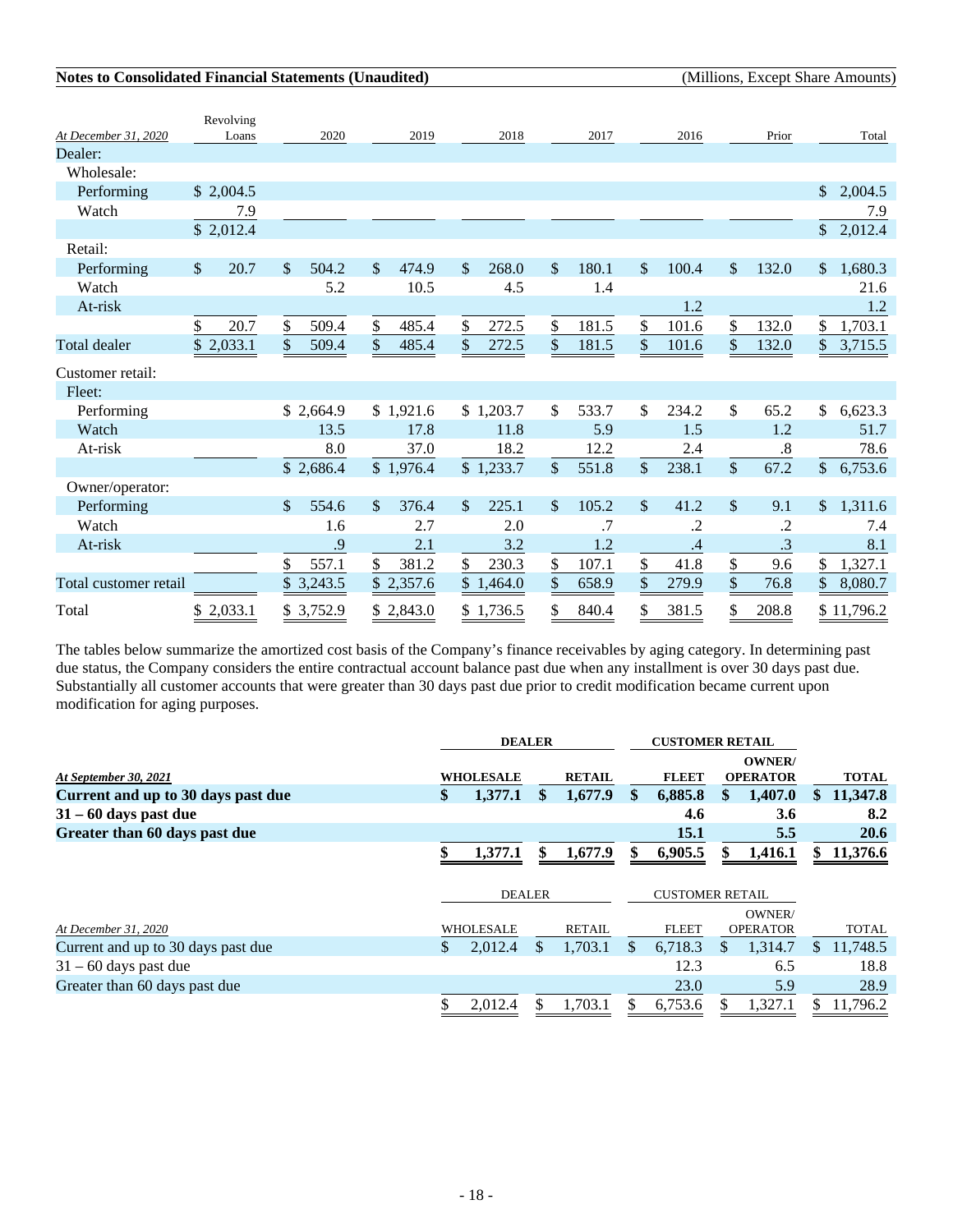### **Troubled Debt Restructurings**

The balance of TDRs was \$46.7 and \$63.1 at September 30, 2021 and December 31, 2020, respectively. At modification date, the premodification and post-modification amortized cost basis balances for finance receivables modified during the period by portfolio class are as follows:

|                | <b>Three Months Ended</b><br><b>September 30, 2021</b><br><b>AMORTIZED COST BASIS</b> |                  | <b>Nine Months Ended</b><br>September 30, 2021<br><b>AMORTIZED COST BASIS</b> |       |  |  |  |
|----------------|---------------------------------------------------------------------------------------|------------------|-------------------------------------------------------------------------------|-------|--|--|--|
|                | PRE-                                                                                  | POST-            | PRE-                                                                          | POST- |  |  |  |
|                |                                                                                       |                  | MODIFICATION MODIFICATION MODIFICATION MODIFICATION                           |       |  |  |  |
| Fleet          | 1.0 <sup>5</sup>                                                                      | 1.0 <sup>5</sup> | 5.8 <sup>°</sup>                                                              | 5.7   |  |  |  |
| Owner/operator |                                                                                       |                  | $1.0\,$                                                                       | 1.0   |  |  |  |
|                | 1.0 <sub>l</sub>                                                                      | 1.0 S            | 6.8                                                                           | 6.7   |  |  |  |

|                |    | September 30, 2020  | Three Months Ended<br><b>AMORTIZED COST BASIS</b> | Nine Months Ended<br>September 30, 2020<br><b>AMORTIZED COST BASIS</b> |                     |  |  |  |
|----------------|----|---------------------|---------------------------------------------------|------------------------------------------------------------------------|---------------------|--|--|--|
|                |    | PRE-                | POST-                                             | PRE-                                                                   | POST-               |  |  |  |
|                |    | <b>MODIFICATION</b> | <b>MODIFICATION</b>                               | <b>MODIFICATION</b>                                                    | <b>MODIFICATION</b> |  |  |  |
| Fleet          | D  | $7.5^{\circ}$       | 7.5                                               | 46.5<br>Ъ                                                              | 46.5                |  |  |  |
| Owner/operator |    | 1.1                 |                                                   | 2.2                                                                    | 2.2                 |  |  |  |
|                | ۰D | 8.6                 | 8.6                                               | 48.7                                                                   | 48.7                |  |  |  |

The effect on the allowance for credit losses from such modifications was not significant at September 30, 2021 and 2020.

TDRs modified during the previous twelve months that subsequently defaulted (i.e., became more than 30 days past due) in the nine months ended September 30, 2021 and 2020 were nil and \$2.0, respectively.

There were nil and \$2.0 of finance receivables modified as TDRs during the previous twelve months that subsequently defaulted and were charged off in the nine months ended September 30, 2021 and 2020, respectively.

#### **Repossessions**

When the Company determines a customer is not likely to meet its contractual commitments, the Company repossesses the vehicles which serve as collateral for the loans, finance leases and equipment under operating leases. The Company records the vehicles as used truck inventory included in Financial Services Other assets on the Consolidated Balance Sheets. The balance of repossessed inventory at September 30, 2021 and December 31, 2020 was \$4.4 and \$18.1, respectively. Proceeds from the sales of repossessed assets were \$33.9 and \$61.7 for the nine months ended September 30, 2021 and 2020, respectively. These amounts are included in Proceeds from asset disposals in the Condensed Consolidated Statements of Cash Flows. Write-downs of repossessed equipment on operating leases are recorded as impairments and included in Financial Services Depreciation and other expenses on the Consolidated Statements of Comprehensive Income.

#### **NOTE F - Product Support Liabilities**

Product support liabilities include estimated future payments related to product warranties and deferred revenues on optional extended warranties and R&M. The Company generally offers one year warranties covering most of its vehicles and related aftermarket parts. For vehicles equipped with engines manufactured by PACCAR, the Company generally offers two year warranties on the engine. Specific terms and conditions vary depending on the product and the country of sale. Optional extended warranty and R&M contracts can be purchased for periods which generally range up to five years. Warranty expenses and reserves are estimated and recorded at the time products or contracts are sold based on historical data regarding the source, frequency and cost of claims, net of any recoveries. The Company periodically assesses the adequacy of its recorded liabilities and adjusts them as appropriate to reflect actual experience. Revenue from extended warranty and R&M contracts is deferred and recognized to income generally on a straight-line basis over the contract period. Warranty and R&M costs on these contracts are recognized as incurred.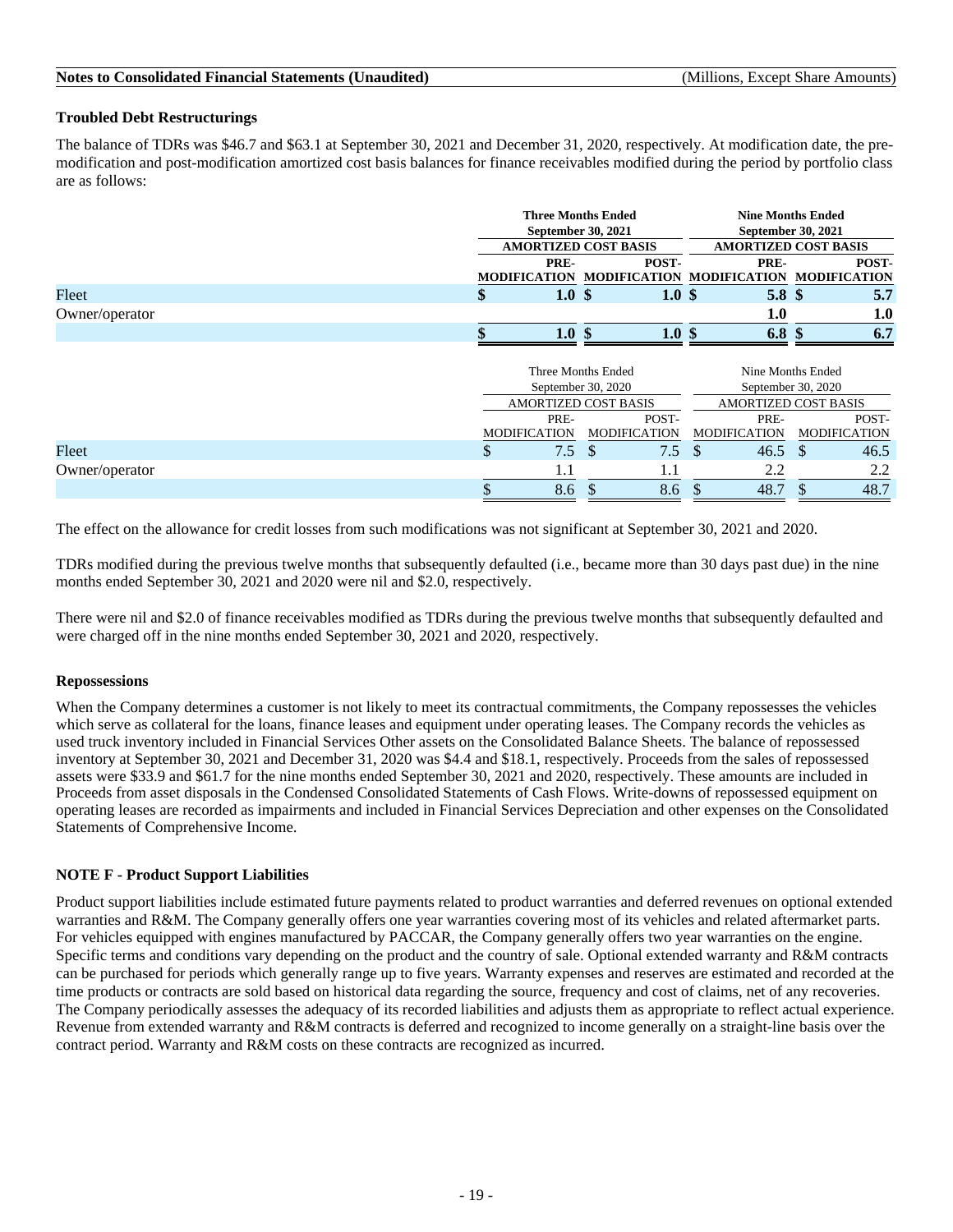| <b>Notes to Consolidated Financial Statements (Unaudited)</b><br>(Millions, Except Share Amounts) |
|---------------------------------------------------------------------------------------------------|
|---------------------------------------------------------------------------------------------------|

Changes in product support liabilities are summarized as follows:

| <b>WARRANTY RESERVES</b>                                   | 2021        |               | 2020      |
|------------------------------------------------------------|-------------|---------------|-----------|
| Balance at January 1                                       | \$<br>389.7 | $\mathcal{S}$ | 440.0     |
| Cost accruals                                              | 218.9       |               | 217.8     |
| Payments                                                   | (309.7)     |               | (328.1)   |
| Change in estimates for pre-existing warranties            | 43.4        |               | 65.1      |
| Currency translation and other                             | (5.0)       |               | $\cdot$ 1 |
| Balance at September 30                                    | 337.3       |               | 394.9     |
| DEFERRED REVENUES ON EXTENDED WARRANTIES AND R&M CONTRACTS | 2021        |               | 2020      |
| Balance at January 1                                       | \$<br>795.8 | <sup>\$</sup> | 801.4     |
| Deferred revenues                                          | 350.7       |               | 293.1     |
| Revenues recognized                                        | (363.8)     |               | (322.1)   |
| Currency translation                                       | (15.5)      |               | 6.0       |
| <b>Balance at September 30</b>                             | 767.2       |               | 778.4     |

The Company expects to recognize approximately \$68.5 of the remaining deferred revenue on extended warranties and R&M contracts in 2021, \$265.4 in 2022, \$224.6 in 2023, \$125.2 in 2024, \$54.1 in 2025 and \$29.4 thereafter.

### **NOTE G - Stockholders' Equity**

### **Comprehensive Income**

The components of comprehensive income are as follow:

|                                                         | <b>Three Months Ended</b> |             | <b>Nine Months Ended</b> |               |         |  |
|---------------------------------------------------------|---------------------------|-------------|--------------------------|---------------|---------|--|
|                                                         | September 30              |             | September 30             |               |         |  |
|                                                         | 2021                      | 2020        | 2021                     |               | 2020    |  |
| Net income                                              | \$<br>377.7               | \$<br>385.5 | \$<br>1,340.7            | <sup>\$</sup> | 892.6   |  |
| Other comprehensive income (loss) (OCI):                |                           |             |                          |               |         |  |
| Unrealized gains (losses) on derivative contracts       | 8.2                       | (17.9)      | 29.4                     |               | 1.3     |  |
| Tax effect                                              | (1.6)                     | 3.4         | (7.6)                    |               | .6      |  |
|                                                         | 6.6                       | (14.5)      | 21.8                     |               | 1.9     |  |
| Unrealized (losses) gains on marketable debt securities | (3.4)                     |             | (12.2)                   |               | 12.4    |  |
| Tax effect                                              | .7                        |             | <b>2.9</b>               |               | (3.0)   |  |
|                                                         | (2.7)                     |             | (9.3)                    |               | 9.4     |  |
| Pension plans                                           | 22.7                      | 3.4         | 49.0                     |               | 45.7    |  |
| Tax effect                                              | (5.4)                     | (.6)        | (11.6)                   |               | (10.8)  |  |
|                                                         | 17.3                      | 2.8         | 37.4                     |               | 34.9    |  |
| Foreign currency translation (losses) gains             | (136.8)                   | 112.6       | (144.8)                  |               | (135.1) |  |
| Net other comprehensive (loss) income                   | (115.6)                   | 100.9       | (94.9)                   |               | (88.9)  |  |
| Comprehensive income                                    | 262.1                     | 486.4       | \$<br>1,245.8            |               | 803.7   |  |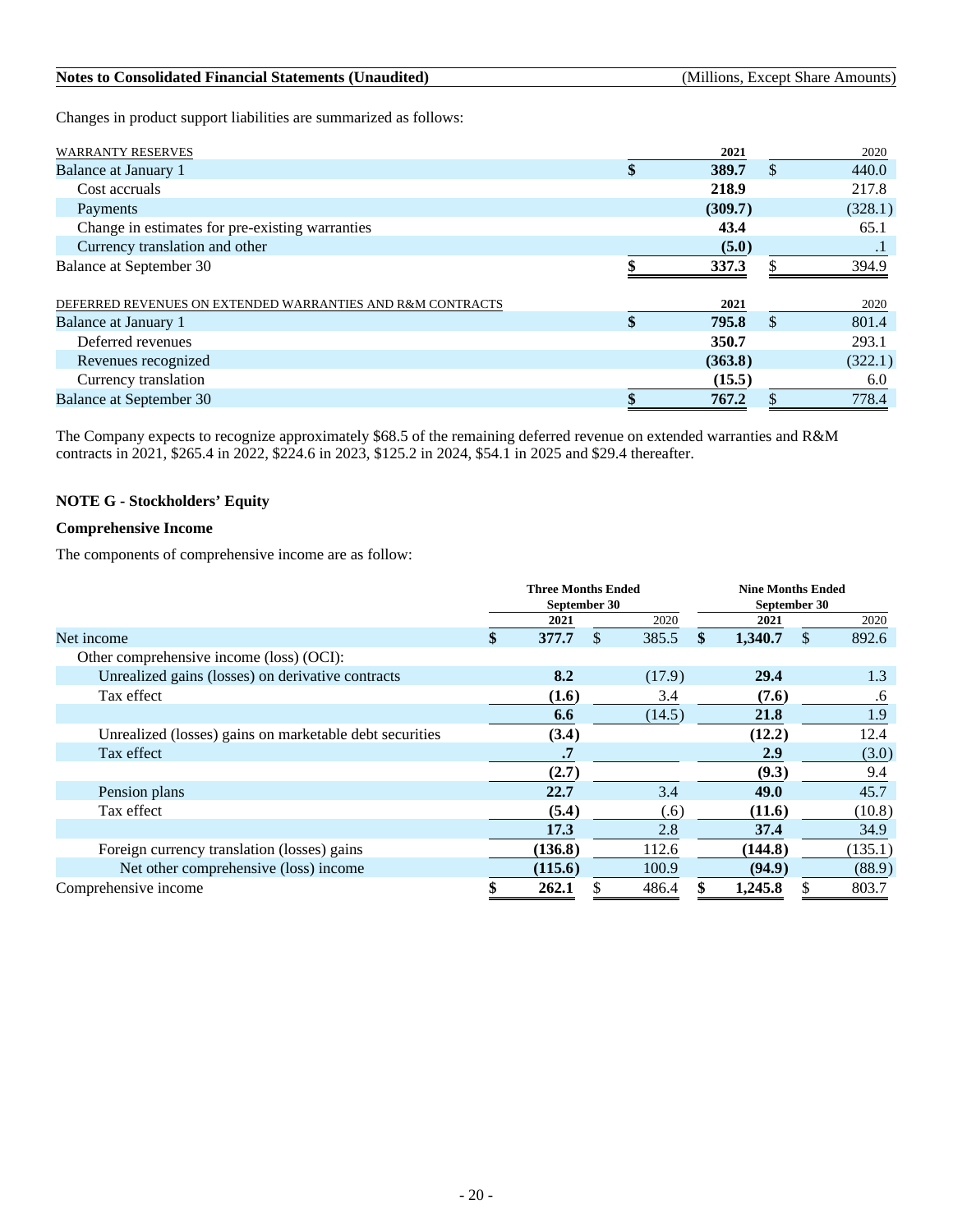### **Accumulated Other Comprehensive Income (Loss)**

The components of AOCI and the changes in AOCI, net of tax, included in the Consolidated Balance Sheets and the Consolidated Statements of Stockholders' Equity consisted of the following:

|                                              | <b>DERIVATIVE</b> | <b>MARKETABLE</b><br><b>DEBT</b> |      |      | <b>PENSION</b> | <b>FOREIGN</b><br><b>CURRENCY</b> |              |
|----------------------------------------------|-------------------|----------------------------------|------|------|----------------|-----------------------------------|--------------|
| <b>Three Months Ended September 30, 2021</b> | <b>CONTRACTS</b>  | <b>SECURITIES</b>                |      |      | <b>PLANS</b>   | <b>TRANSLATION</b>                | <b>TOTAL</b> |
| <b>Balance at July 1, 2021</b>               | \$<br>$(14.0)$ \$ | 8.0                              |      | - \$ | $(558.0)$ \$   | $(465.6)$ \$                      | (1,029.6)    |
| <b>Recorded into AOCI</b>                    | 35.3              | (2.5)                            |      |      | 6.1            | (136.8)                           | (97.9)       |
| <b>Reclassified out of AOCI</b>              | (28.7)            |                                  | (.2) |      | 11.2           |                                   | (17.7)       |
| Net other comprehensive income (loss)        | 6.6               | (2.7)                            |      |      | 17.3           | (136.8)                           | (115.6)      |
| <b>Balance at September 30, 2021</b>         | $(7.4)$ \$        | 5.3                              |      |      | $(540.7)$ \$   | $(602.4)$ \$                      | (1,145.2)    |

| Three Months Ended September 30, 2020 |   | <b>DERIVATIVE</b><br><b>CONTRACTS</b> | MARKETABLE<br><b>DEBT</b><br><b>SECURITIES</b> | <b>PENSION</b><br><b>PLANS</b> | <b>FOREIGN</b><br><b>CURRENCY</b><br><b>TRANSLATION</b> | TOTAL     |
|---------------------------------------|---|---------------------------------------|------------------------------------------------|--------------------------------|---------------------------------------------------------|-----------|
| Balance at July 1, 2020               | S | 1.1                                   | 15.5                                           | $(485.6)$ \$                   | (820.9)                                                 | (1,289.9) |
| Recorded into AOCI                    |   | (46.9)                                |                                                | (6.4)                          | 112.6                                                   | 59.7      |
| Reclassified out of AOCI              |   | 32.4                                  | $\left(4\right)$                               | 9.2                            |                                                         | 41.2      |
| Net other comprehensive (loss) income |   | (14.5)                                |                                                | 2.8                            | 112.6                                                   | 100.9     |
| Balance at September 30, 2020         |   | $(13.4)$ \$                           | 15.5                                           | $(482.8)$ \$                   | (708.3)                                                 | (1,189.0) |

|                                       |                   |             | <b>MARKETABLE</b> |                |                    |              |
|---------------------------------------|-------------------|-------------|-------------------|----------------|--------------------|--------------|
|                                       | <b>DERIVATIVE</b> |             | <b>DEBT</b>       | <b>PENSION</b> | <b>CURRENCY</b>    |              |
| Nine Months Ended September 30, 2021  | <b>CONTRACTS</b>  |             | <b>SECURITIES</b> | <b>PLANS</b>   | <b>TRANSLATION</b> | <b>TOTAL</b> |
| <b>Balance at January 1, 2021</b>     | \$                | $(29.2)$ \$ | 14.6 $\sqrt{s}$   | $(578.1)$ \$   | $(457.6)$ \$       | (1,050.3)    |
| <b>Recorded into AOCI</b>             |                   | 42.8        | (8.2)             | 3.3            | (144.8)            | (106.9)      |
| <b>Reclassified out of AOCI</b>       |                   | (21.0)      | (1.1)             | 34.1           |                    | <b>12.0</b>  |
| Net other comprehensive income (loss) |                   | 21.8        | (9.3)             | 37.4           | (144.8)            | (94.9)       |
| <b>Balance at September 30, 2021</b>  |                   | $(7.4)$ \$  | 5.3               | $(540.7)$ \$   | (602.4)            | (1.145.2)    |

|                                       |                   | <b>MARKETABLE</b> |                | <b>FOREIGN</b>     |              |
|---------------------------------------|-------------------|-------------------|----------------|--------------------|--------------|
|                                       | <b>DERIVATIVE</b> | <b>DEBT</b>       | <b>PENSION</b> | <b>CURRENCY</b>    |              |
| Nine Months Ended September 30, 2020  | <b>CONTRACTS</b>  | <b>SECURITIES</b> | <b>PLANS</b>   | <b>TRANSLATION</b> | <b>TOTAL</b> |
| Balance at January 1, 2020            | $(15.3)$ \$<br>\$ | 6.1               | $(517.7)$ \$   | (573.2)            | 1,100.1)     |
| Recorded into AOCI                    | 14.5              | 10.6              | 2.4            | (135.1)            | (107.6)      |
| Reclassified out of AOCI              | (12.6)            | (1.2)             | 32.5           |                    | 18.7         |
| Net other comprehensive income (loss) | و.ر               | 9.4               | 34.9           | (135.1)            | (88.9)       |
| Balance at September 30, 2020         | (13.4)            | 15.5              | $(482.8)$ \$   | (708.3)            | 1,189.0)     |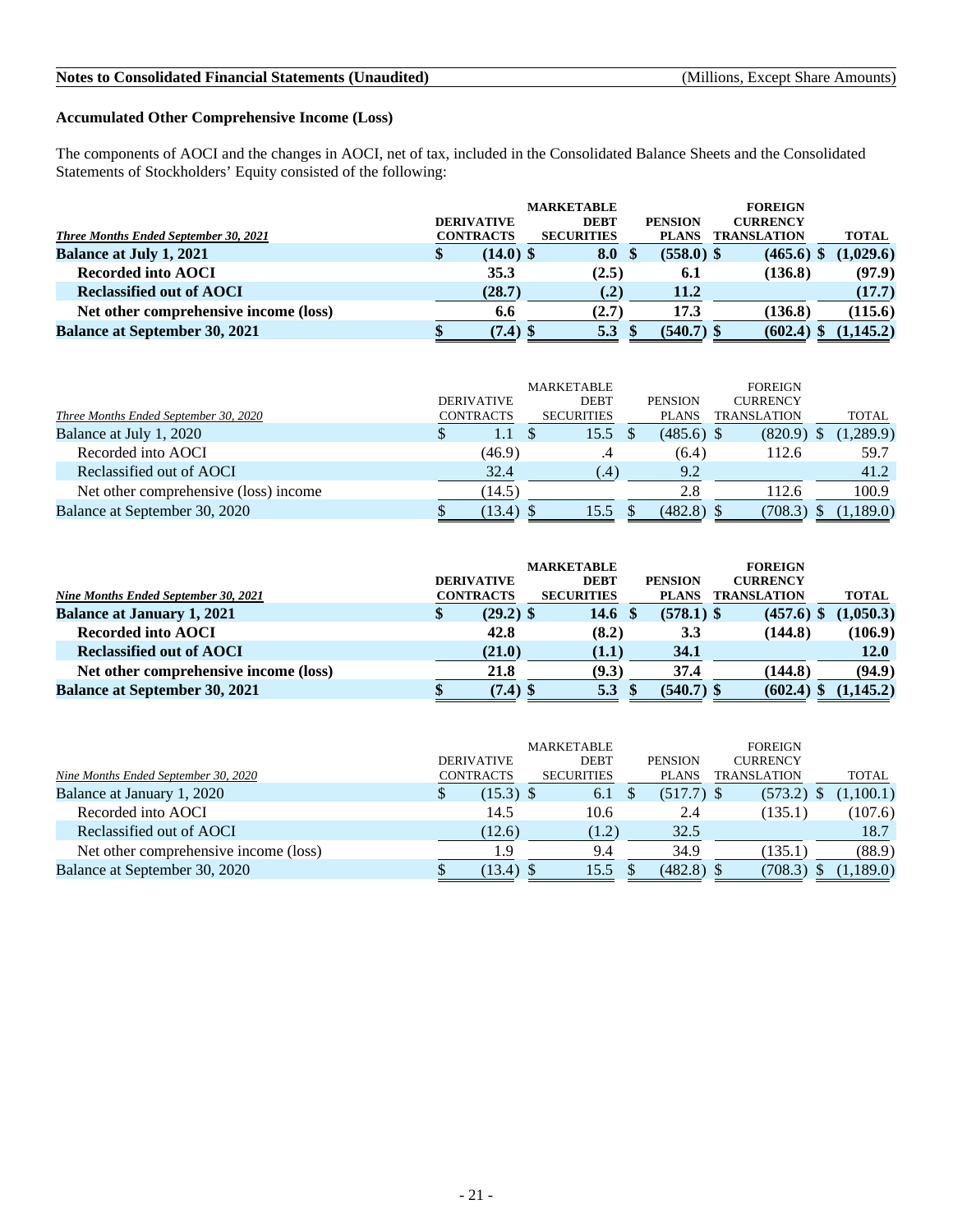Reclassifications out of AOCI were as follows:

| <b>AOCI COMPONENTS</b>                             | LINE ITEM IN THE CONSOLIDATED STATEMENTS OF<br><b>COMPREHENSIVE INCOME</b> | <b>Three Months Ended</b><br>September 30<br>2021 | 2020                   |
|----------------------------------------------------|----------------------------------------------------------------------------|---------------------------------------------------|------------------------|
| Unrealized losses (gains) on derivative contracts: |                                                                            |                                                   |                        |
| Truck, Parts and Other                             |                                                                            |                                                   |                        |
| Foreign-exchange contracts                         | Net sales and revenues                                                     | \$<br>1.3 $$$                                     | (10.6)                 |
|                                                    | Cost of sales and revenues                                                 | (3.5)                                             | 2.5                    |
|                                                    | Interest and other (income), net                                           | (.5)                                              | (.4)                   |
| <b>Financial Services</b>                          |                                                                            |                                                   |                        |
| Interest-rate contracts                            | Interest and other borrowing expenses                                      | (35.4)                                            | 50.5                   |
|                                                    | Pre-tax expense (reduction) increase                                       | (38.1)                                            | 42.0                   |
|                                                    | Tax expense (benefit)                                                      | 9.4                                               | (9.6)                  |
|                                                    | After-tax expense (reduction) increase                                     | (28.7)                                            | 32.4                   |
| Unrealized gains on marketable debt securities:    |                                                                            |                                                   |                        |
| Marketable debt securities                         | Investment income                                                          | (.3)                                              | (.6)                   |
|                                                    | Tax expense                                                                | $\cdot$                                           | $\cdot$ .2             |
|                                                    | After-tax income increase                                                  | (.2)                                              | (.4)                   |
| Pension plans:                                     |                                                                            |                                                   |                        |
| Truck, Parts and Other                             |                                                                            |                                                   |                        |
| <b>Actuarial loss</b>                              | Interest and other (income), net                                           | 14.7                                              | 11.1                   |
| Prior service costs                                | Interest and other (income), net                                           | $\cdot^2$                                         | .4                     |
| Settlement loss                                    | Interest and other (income), net                                           |                                                   | .5                     |
|                                                    | Pre-tax expense increase                                                   | 14.9                                              | 12.0                   |
|                                                    | Tax benefit                                                                | (3.7)                                             | (2.8)                  |
|                                                    | After-tax expense increase                                                 | 11.2                                              | 9.2                    |
| Total reclassifications out of AOCI                |                                                                            | $(17.7)$ \$                                       | 41.2                   |
|                                                    |                                                                            |                                                   |                        |
| <b>AOCI COMPONENTS</b>                             | LINE ITEM IN THE CONSOLIDATED STATEMENTS OF<br><b>COMPREHENSIVE INCOME</b> | <b>Nine Months Ended</b><br>September 30<br>2021  | 2020                   |
| Unrealized losses (gains) on derivative contracts: |                                                                            |                                                   |                        |
| Truck, Parts and Other                             |                                                                            |                                                   |                        |
| Foreign-exchange contracts                         | Net sales and revenues                                                     | $\mathbf{s}$<br>14.9 $\frac{1}{2}$                |                        |
|                                                    | Cost of sales and revenues                                                 | 2.5                                               | $\cdot$ .2             |
|                                                    | Interest and other (income), net                                           | (.2)                                              | (5.2)                  |
| <b>Financial Services</b>                          |                                                                            |                                                   |                        |
| Interest-rate contracts                            | Interest and other borrowing expenses                                      | (45.9)                                            | 13.2                   |
|                                                    | Pre-tax expense reduction                                                  | (28.7)                                            | (14.0)                 |
|                                                    | Tax expense                                                                | 7.7                                               | 1.4                    |
|                                                    | After-tax expense reduction                                                | (21.0)                                            | (12.6)                 |
| Unrealized gains on marketable debt securities:    |                                                                            |                                                   |                        |
| Marketable debt securities                         | Investment income                                                          | (1.5)                                             | (1.6)                  |
|                                                    | Tax expense                                                                | $\cdot$ 4                                         | .4                     |
|                                                    | After-tax income increase                                                  | (1.1)                                             | (1.2)                  |
| Pension plans:                                     |                                                                            |                                                   |                        |
| Truck, Parts and Other                             |                                                                            |                                                   |                        |
| <b>Actuarial loss</b>                              | Interest and other (income), net                                           | 44.2                                              | 33.1                   |
| Prior service costs                                | Interest and other (income), net                                           | .6                                                | 1.1                    |
| Settlement loss                                    | Interest and other (income), net                                           |                                                   | 8.5                    |
|                                                    | Pre-tax expense increase                                                   | 44.8                                              | 42.7                   |
|                                                    | Tax benefit                                                                | (10.7)                                            | (10.2)                 |
| Total reclassifications out of AOCI                | After-tax expense increase                                                 | 34.1<br>\$<br>12.0 $$$                            | (22.2)<br>32.5<br>18.7 |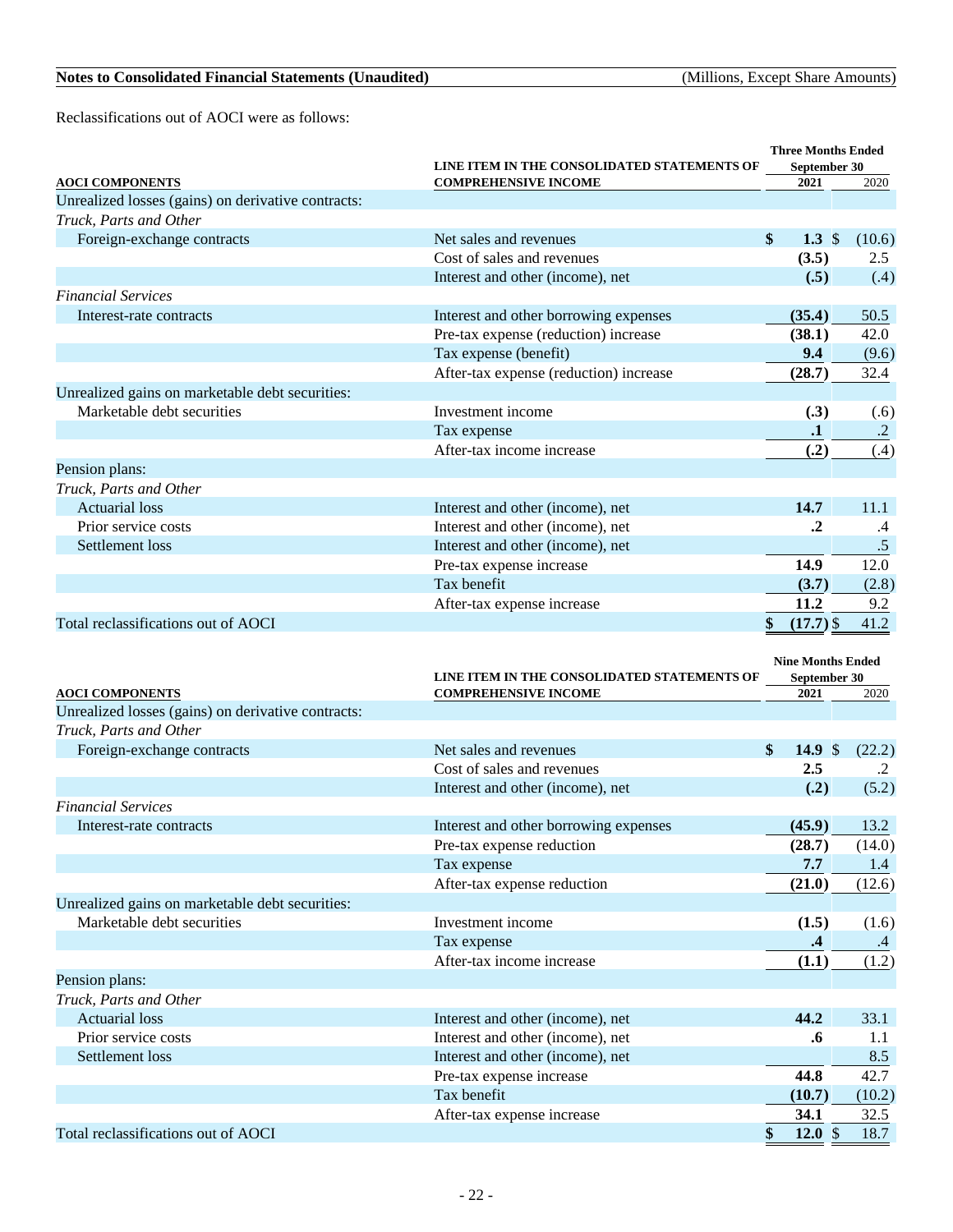#### **Stock Compensation Plans**

Stock-based compensation expense was \$2.6 and \$12.0 for the three and nine months ended September 30, 2021, respectively and \$2.3 and \$10.5 for the three and nine months ended September 30, 2020, respectively.

During the nine months of 2021, the Company issued 628,779 common shares under deferred and stock compensation arrangements.

#### **Other Capital Stock Changes**

During the first nine months of 2021, the Company acquired no treasury shares under the Company's common stock repurchase plans. The Company acquired 16,688 shares under the Company's Long-Term Incentive Plan. Stock repurchases of \$390.0 million remain authorized under the current \$500.0 million program approved by the PACCAR Board of Directors on December 4, 2018.

#### **NOTE H - Income Taxes**

The effective tax rate for the third quarter of 2021 was 21.8% compared to 21.3% for the third quarter of 2020. The effective tax rate for the first nine months of 2021 was 22.4 % compared to 21.4% for the first nine months of 2020. The higher effective tax rate in the third quarter and first nine months of 2021 was primarily due to the change in mix of income generated in jurisdictions with higher tax rates in 2021 as compared to 2020.

#### **NOTE I - Segment Information**

PACCAR operates in three principal segments: Truck, Parts and Financial Services. The Company evaluates the performance of its Truck and Parts segments based on operating profits, which excludes investment income, other income and expense and income taxes. The Financial Services segment's performance is evaluated based on income before income taxes. The accounting policies of the reportable segments are the same as those applied in the consolidated financial statements as described in Note A of the Company's Annual Report on Form 10-K for the year ended December 31, 2020.

### **Truck and Parts**

The Truck segment includes the design and manufacture of high-quality, light-, medium- and heavy-duty commercial trucks and the Parts segment includes the distribution of aftermarket parts for trucks and related commercial vehicles, both of which are sold through the same network of independent dealers. These segments derive a large proportion of their revenues and operating profits from operations in North America and Europe. The Truck segment incurs substantial costs to design, manufacture and sell trucks to its customers. The sale of new trucks provides the Parts segment with the basis for parts sales that may continue over the life of the truck, but are generally concentrated in the first five years after truck delivery. To reflect the benefit the Parts segment receives from costs incurred by the Truck segment, certain expenses are allocated from the Truck segment to the Parts segment. The expenses allocated are based on a percentage of the average annual expenses for factory overhead, engineering, research and development and SG&A expenses for the preceding five years. The allocation is based on the ratio of the average parts direct margin dollars (net sales less material and labor costs) to the total truck and parts direct margin dollars for the previous five years. The Company believes such expenses have been allocated on a reasonable basis. Truck segment assets related to the indirect expense allocation are not allocated to the Parts segment.

#### **Financial Services**

The Financial Services segment derives its earnings primarily from financing or leasing of PACCAR products and services provided to truck customers and dealers. Revenues are primarily generated from operations in North America and Europe.

In Europe, the Financial Services and Truck segments centralized the marketing of used trucks, including those units sold by the Truck segment subject to an RVG. When a customer returns the truck at the end of the RVG contract, the Company's Truck segment records a reduction in an RVG liability and the Company's Financial Services segment records a used truck asset and revenue from the subsequent sale. Certain gains and losses from the sale of these used trucks are shared with the Truck segment.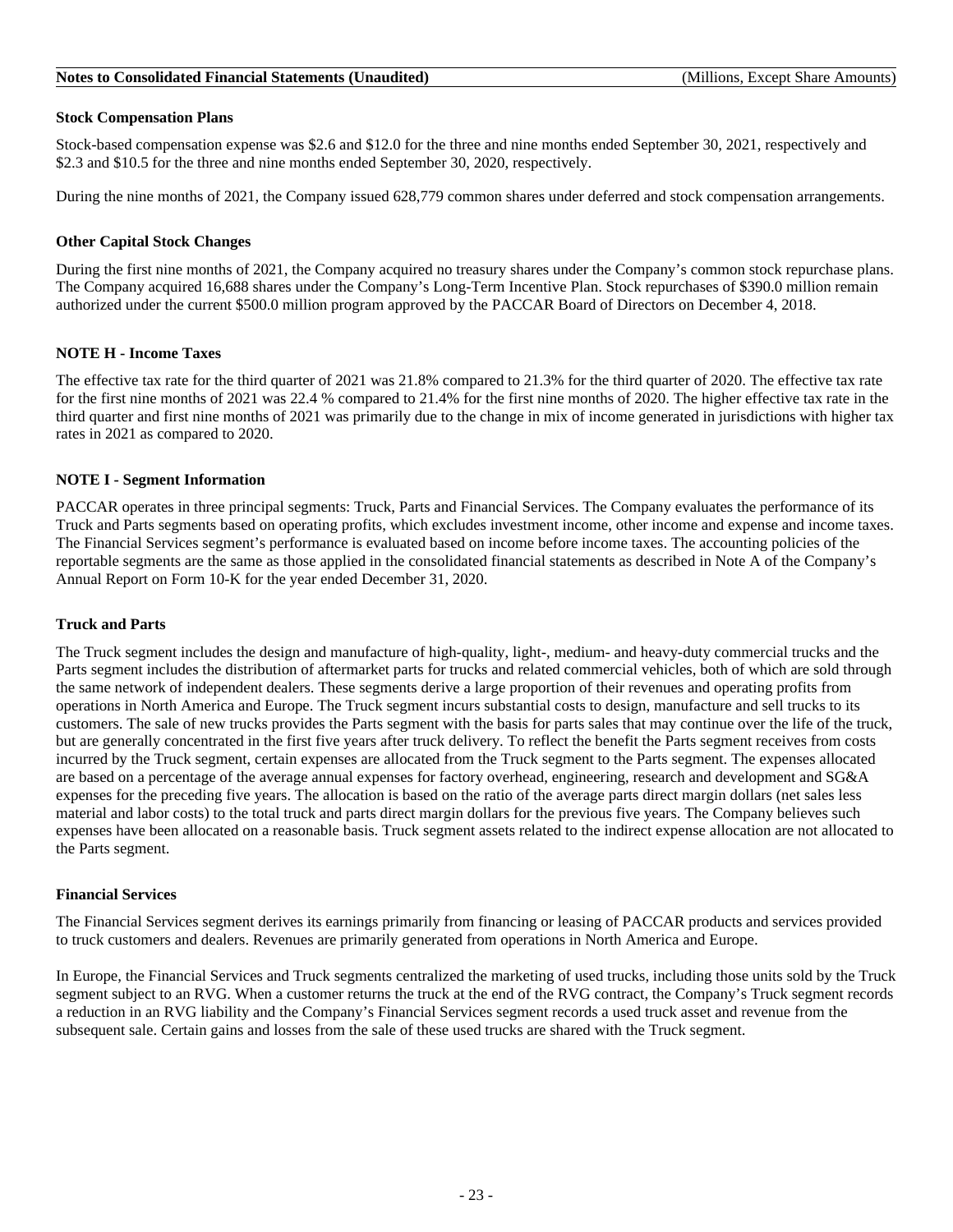### **Other**

Included in Other is the Company's industrial winch manufacturing business as well as sales, income and expenses not attributable to a reportable segment. Other also includes non-service cost components of pension expense and a portion of corporate expenses.

|                                | <b>Three Months Ended</b><br>September 30 |               |         |    | <b>Nine Months Ended</b><br>September 30 |               |          |
|--------------------------------|-------------------------------------------|---------------|---------|----|------------------------------------------|---------------|----------|
|                                | 2021                                      |               | 2020    |    | 2021                                     |               | 2020     |
| Net sales and revenues:        |                                           |               |         |    |                                          |               |          |
| Truck                          | \$<br>3,555.1                             | $\mathbb{S}$  | 3,675.8 |    | \$12,249.5                               | \$            | 9,469.9  |
| Less intersegment              | (102.5)                                   |               | (171.8) |    | (411.7)                                  |               | (349.9)  |
| <b>External customers</b>      | 3,452.6                                   |               | 3,504.0 |    | 11,837.8                                 |               | 9,120.0  |
| Parts                          | 1,275.2                                   |               | 1,029.4 |    | 3,677.8                                  |               | 2,874.7  |
| Less intersegment              | (15.0)                                    |               | (13.2)  |    | (45.6)                                   |               | (36.2)   |
| <b>External customers</b>      | 1,260.2                                   |               | 1,016.2 |    | 3,632.2                                  |               | 2,838.5  |
| Other                          | 24.9                                      |               | 18.2    |    | 68.8                                     |               | 59.8     |
|                                | 4,737.7                                   |               | 4,538.4 |    | 15,538.8                                 |               | 12,018.3 |
| <b>Financial Services</b>      | 409.1                                     |               | 397.6   |    | 1,297.4                                  |               | 1,141.6  |
|                                | \$<br>5,146.8                             | \$            | 4,936.0 |    | \$16,836.2                               | $\frac{1}{2}$ | 13,159.9 |
| Income before income taxes:    |                                           |               |         |    |                                          |               |          |
| Truck                          | \$<br>78.5                                | $\mathbb{S}$  | 210.1   | \$ | 603.0                                    | $\mathcal{S}$ | 347.0    |
| Parts                          | 280.8                                     |               | 210.2   |    | 797.7                                    |               | 576.8    |
| Other                          | 2.3                                       |               | 7.7     |    | 12.4                                     |               | 22.8     |
|                                | 361.6                                     |               | 428.0   |    | 1,413.1                                  |               | 946.6    |
| <b>Financial Services</b>      | 120.1                                     |               | 55.5    |    | 303.0                                    |               | 159.3    |
| Investment income              | 1.6                                       |               | 6.4     |    | 11.5                                     |               | 30.2     |
|                                | \$<br>483.3                               | $\frac{1}{2}$ | 489.9   | \$ | 1,727.6                                  | \$            | 1,136.1  |
| Depreciation and amortization: |                                           |               |         |    |                                          |               |          |
| Truck                          | \$<br>63.5                                | $\sqrt{\ }$   | 73.3    | \$ | 204.2                                    | \$            | 218.8    |
| Parts                          | 2.8                                       |               | 3.0     |    | 8.6                                      |               | 8.0      |
| Other                          | 5.3                                       |               | 5.5     |    | 16.0                                     |               | 15.8     |
|                                | 71.6                                      |               | 81.8    |    | 228.8                                    |               | 242.6    |
| <b>Financial Services</b>      | 138.3                                     |               | 184.4   |    | 463.5                                    |               | 536.9    |
|                                | \$<br>209.9                               | \$            | 266.2   | \$ | 692.3                                    | \$            | 779.5    |

### **NOTE J - Derivative Financial Instruments**

As part of its risk management strategy, the Company enters into derivative contracts to hedge against the risks of interest rates, foreign currency rates and commodity prices. Certain derivative instruments designated as fair value hedges, cash flow hedges or net investment hedges are subject to hedge accounting. Derivative instruments that are not subject to hedge accounting are held as derivatives not designated as hedging instruments. The Company's policies prohibit the use of derivatives for speculation or trading. At the inception of each hedge relationship, the Company documents its risk management objectives, procedures and accounting treatment. All of the Company's interest-rate, commodity as well as certain foreign-exchange contracts are transacted under International Swaps and Derivatives Association (ISDA) master agreements. Each agreement permits the net settlement of amounts owed in the event of default and certain other termination events. For derivative financial instruments, the Company has elected not to offset derivative positions in the balance sheet with the same counterparty under the same agreements and is not required to post or receive collateral.

Exposure limits and minimum credit ratings are used to minimize the risks of counterparty default. The Company's maximum exposure to potential default of its derivative counterparties is limited to the asset position of its derivative portfolio. The asset position of the Company's derivative portfolio was \$43.7 at September 30, 2021.

The Company assesses hedges at inception and on an ongoing basis to determine that the designated derivatives are highly effective in offsetting changes in fair values or cash flow of the hedged items. Hedge accounting is discontinued prospectively when the Company determines that a derivative financial instrument has ceased to be a highly effective hedge. Cash flows from derivative instruments are included in Operating activities in the Condensed Consolidated Statements of Cash Flows.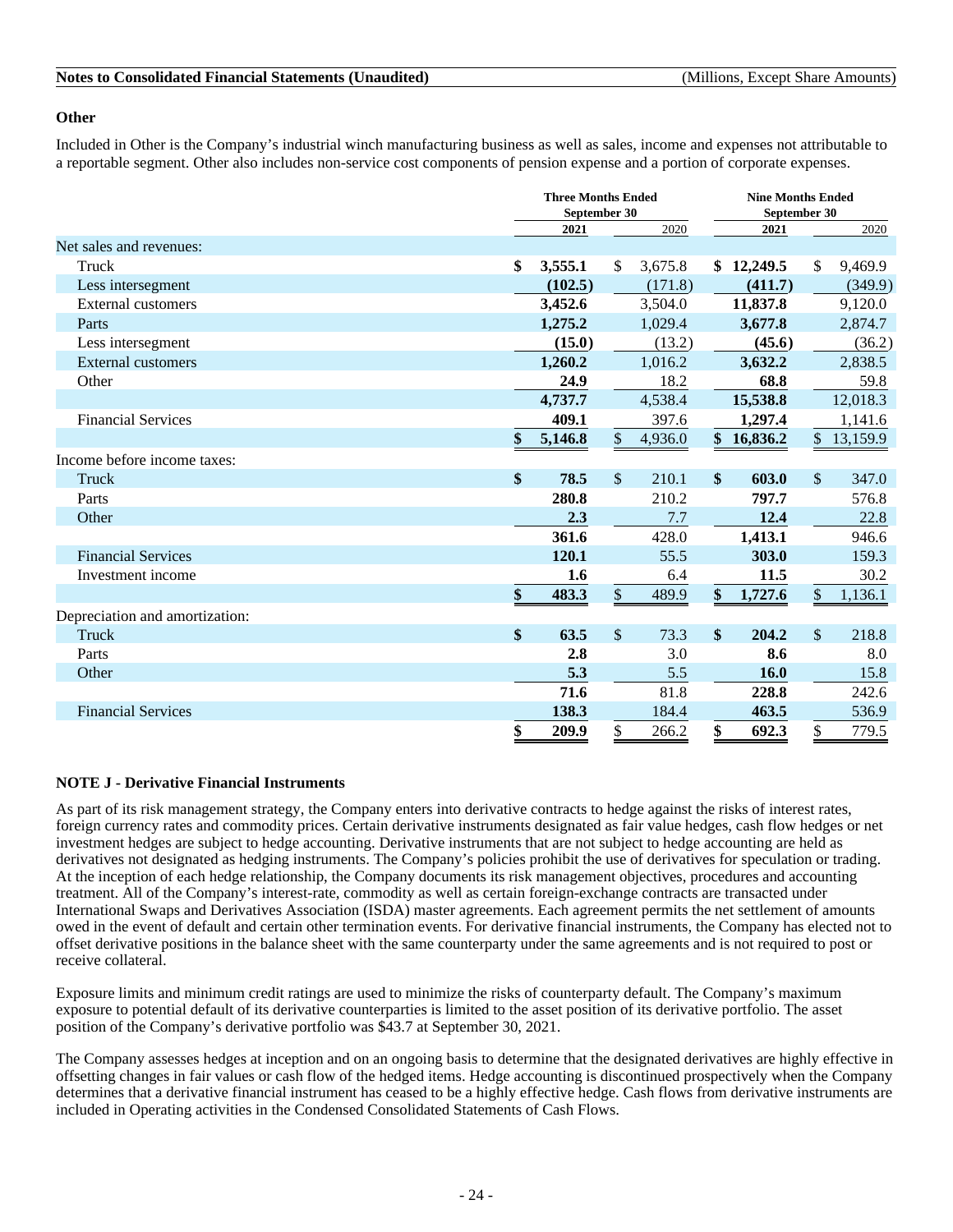*Interest-Rate Contracts:* The Company enters into various interest-rate contracts, including interest-rate swaps and cross currency interest-rate swaps. Interest-rate swaps involve the exchange of fixed for floating rate or floating for fixed rate interest payments based on the contractual notional amounts in a single currency. Cross currency interest-rate swaps involve the exchange of notional amounts and interest payments in different currencies. The Company is exposed to interest-rate and exchange-rate risk caused by market volatility as a result of its borrowing activities. The objective of these contracts is to mitigate the fluctuations on earnings, cash flows and fair value of borrowings. Net amounts paid or received are reflected as adjustments to interest expense.

At September 30, 2021, the notional amount of the Company's interest-rate contracts was \$3,681.5. Notional maturities for all interest-rate contracts are \$15.4 for the remainder of 2021, \$932.9 for 2022, \$740.9 for 2023, \$718.0 for 2024, \$628.7 for 2025, \$264.5 for 2026 and \$381.1 thereafter.

*Foreign-Exchange Contracts:* The Company enters into foreign-exchange contracts to hedge certain anticipated transactions and assets and liabilities denominated in foreign currencies, particularly the Canadian dollar, the euro, the British pound, the Australian dollar, the Brazilian real and the Mexican peso. The objective is to reduce fluctuations in earnings and cash flows associated with changes in foreign currency exchange rates. The Company enters into foreign-exchange contracts as net investment hedges to reduce the foreign currency exposure from its investments in foreign subsidiaries. At September 30, 2021, the notional amount of the outstanding foreign-exchange contracts was \$1,793.8. Foreign-exchange contracts mature within one year.

*Commodity Contracts:* The Company enters into commodity forward contracts to hedge the prices of certain commodities used in the production of trucks. The objective is to reduce the fluctuation in earnings and cash flows associated with adverse movement in commodity prices. At September 30, 2021, the notional amount of the outstanding commodity contracts was \$97.7. Commodity contracts mature within one year.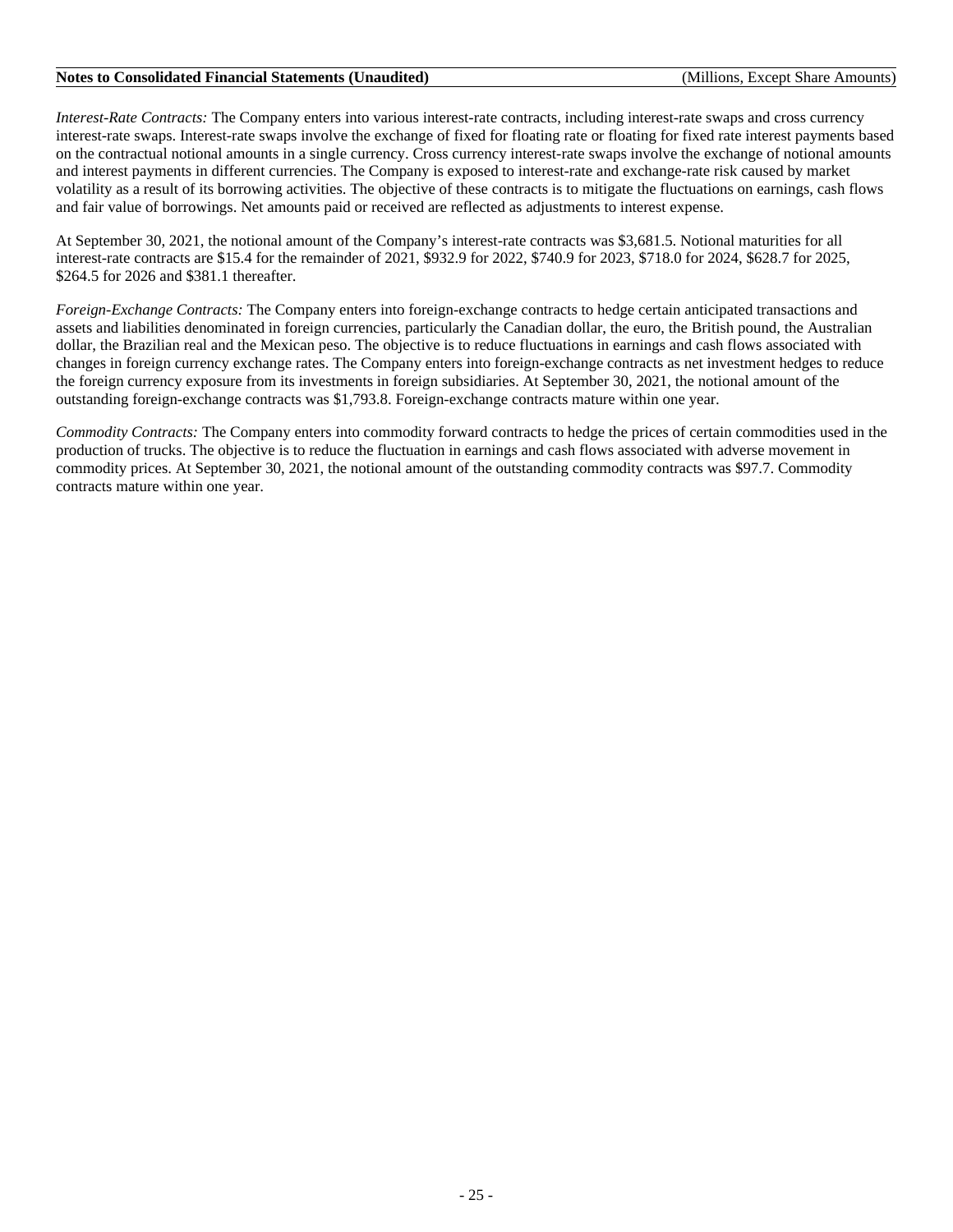The following table presents the balance sheet classification, fair value, gross and pro forma net amounts of derivative financial instruments:

|                                                    | September 30, 2021     |                      |               |                    |                  | December 31, 2020 |                             |                    |  |
|----------------------------------------------------|------------------------|----------------------|---------------|--------------------|------------------|-------------------|-----------------------------|--------------------|--|
|                                                    |                        | <b>ASSETS</b>        |               | <b>LIABILITIES</b> |                  | <b>ASSETS</b>     |                             | <b>LIABILITIES</b> |  |
| Derivatives designated under hedge accounting:     |                        |                      |               |                    |                  |                   |                             |                    |  |
| Interest-rate contracts:                           |                        |                      |               |                    |                  |                   |                             |                    |  |
| <b>Financial Services:</b>                         |                        |                      |               |                    |                  |                   |                             |                    |  |
| Other assets                                       | \$                     | 18.7                 |               |                    | \$               | 16.4              |                             |                    |  |
| Deferred taxes and other liabilities               |                        |                      | \$            | 54.3               |                  |                   | $\mathbb{S}$                | 116.1              |  |
| Foreign-exchange contracts:                        |                        |                      |               |                    |                  |                   |                             |                    |  |
| Truck, Parts and Other:                            |                        |                      |               |                    |                  |                   |                             |                    |  |
| Other current assets                               |                        | 22.9                 |               |                    |                  | 2.7               |                             |                    |  |
| Accounts payable, accrued expenses and other       |                        |                      |               | 5.7                |                  |                   |                             | 35.9               |  |
| <b>Financial Services:</b>                         |                        |                      |               |                    |                  |                   |                             |                    |  |
| Other current assets                               |                        | 1.7                  |               |                    |                  |                   |                             |                    |  |
| Deferred taxes and other liabilities               |                        |                      |               | .5                 |                  |                   |                             | 1.2                |  |
| Commodity contracts:                               |                        |                      |               |                    |                  |                   |                             |                    |  |
| Truck, Parts and Other:                            |                        |                      |               |                    |                  |                   |                             |                    |  |
| Other current assets                               |                        |                      |               | 9.8                |                  |                   |                             |                    |  |
|                                                    | \$                     | 43.3                 | \$            | 70.3               | \$               | 19.1              | \$                          | 153.2              |  |
| Derivatives not designated as hedging instruments: |                        |                      |               |                    |                  |                   |                             |                    |  |
| Foreign-exchange contracts:                        |                        |                      |               |                    |                  |                   |                             |                    |  |
| Truck, Parts and Other:                            |                        |                      |               |                    |                  |                   |                             |                    |  |
| Other current assets                               | \$                     | $\cdot$ <sup>2</sup> |               |                    | \$               | 1.1               |                             |                    |  |
| Accounts payable, accrued expenses and other       |                        |                      | \$            | 1.5                |                  |                   | $\mathbb{S}$                | 3.3                |  |
| <b>Financial Services:</b>                         |                        |                      |               |                    |                  |                   |                             |                    |  |
| Other assets                                       |                        | $\cdot$ <sup>2</sup> |               |                    |                  | $\cdot$ 3         |                             |                    |  |
| Deferred taxes and other liabilities               |                        |                      |               | $\mathbf{.1}$      |                  |                   |                             | 3.4                |  |
|                                                    | $\frac{\mathbf{\$}}{}$ | $\cdot$ <sup>4</sup> | $\frac{\$}{}$ | 1.6                | $\underline{\$}$ | 1.4               | $\frac{\text{S}}{\text{S}}$ | 6.7                |  |
| Gross amounts recognized in Balance Sheets         | \$                     | 43.7                 | \$            | 71.9               | \$               | 20.5              | \$                          | 159.9              |  |
| Less amounts not offset in financial instruments:  |                        |                      |               |                    |                  |                   |                             |                    |  |
| Truck, Parts and Other:                            |                        |                      |               |                    |                  |                   |                             |                    |  |
| Foreign-exchange contracts                         | \$                     | $(4.1)$ \$           |               | $(4.1)$ \$         |                  | $(2.1)$ \$        |                             | (2.1)              |  |
| <b>Financial Services:</b>                         |                        |                      |               |                    |                  |                   |                             |                    |  |
| Foreign-exchange contracts                         |                        | (.5)                 |               | (.5)               |                  |                   |                             |                    |  |
| Interest-rate contracts                            |                        | (8.5)                |               | (8.5)              |                  | (12.0)            |                             | (12.0)             |  |
| Pro forma net amount                               | \$                     | 30.6                 | \$            | 58.8               | \$               | 6.4               | $\$\,$                      | 145.8              |  |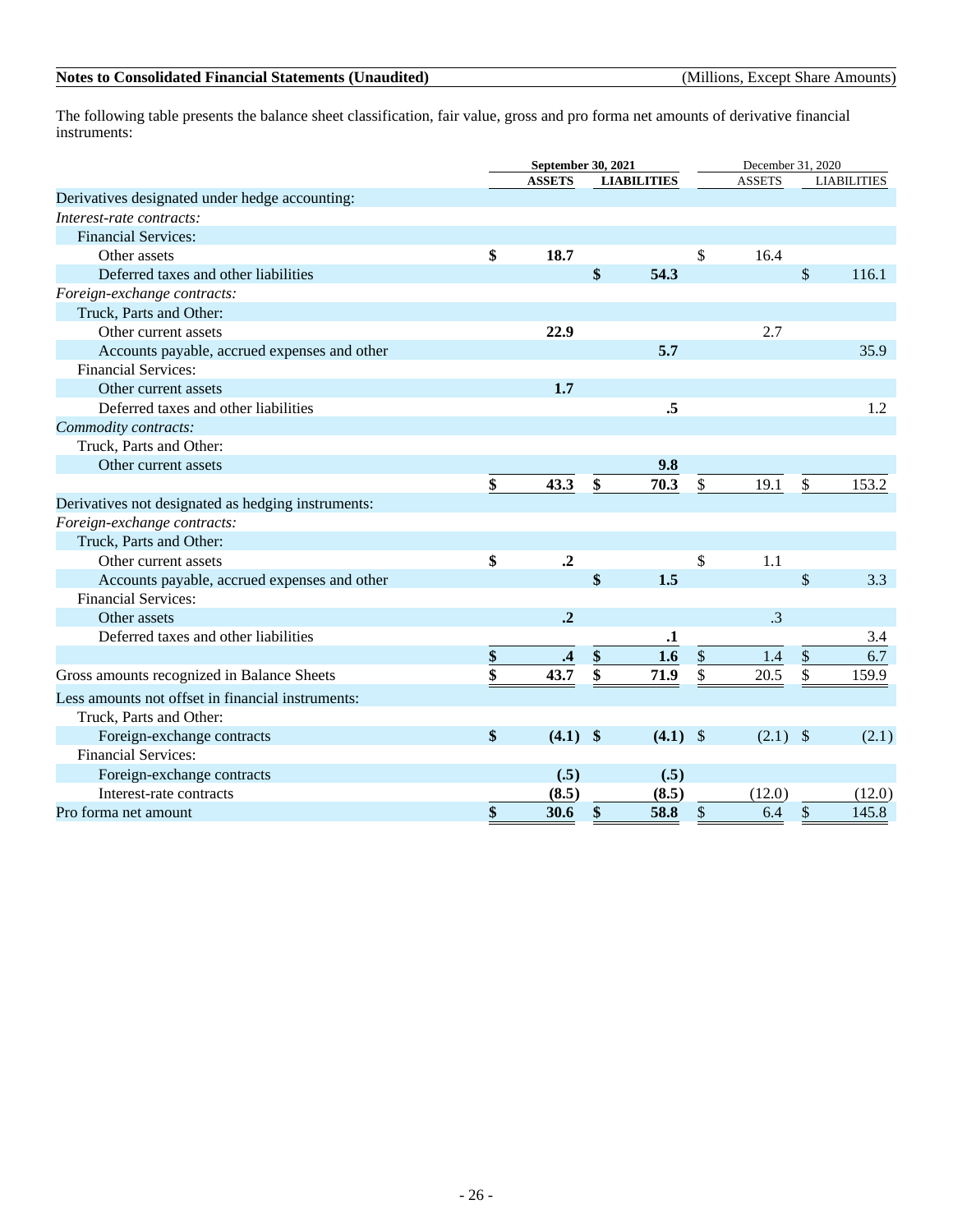### - 27 -

### **Notes to Consolidated Financial Statements (Unaudited)** (Millions, Except Share Amounts)

The following table presents the amount of loss (gain) from derivative financial instruments recorded in the Consolidated Statements of Comprehensive Income:

|                                                   | <b>Three Months Ended</b>       |                          |                   |                             |              | <b>Nine Months Ended</b>        |              |                             |  |
|---------------------------------------------------|---------------------------------|--------------------------|-------------------|-----------------------------|--------------|---------------------------------|--------------|-----------------------------|--|
|                                                   |                                 | September 30, 2021       |                   |                             |              | September 30, 2021              |              |                             |  |
|                                                   |                                 | <b>INTEREST-</b>         |                   | <b>FOREIGN-</b>             |              | <b>INTEREST-</b>                |              | <b>FOREIGN-</b>             |  |
|                                                   |                                 | <b>RATE</b>              |                   | <b>EXCHANGE</b>             |              | <b>RATE</b>                     |              | <b>EXCHANGE</b>             |  |
| <b>Truck, Parts and Other:</b>                    |                                 |                          |                   |                             |              |                                 |              |                             |  |
| Net sales and revenues                            |                                 |                          |                   |                             |              |                                 |              |                             |  |
| <b>Cash flow hedges</b>                           |                                 |                          | \$                | 1.3                         |              |                                 | \$           | 14.9                        |  |
| Cost of sales and revenues                        |                                 |                          |                   |                             |              |                                 |              |                             |  |
| <b>Cash flow hedges</b>                           |                                 |                          |                   | (3.5)                       |              |                                 |              | 2.5                         |  |
| Derivatives not designated as hedging instruments |                                 |                          |                   | 17.8                        |              |                                 |              | 8.8                         |  |
| Interest and other (income), net                  |                                 |                          |                   |                             |              |                                 |              |                             |  |
| <b>Cash flow hedges</b>                           |                                 |                          |                   | (.5)                        |              |                                 |              | (.2)                        |  |
| Net investment hedges                             |                                 |                          |                   | (.7)                        |              |                                 |              | (2.4)                       |  |
| Derivatives not designated as hedging instruments |                                 |                          |                   | (.6)                        |              |                                 |              | 1.0                         |  |
|                                                   |                                 |                          | \$                | 13.8                        |              |                                 | \$           | 24.6                        |  |
| <b>Financial Services:</b>                        |                                 |                          |                   |                             |              |                                 |              |                             |  |
| <b>Interest and other borrowing expenses</b>      |                                 |                          |                   |                             |              |                                 |              |                             |  |
| <b>Cash flow hedges</b>                           | \$                              | (35.4)                   |                   |                             | \$           | (45.9)                          |              |                             |  |
| Fair value hedges                                 |                                 |                          |                   |                             |              | $\mathbf{.1}$                   |              |                             |  |
| Derivatives not designated as hedging instruments |                                 |                          | \$                | (.3)                        |              |                                 | \$           | (.7)                        |  |
|                                                   | $\frac{\mathbf{S}}{\mathbf{S}}$ | (35.4)                   | \$                | (.3)                        | \$           | (45.8)                          | \$           | (.7)                        |  |
| <b>Total</b>                                      | \$                              | (35.4)                   | \$                | 13.5                        | \$           | (45.8)                          | \$           | 23.9                        |  |
|                                                   |                                 |                          |                   |                             |              |                                 |              |                             |  |
|                                                   |                                 | Three Months Ended       |                   |                             |              | Nine Months Ended               |              |                             |  |
|                                                   |                                 | September 30, 2020       |                   |                             |              | September 30, 2020              |              |                             |  |
|                                                   |                                 | <b>INTEREST-</b><br>RATE |                   | FOREIGN-<br><b>EXCHANGE</b> |              | <b>INTEREST-</b><br><b>RATE</b> |              | FOREIGN-<br><b>EXCHANGE</b> |  |
| Truck, Parts and Other:                           |                                 |                          |                   |                             |              |                                 |              |                             |  |
| Net sales and revenues                            |                                 |                          |                   |                             |              |                                 |              |                             |  |
| Cash flow hedges                                  |                                 |                          | \$                | (10.6)                      |              |                                 | \$           | (22.2)                      |  |
| Cost of sales and revenues                        |                                 |                          |                   |                             |              |                                 |              |                             |  |
| Cash flow hedges                                  |                                 |                          |                   | 2.5                         |              |                                 |              | $\cdot$ .2                  |  |
| Derivatives not designated as hedging instruments |                                 |                          |                   | (.8)                        |              |                                 |              | .4                          |  |
| Interest and other (income), net                  |                                 |                          |                   |                             |              |                                 |              |                             |  |
| Cash flow hedges                                  |                                 |                          |                   | (.4)                        |              |                                 |              | (5.2)                       |  |
| Net investment hedges                             |                                 |                          |                   | (1.0)                       |              |                                 |              | (4.5)                       |  |
| Derivatives not designated as hedging instruments |                                 |                          |                   |                             |              |                                 |              | (19.3)                      |  |
|                                                   |                                 |                          | \$                | (10.3)                      |              |                                 | \$           | (50.6)                      |  |
| <b>Financial Services:</b>                        |                                 |                          |                   |                             |              |                                 |              |                             |  |
|                                                   |                                 |                          |                   |                             |              |                                 |              |                             |  |
| Interest and other borrowing expenses             | $\$\,$                          |                          |                   |                             |              |                                 |              |                             |  |
| Cash flow hedges                                  |                                 | 50.5<br>$\cdot$ .2       |                   |                             | \$           | 13.2<br>.7                      |              |                             |  |
| Fair value hedges                                 |                                 |                          |                   |                             |              |                                 |              |                             |  |
| Derivatives not designated as hedging instruments |                                 |                          | \$                | 6.9                         |              |                                 | \$           | (1.9)                       |  |
| Selling, general and administrative               |                                 |                          |                   | $\cdot$ 1                   |              |                                 |              |                             |  |
|                                                   | $\overline{\mathcal{E}}$        | 50.7                     | \$                | 7.0                         | \$           | 13.9                            | $\$$         | (1.9)                       |  |
| Total                                             | $\frac{1}{2}$                   | 50.7                     | $\boldsymbol{\$}$ | (3.3)                       | $\mathbb{S}$ | 13.9                            | $\mathbb{S}$ | (52.5)                      |  |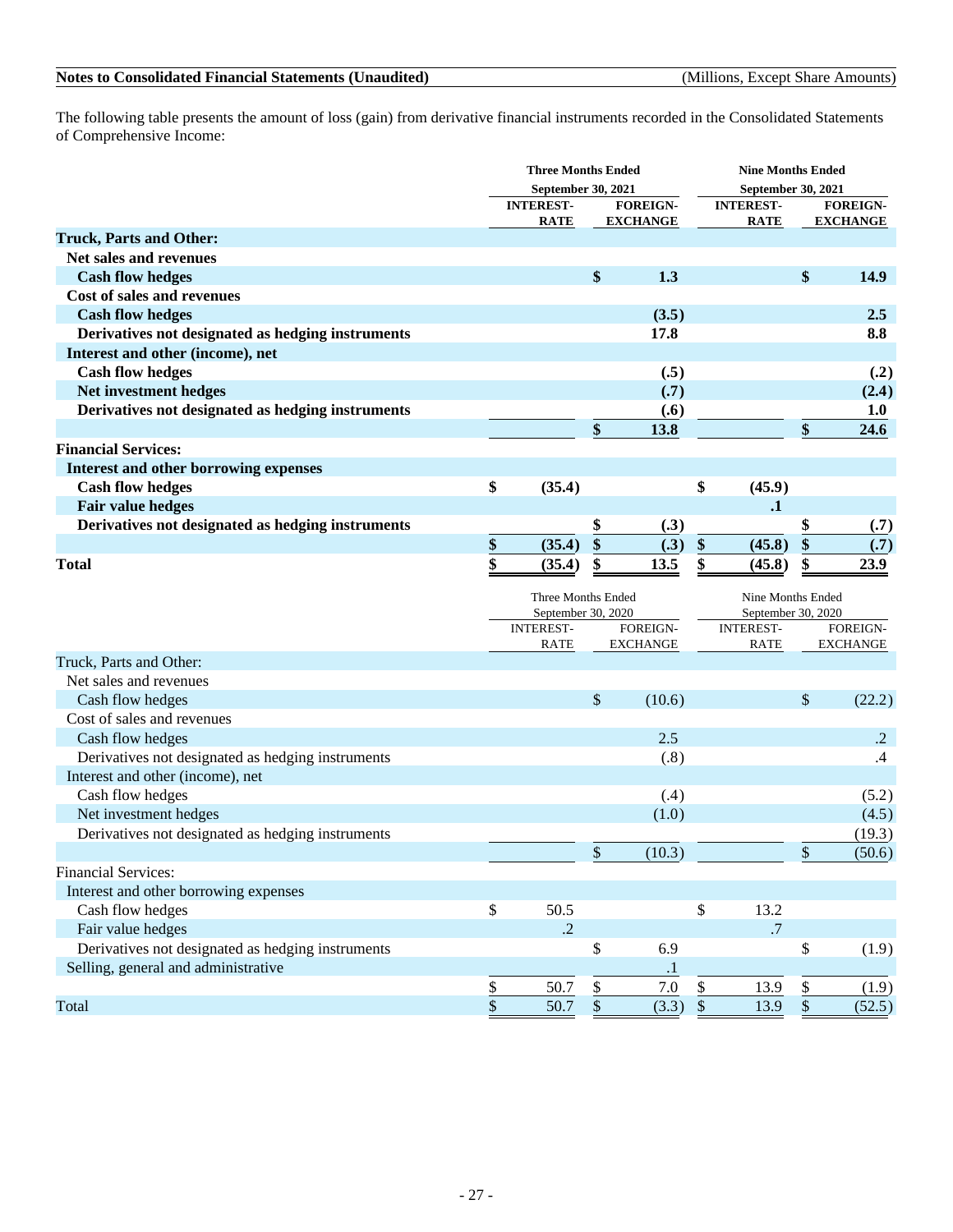### **Fair Value Hedges**

Changes in the fair value of derivatives designated as fair value hedges are recorded in earnings together with the changes in fair value of the hedged item attributable to the risk being hedged. The following table presents the amounts recorded on the Consolidated Balance Sheets related to cumulative basis adjustments for fair value hedges:

|                                                             | September 30 | December 31 |      |
|-------------------------------------------------------------|--------------|-------------|------|
|                                                             | 2021         |             | 2020 |
| <b>Financial Services</b>                                   |              |             |      |
| Term notes:                                                 |              |             |      |
| Carrying amount of the hedged liabilities                   | 561.0        |             | 90.9 |
| Cumulative basis adjustment included in the carrying amount | 3.3          |             | .9)  |

The above table excludes the cumulative basis adjustments on discontinued hedge relationships of  $\S(.2)$  and  $\S(.4)$  as of September 30, 2021 and December 31, 2020, respectively.

### **Cash Flow Hedges**

Substantially all of the Company's interest-rate contracts and some foreign-exchange contracts and all commodity contracts have been designated as cash flow hedges. Changes in the fair value of derivatives designated as cash flow hedges are recorded in AOCI. Amounts in AOCI are reclassified into net income in the same period in which the hedged transaction affects earnings. The maximum length of time over which the Company is hedging its exposure to the variability in future cash flows is 6.8 years.

The following tables presents the pre-tax effects of gain (loss) on cash flow hedges recognized in other comprehensive income (loss) (OCI):

|                                | <b>Three Months Ended</b>           |  |                  |                         |            |                  | <b>Nine Months Ended</b>  |            |                         |  |  |
|--------------------------------|-------------------------------------|--|------------------|-------------------------|------------|------------------|---------------------------|------------|-------------------------|--|--|
|                                | September 30, 2021                  |  |                  |                         |            |                  | <b>September 30, 2021</b> |            |                         |  |  |
|                                | <b>FOREIGN-</b><br><b>INTEREST-</b> |  |                  |                         |            | <b>INTEREST-</b> | <b>FOREIGN-</b>           |            |                         |  |  |
|                                |                                     |  |                  | RATE EXCHANGE COMMODITY |            |                  |                           |            | RATE EXCHANGE COMMODITY |  |  |
| Gain (loss) recognized in OCI: |                                     |  |                  |                         |            |                  |                           |            |                         |  |  |
| <b>Truck, Parts and Other</b>  |                                     |  | 2.3 <sup>°</sup> |                         | (9.8)      |                  |                           | $(6.7)$ \$ | (9.8)                   |  |  |
| <b>Financial Services</b>      | 43.4                                |  | $\cdot$ o        |                         |            | 67.1             |                           | (2.3)      |                         |  |  |
|                                | 43.4                                |  | 2.9              |                         | $(9.8)$ \$ | 67.1 S           |                           | $(9.0)$ \$ | (9.8)                   |  |  |

|                                |                  | Three Months Ended |                  |                    | Nine Months Ended |                  |  |  |  |
|--------------------------------|------------------|--------------------|------------------|--------------------|-------------------|------------------|--|--|--|
|                                |                  | September 30, 2020 |                  | September 30, 2020 |                   |                  |  |  |  |
|                                | <b>INTEREST-</b> | <b>FOREIGN-</b>    |                  | <b>INTEREST-</b>   | <b>FOREIGN-</b>   |                  |  |  |  |
|                                | RATE             | EXCHANGE           | <b>COMMODITY</b> | RATE               | EXCHANGE          | <b>COMMODITY</b> |  |  |  |
| (Loss) gain recognized in OCI: |                  |                    |                  |                    |                   |                  |  |  |  |
| Truck, Parts and Other         |                  | (10.8)             |                  |                    | 42.6<br>S         |                  |  |  |  |
| <b>Financial Services</b>      | (49.1)<br>D      |                    |                  | (27.3)             |                   |                  |  |  |  |
|                                | $(49.1)$ \$      | (10.8)             |                  | $(27.3)$ \$        | 42.6              |                  |  |  |  |

The amount of loss recorded in AOCI at September 30, 2021 that is estimated to be reclassified into earnings in the following 12 months if interest rates and exchange rates remain unchanged is approximately \$15.7, net of taxes. The fixed interest earned on finance receivables will offset the amount recognized in interest expense, resulting in a stable interest margin consistent with the Company's risk management strategy.

The amount of gains reclassified out of AOCI into net income based on the probability that the original forecasted transactions would not occur was nil for both the three and nine months ended September 30, 2021 and 2020.

#### **Net Investment Hedges**

Changes in the fair value of derivatives designated as net investment hedges are recorded in AOCI as an adjustment to the Cumulative Translation Adjustment (CTA). At September 30, 2021, the notional amount of the outstanding net investment hedges was \$360.7. For the three and nine months ended September 30, 2021, the pre-tax gain recognized in OCI for the net investment hedges was \$8.3 and \$17.9, respectively.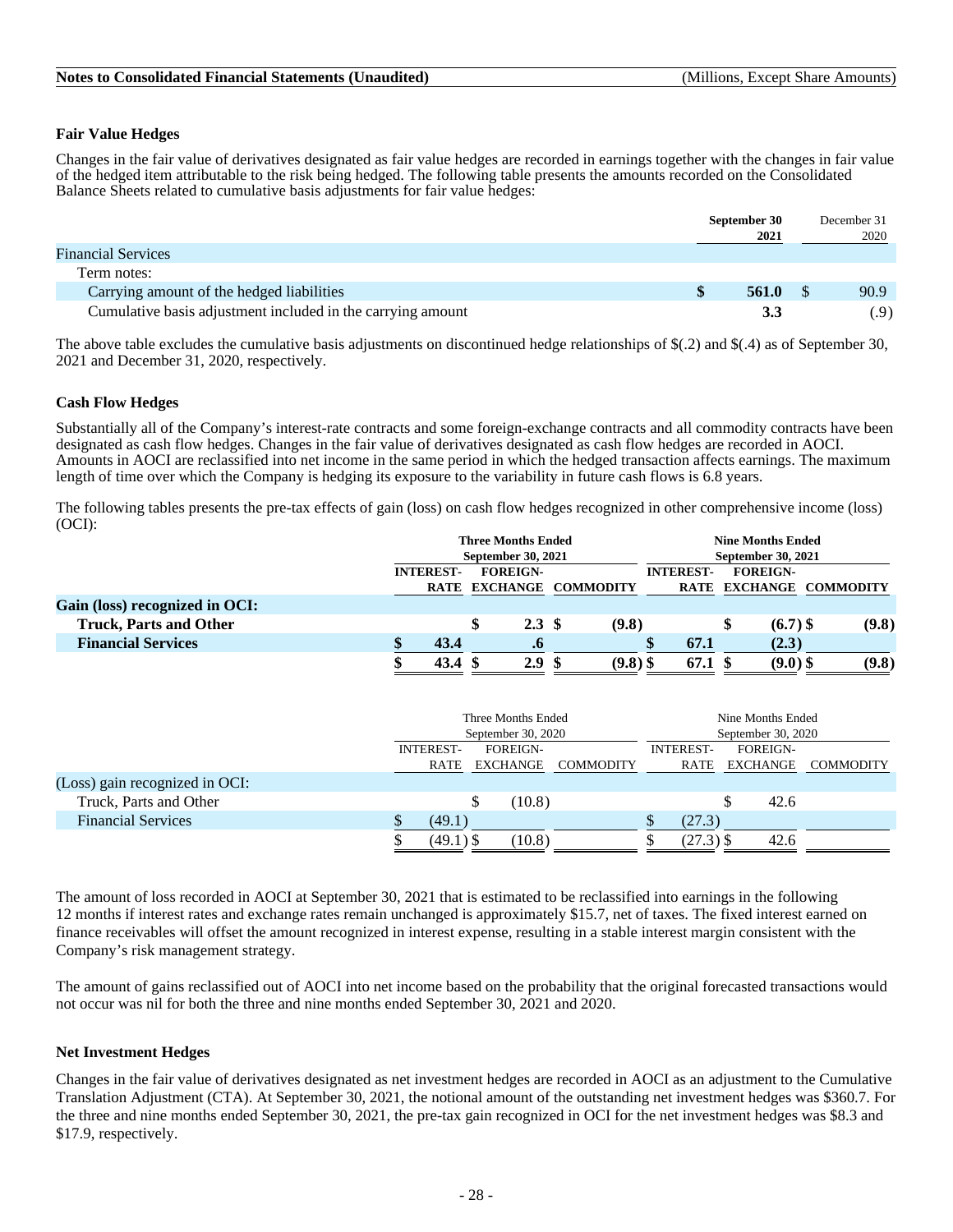### **Derivatives Not Designated As Hedging Instruments**

For other risk management purposes, the Company enters into derivative instruments that do not qualify for hedge accounting. These derivative instruments are used to mitigate the risk of market volatility arising from borrowings and foreign currency denominated transactions. Changes in the fair value of derivatives not designated as hedging instruments are recorded in earnings in the period in which the change occurs.

### **NOTE K - Fair Value Measurements**

Fair value represents the price that would be received to sell an asset or paid to transfer a liability in an orderly transaction between market participants at the measurement date. Inputs to valuation techniques used to measure fair value are either observable or unobservable. These inputs have been categorized into the fair value hierarchy described below.

Level 1 – Valuations are based on quoted prices that the Company has the ability to obtain in actively traded markets for identical assets or liabilities. Since valuations are based on quoted prices that are readily and regularly available in an active market or exchange traded market, valuation of these instruments does not require a significant degree of judgment.

Level 2 – Valuations are based on quoted prices for similar instruments in active markets, quoted prices for identical or similar instruments in markets that are not active, and model-based valuation techniques for which all significant assumptions are observable in the market.

Level 3 – Valuations are based on model-based techniques for which some or all of the assumptions are obtained from indirect market information that is significant to the overall fair value measurement and which require a significant degree of management judgment.

The Company uses the following methods and assumptions to measure fair value for assets and liabilities subject to recurring fair value measurements.

*Marketable Debt Securities:* The Company's marketable debt securities consist of municipal bonds, government obligations, investment-grade corporate obligations, commercial paper, asset-backed securities and term deposits. The fair value of U.S. government obligations is determined using the market approach and is based on quoted prices in active markets and are categorized as Level 1.

The fair value of U.S. government agency obligations, non-U.S. government bonds, municipal bonds, corporate bonds, asset-backed securities, commercial paper and term deposits is determined using the market approach and is primarily based on matrix pricing as a practical expedient which does not rely exclusively on quoted prices for a specific security. Significant inputs used to determine fair value include interest rates, yield curves, credit rating of the security and other observable market information and are categorized as Level 2.

*Marketable Equity Securities:* Equity securities are traded on active exchanges and are classified as Level 1.

*Derivative Financial Instruments:* The Company's derivative contracts consist of interest-rate swaps, cross currency swaps, foreign currency exchange and commodity contracts. These derivative contracts are traded over the counter, and their fair value is determined using industry standard valuation models, which are based on the income approach (i.e., discounted cash flows). The significant observable inputs into the valuation models include interest rates, yield curves, currency exchange rates, credit default swap spreads, forward rates and commodity prices and are categorized as Level 2.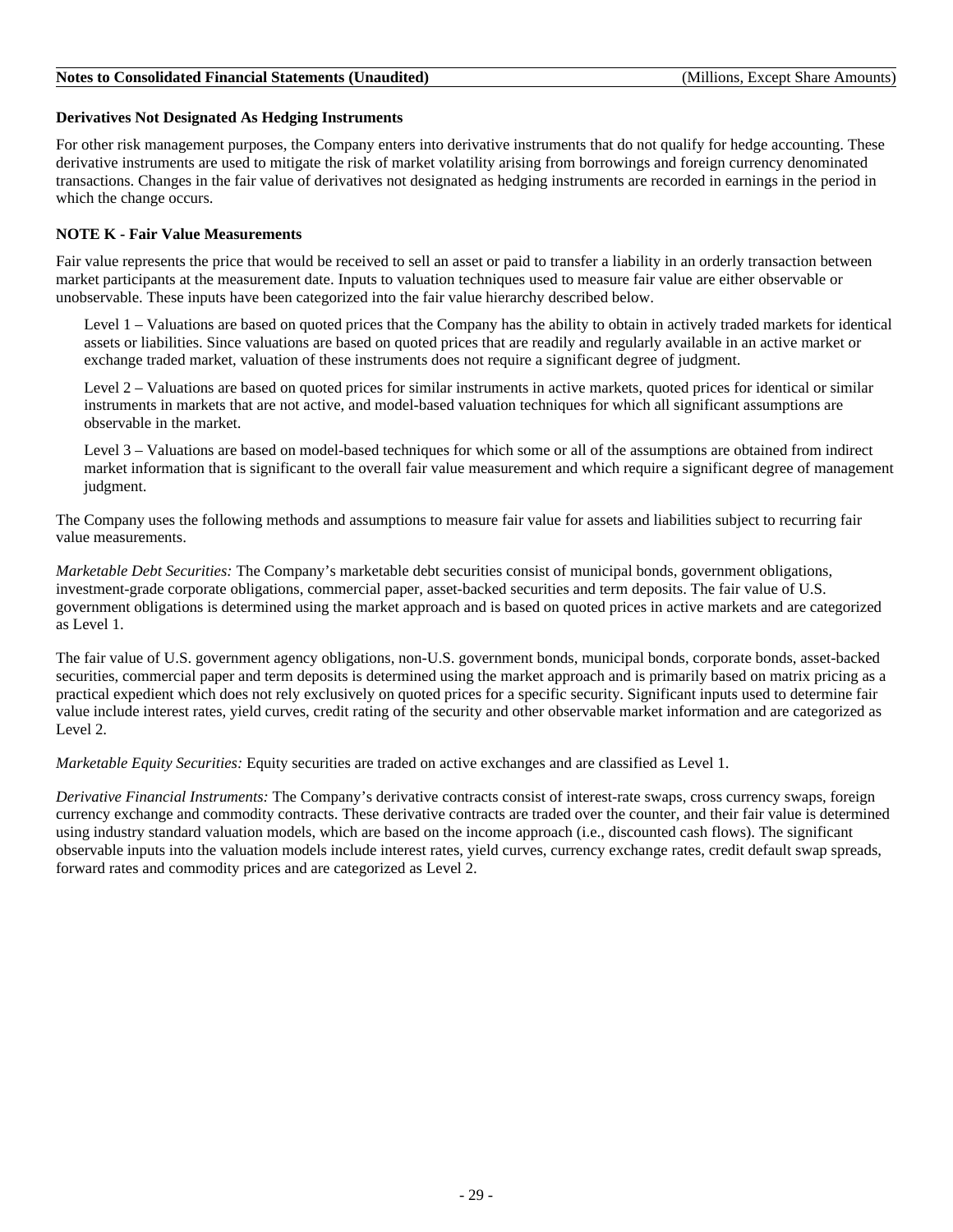### **Assets and Liabilities Subject to Recurring Fair Value Measurement**

The Company's assets and liabilities subject to recurring fair value measurements are either Level 1 or Level 2 as follows:

| At September 30, 2021                   |                 | LEVEL 1 |                           | LEVEL 2 |             | <b>TOTAL</b> |
|-----------------------------------------|-----------------|---------|---------------------------|---------|-------------|--------------|
| <b>Assets:</b>                          |                 |         |                           |         |             |              |
| <b>Marketable debt securities</b>       |                 |         |                           |         |             |              |
| <b>U.S. tax-exempt securities</b>       |                 |         | \$                        | 495.9   | \$          | 495.9        |
| <b>U.S. corporate securities</b>        |                 |         |                           | 209.5   |             | 209.5        |
| U.S. government and agency securities   | \$              | 86.7    |                           |         |             | 86.7         |
| Non-U.S. corporate securities           |                 |         |                           | 436.7   |             | 436.7        |
| Non-U.S. government securities          |                 |         |                           | 64.0    |             | 64.0         |
| Other debt securities                   |                 |         |                           | 253.4   |             | 253.4        |
| <b>Total marketable debt securities</b> | \$              | 86.7    | \$                        | 1,459.5 | \$          | 1,546.2      |
| Marketable equity securities            |                 | 3.2     |                           |         | \$          | 3.2          |
| <b>Total marketable securities</b>      | $\frac{\$}{\$}$ | 89.9    | \$                        | 1,459.5 | \$          | 1,549.4      |
| <b>Derivatives</b>                      |                 |         |                           |         |             |              |
| <b>Cross currency swaps</b>             |                 |         | \$                        | 12.7    | \$          | 12.7         |
| Interest-rate swaps                     |                 |         |                           | 6.0     |             | 6.0          |
| Foreign-exchange contracts              |                 |         |                           | 25.0    |             | 25.0         |
| <b>Total derivative assets</b>          |                 |         | \$                        | 43.7    | \$          | 43.7         |
| <b>Liabilities:</b>                     |                 |         |                           |         |             |              |
| <b>Derivatives</b>                      |                 |         |                           |         |             |              |
| <b>Cross currency swaps</b>             |                 |         | \$                        | 31.7    | \$          | 31.7         |
| Interest-rate swaps                     |                 |         |                           | 22.6    |             | 22.6         |
| Foreign-exchange contracts              |                 |         |                           | 7.8     |             | 7.8          |
| <b>Commodity contracts</b>              |                 |         |                           | 9.8     |             | 9.8          |
| <b>Total derivative liabilities</b>     |                 |         | \$                        | 71.9    | \$          | 71.9         |
|                                         |                 |         |                           |         |             |              |
| At December 31, 2020                    |                 | LEVEL 1 |                           | LEVEL 2 |             | <b>TOTAL</b> |
| Assets:                                 |                 |         |                           |         |             |              |
| Marketable debt securities              |                 |         |                           |         |             |              |
| U.S. tax-exempt securities              |                 |         | $\sqrt$                   | 392.4   | $\sqrt{\ }$ | 392.4        |
| U.S. corporate securities               |                 |         |                           | 232.9   |             | 232.9        |
| U.S. government and agency securities   | \$              | 86.5    |                           | 7.9     |             | 94.4         |
| Non-U.S. corporate securities           |                 |         |                           | 411.5   |             | 411.5        |
| Non-U.S. government securities          |                 |         |                           | 77.5    |             | 77.5         |
| Other debt securities                   |                 |         |                           | 220.3   |             | 220.3        |
| Total marketable debt securities        | \$              | 86.5    | $\boldsymbol{\$}$         | 1,342.5 | $\$$        | 1,429.0      |
| Derivatives                             |                 |         |                           |         |             |              |
| Cross currency swaps                    |                 |         | \$                        | 14.8    | $\sqrt$     | 14.8         |
| Interest-rate swaps                     |                 |         |                           | 1.6     |             | 1.6          |
| Foreign-exchange contracts              |                 |         |                           | 4.1     |             | 4.1          |
| Total derivative assets                 |                 |         | \$                        | 20.5    | \$          | 20.5         |
| Liabilities:                            |                 |         |                           |         |             |              |
| Derivatives                             |                 |         |                           |         |             |              |
| Cross currency swaps                    |                 |         | $\boldsymbol{\mathsf{S}}$ | 77.6    | $\$\,$      | 77.6         |
| Interest-rate swaps                     |                 |         |                           | 38.5    |             | 38.5         |
| Foreign-exchange contracts              |                 |         |                           | 43.8    |             | 43.8         |
| Total derivative liabilities            |                 |         | $\mathsf{\$}$             | 159.9   | $\$\,$      | 159.9        |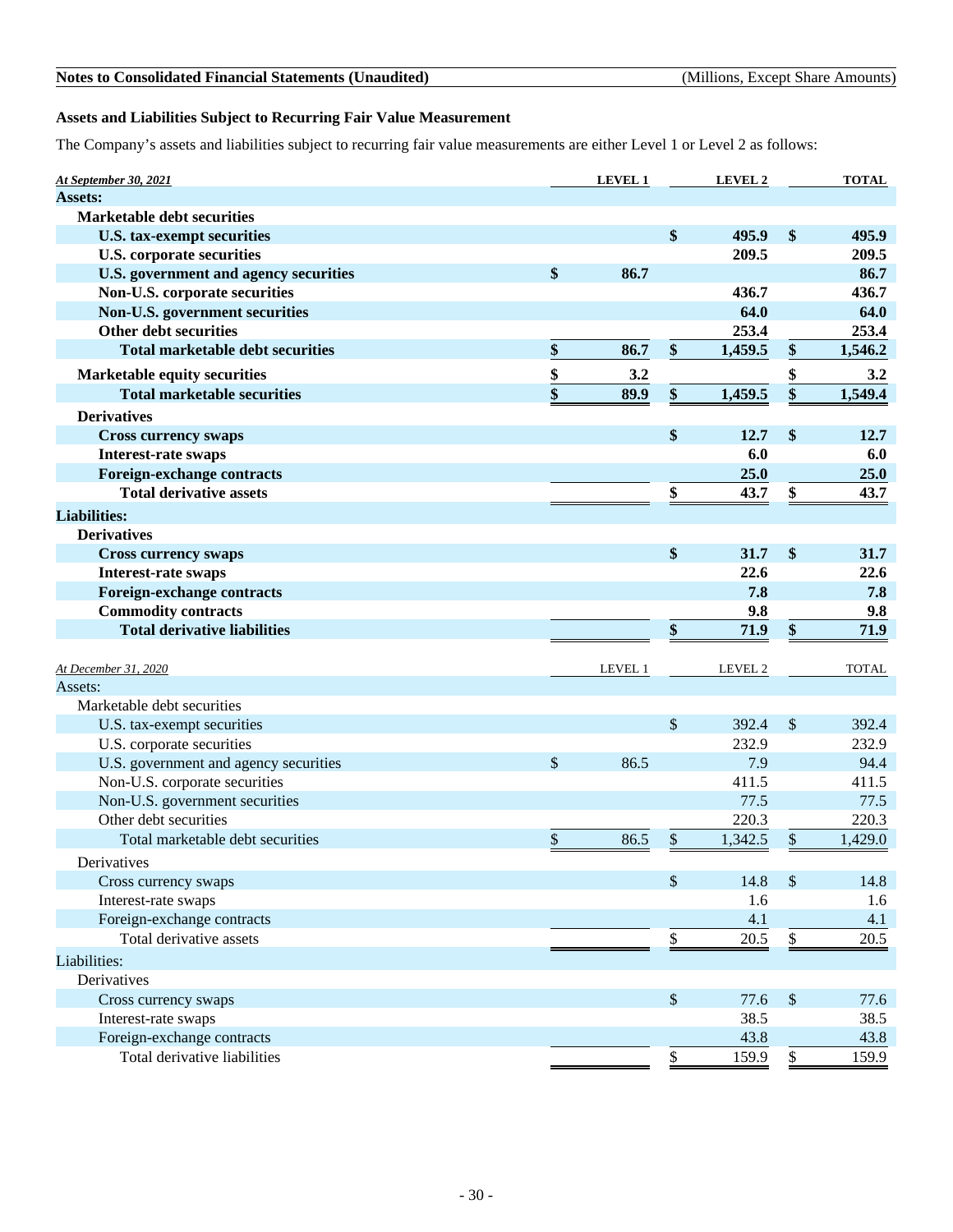### **Fair Value Disclosure of Other Financial Instruments**

For financial instruments that are not recognized at fair value, the Company uses the following methods and assumptions to determine the fair value. These instruments are categorized as Level 2, except cash which is categorized as Level 1 and fixed rate loans which are categorized as Level 3.

*Cash and Cash Equivalents:* Carrying amounts approximate fair value.

*Financial Services Net Receivables:* For floating rate loans, wholesale financing and operating lease and other trade receivables, carrying values approximate fair values. For fixed rate loans, fair values are estimated using the income approach by discounting cash flows to their present value based on assumptions regarding the credit and market risks to approximate current rates for comparable loans. Finance lease receivables and related allowance for credit losses have been excluded from the accompanying table.

*Debt:* The carrying amounts of Financial Services commercial paper, variable rate bank loans and variable rate term notes approximate fair value. For fixed rate debt, fair values are estimated using the income approach by discounting cash flows to their present value based on current rates for comparable debt.

The Company's estimate of fair value for fixed rate loans and debt that are not carried at fair value was as follows:

|                                     | <b>September 30, 2021</b> |         |      |              |  | December 31, 2020 |  |             |  |
|-------------------------------------|---------------------------|---------|------|--------------|--|-------------------|--|-------------|--|
|                                     | <b>CARRYING</b>           |         |      | <b>FAIR</b>  |  | <b>CARRYING</b>   |  | <b>FAIR</b> |  |
|                                     | <b>AMOUNT</b>             |         |      | <b>VALUE</b> |  | <b>AMOUNT</b>     |  | VALUE       |  |
| Assets:                             |                           |         |      |              |  |                   |  |             |  |
| Financial Services fixed rate loans |                           | 5.891.2 | - \$ | 5.984.7      |  | 5.319.2           |  | 5.429.5     |  |
| Liabilities:                        |                           |         |      |              |  |                   |  |             |  |
| Financial Services fixed rate debt  |                           | 6.629.7 |      | 6.716.8      |  | 6.482.0           |  | 6,648.6     |  |

### **NOTE L - Employee Benefit Plans**

The Company has several defined benefit pension plans, which cover a majority of its employees. The following information details the components of net pension expense for the Company's defined benefit plans:

|                                          | <b>Three Months Ended</b><br>September 30 |             |          |           |     | <b>Nine Months Ended</b><br>September 30 |  |         |  |  |
|------------------------------------------|-------------------------------------------|-------------|----------|-----------|-----|------------------------------------------|--|---------|--|--|
|                                          |                                           | 2021        |          | 2020      |     | 2021                                     |  | 2020    |  |  |
| Service cost                             |                                           | 37.6        | <b>S</b> | 32.8      | SS. | <b>113.0</b>                             |  | 98.0    |  |  |
| Interest on projected benefit obligation |                                           | 16.7        |          | 20.8      |     | 50.0                                     |  | 62.1    |  |  |
| Expected return on assets                |                                           | (51.1)      |          | (47.6)    |     | (153.4)                                  |  | (142.3) |  |  |
| Amortization of prior service costs      |                                           | .2          |          | $\cdot^4$ |     | .0                                       |  | 1.1     |  |  |
| Recognized actuarial loss                |                                           | 14.7        |          | 11.1      |     | 44.2                                     |  | 33.1    |  |  |
| Settlement loss                          |                                           |             |          |           |     |                                          |  | 8.5     |  |  |
| Net pension expense                      |                                           | <b>18.1</b> |          | 18.0      |     | 54.4                                     |  | 60.5    |  |  |

The components of net pension expense other than service cost are included in Interest and other (income), net on the Consolidated Statements of Comprehensive Income.

During the three and nine months ended September 30, 2021, the Company contributed \$6.3 and \$19.2 to its pension plans, respectively, and \$86.7 and \$126.6 for the three and nine months ended September 30, 2020, respectively.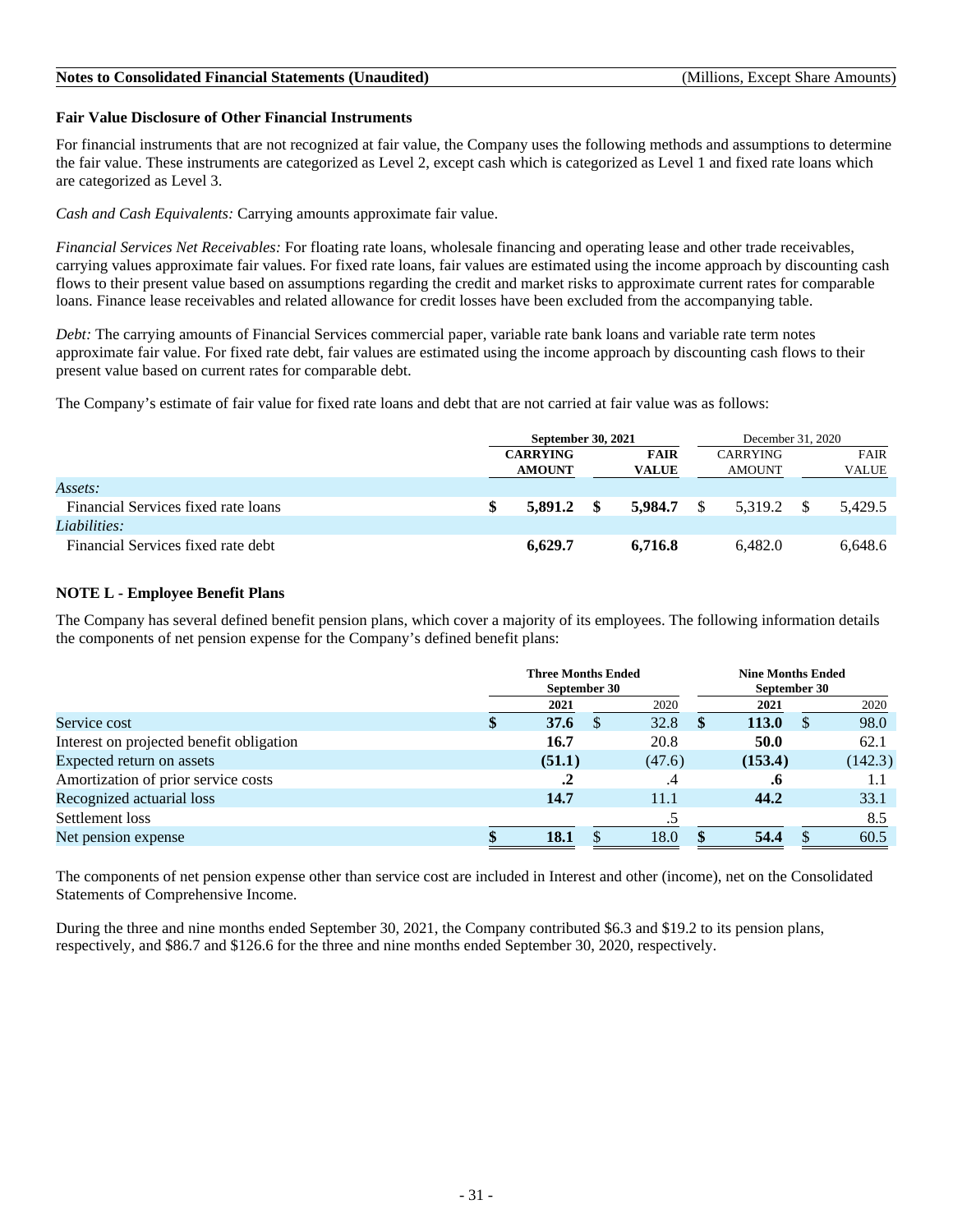### **NOTE M – Commitments and Contingencies**

On July 19, 2016, the European Commission (EC) concluded its investigation of all major European truck manufacturers and reached a settlement with DAF. Following the settlement, claims and lawsuits have been filed against the Company, DAF and certain DAF subsidiaries and other truck manufacturers in various European jurisdictions. These claims and lawsuits include a number of collective proceedings, including proposed class actions in the United Kingdom, alleging EC-related claims and seeking damages. Others may bring EC-related claims and lawsuits against the Company or its subsidiaries. While the Company believes it has meritorious defenses, such claims and lawsuits will likely take a significant period of time to resolve. The Company cannot reasonably estimate a range of loss, if any, that may result given the early stage of these claims and lawsuits. An adverse outcome of such proceedings could have a material impact on the Company's results of operations.

PACCAR is also a defendant in various other legal proceedings and, in addition, there are various other contingent liabilities arising in the normal course of business. After consultation with legal counsel, management does not anticipate that disposition of these various other proceedings and contingent liabilities will have a material effect on the consolidated financial statements.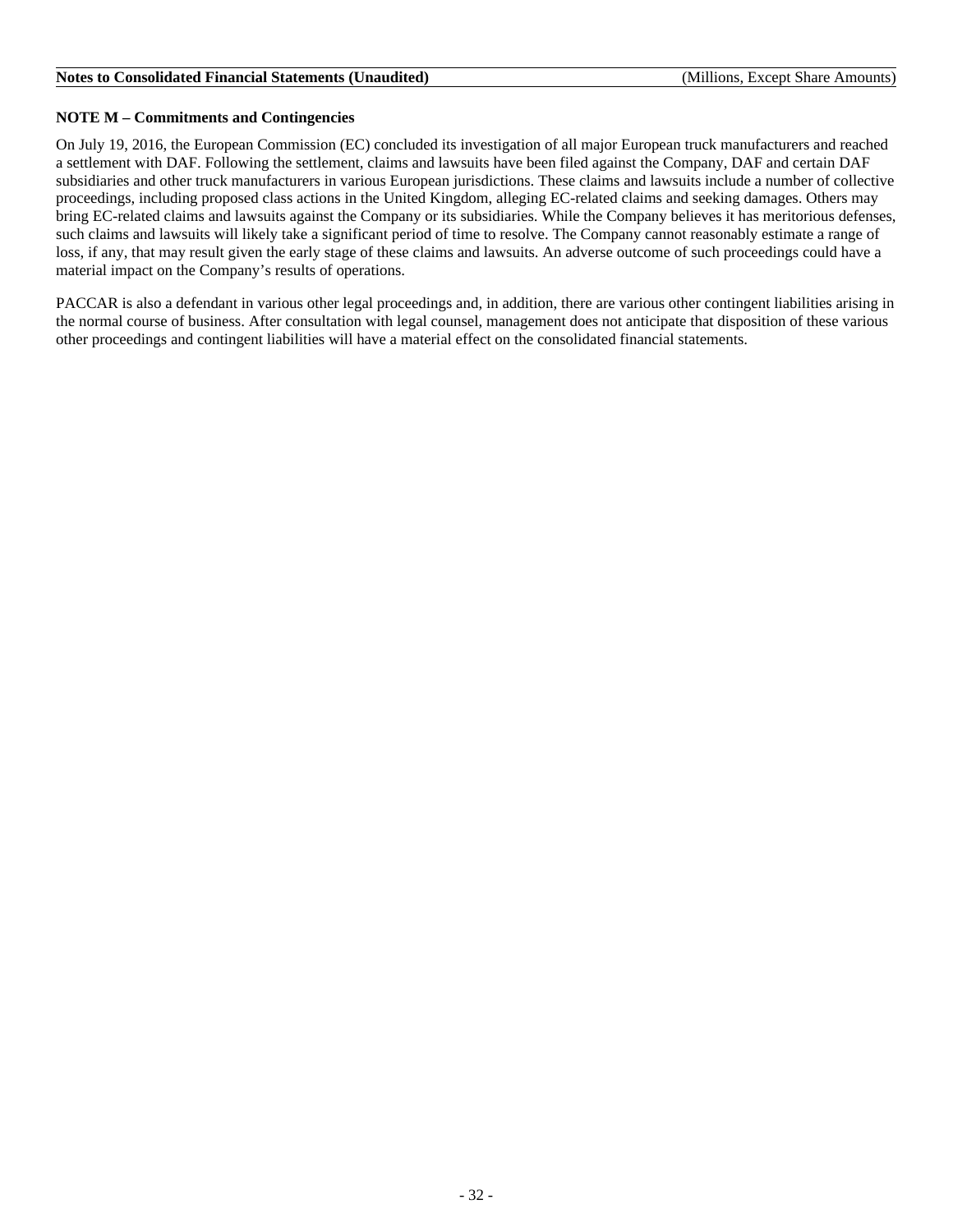### <span id="page-32-0"></span>**ITEM 2. MANAGEMENT'S DISCUSSION AND ANALYSIS OF FINANCIAL CONDITION AND RESULTS OF OPERATIONS**

### **OVERVIEW:**

PACCAR is a global technology company whose Truck segment includes the design and manufacture of high-quality light-, mediumand heavy-duty commercial trucks. In North America, trucks are sold under the Kenworth and Peterbilt nameplates, in Europe, under the DAF nameplate and in Australia and South America, under the Kenworth and DAF nameplates. The Parts segment includes the distribution of aftermarket parts for trucks and related commercial vehicles. The Company's Financial Services segment derives its earnings primarily from financing or leasing PACCAR products in North America, Europe, Australia and South America. The Company's Other business includes the manufacturing and marketing of industrial winches.

### *Third Quarter Financial Highlights:*

- Worldwide net sales and revenues were \$5.15 billion in 2021 compared to \$4.94 billion in 2020, primarily due to higher parts revenues and favorable currency translation effects.
- Truck revenues were \$3.45 billion in 2021 compared to \$3.50 billion in 2020 primarily due to lower truck deliveries in U.S. and Canada.
- Parts sales were a record \$1.26 billion in 2021 compared to \$1.02 billion in 2020 reflecting higher demand in all markets.
- Financial Services revenues were \$409.1 million in 2021 compared to \$397.6 million in 2020 primarily due to higher rental income.
- Net income was \$377.7 million (\$1.08 per diluted share) in 2021 compared to \$385.5 million (\$1.11 per diluted share) in 2020.
- Capital investments were \$133.0 million in 2021 compared to \$130.0 million in 2020.
- Research and development (R&D) expenses were \$72.5 million in 2021 compared to \$64.7 million in 2020.

### *First Nine Months Financial Highlights:*

- Worldwide net sales and revenues were \$16.84 billion in 2021 compared to \$13.16 billion in 2020, primarily due to higher truck and parts revenues.
- Truck revenues were \$11.84 billion in 2021 compared to \$9.12 billion in 2020 primarily due to higher truck deliveries in all markets.
- Parts sales were a record \$3.63 billion in 2021 compared to \$2.84 billion in 2020 reflecting higher demand in all markets.
- Financial Services revenues were a record \$1.30 billion in 2021 compared to \$1.14 billion in 2020 primarily due to higher used truck sales.
- Net income was \$1.34 billion (\$3.85 per diluted share) in 2021 compared to \$892.6 million (\$2.57 per diluted share) in 2020 due to higher Truck, Parts and Financial Services revenues and operating results.
- Capital investments were \$347.4 million in 2021 compared to \$438.8 million in 2020.
- Research and development (R&D) expenses were \$237.0 million in 2021 compared to \$202.2 million in 2020.

In the third quarter of 2021, Peterbilt and Kenworth began production of the next generation heavy-duty Peterbilt 579 and Kenworth T680 trucks. The new vehicles were announced earlier this year and feature new exterior designs with optimized aerodynamic shapes and are powered by the PACCAR MX-13 and MX-11 engines with the integrated PACCAR transmission. DAF began producing the new generation DAF XF, XG and XG+ trucks, which take full advantage of new European regulations governing truck design. All the new models feature a customizable digital display.

Peterbilt and Kenworth began production of their all-new medium-duty trucks in the third quarter of 2021. The new Class 5-7 vehicles feature best-in-class attributes including an eight-inch wider cab with three-person seating, improved ingress and egress, 50% reduced interior noise and enhanced driver visibility. Medium-duty PACCAR PX-7 or PX-9 engines are paired with the newly introduced 8 speed automatic PACCAR TX-8 transmission to provide up to 350 horsepower and 1,000 lb.-ft. of torque.

Peterbilt delivered ten Model 579EV battery electric trucks in the third quarter of 2021 which will operate at the Port of Oakland and will deliver five more in the fourth quarter to the Port of Long Beach. Kenworth delivered ten T680E hydrogen fuel cell trucks to the Port of Los Angeles for field trials with partners Shell, Toyota and UPS.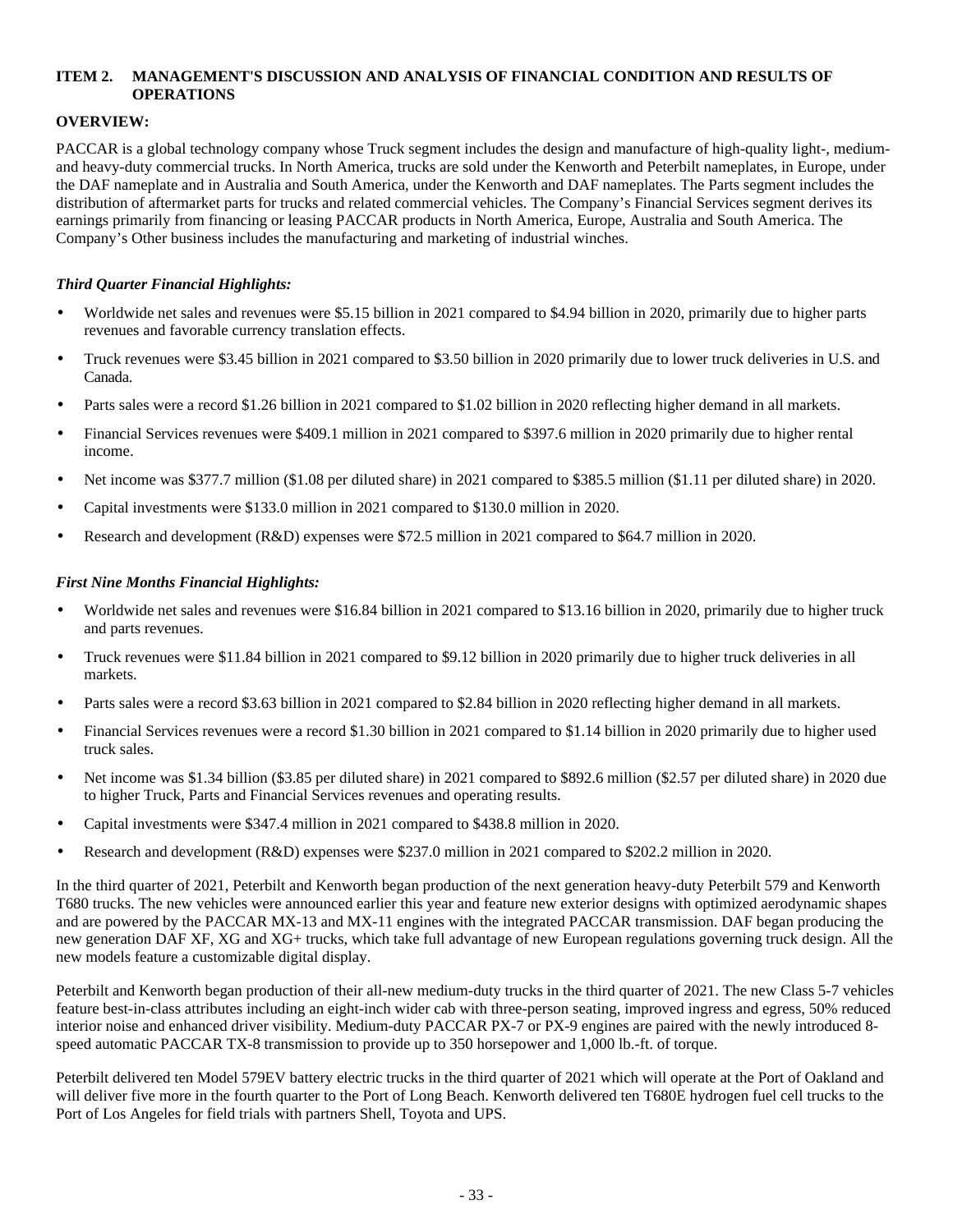PACCAR is collaborating with Aurora, a leading autonomous driving technology company, and FedEx, one of the largest transportation and logistics companies in the world, and has launched a commercial test program of autonomous trucks in linehaul trucking operations. The Company's autonomous enabled trucks configured with the Aurora Driver are hauling FedEx loads between Dallas and Houston, a 500-mile round trip, along the I-45 corridor. The trucks operate autonomously, with a backup driver for additional safety.

The PACCAR Financial Services (PFS) group of companies has operations covering four continents and 26 countries. The global breadth of PFS and its rigorous credit application process support a portfolio of loans and leases with total assets of \$14.94 billion. PFS issued \$1.67 billion in medium-term notes during the first nine months of 2021 to support new business volume and repay maturing debt.

### *Truck Outlook*

Truck industry retail sales in the U.S. and Canada in 2021 are expected to be 230,000 to 250,000 units compared to 216,500 in 2020. Estimates for the U.S. and Canada truck industry retail sales in 2022 are in the range of 250,000 to 290,000 units. In Europe, 2021 truck industry registrations for over 16-tonne vehicles are expected to be 260,000 to 280,000 units compared to 230,400 in 2020. The European truck industry registrations in the above 16-tonne truck market in 2022 are projected to be in a range 260,000 to 300,000 units. In South America, heavy-duty truck industry registrations in 2021 are projected to be 120,000 to 130,000 as compared to 91,000 in 2020. Heavy-duty truck industry sales in South America in 2022 are projected to be in a range of 130,000 to 140,000 units.

The Company has been affected by an industry-wide undersupply of semiconductor chips which reduced truck deliveries by approximately 7,000 vehicles in the third quarter of 2021 and resulted in approximately 10,500 trucks in inventory awaiting components at the end of the quarter. The Company anticipates the semiconductor shortage will continue to temper deliveries in the fourth quarter of the year and into 2022.

### *Parts Outlook*

In 2021, PACCAR Parts sales are expected to increase 22-24% compared to 2020 levels reflecting strong freight demand. In 2022, PACCAR Parts sales are expected to increase 5-8% from 2021 levels.

### *Financial Services Outlook*

Based on the truck market outlook, average earning assets in 2021 are expected to be comparable to 2020. Current high levels of freight tonnage, freight rates and fleet utilization are contributing to customers' profitability and cash flow. In 2022, average earning assets are expected to increase 1-3% compared to 2021.

### *Capital Investments and R&D Outlook*

Capital investments in 2021 are expected to be \$525 to \$550 million and R&D is expected to be \$320 to \$330 million. In 2022, capital investments are projected to be \$425 to \$475 million and R&D is expected to be \$350 to \$400 million. The Company is investing to grow its business with new aerodynamic truck models, clean diesel and zero emissions powertrain technologies, advanced driver assistance systems, connected vehicle services and next-generation manufacturing and distribution capabilities.

See the Forward-Looking Statements section of Management's Discussion and Analysis for factors that may affect these outlooks.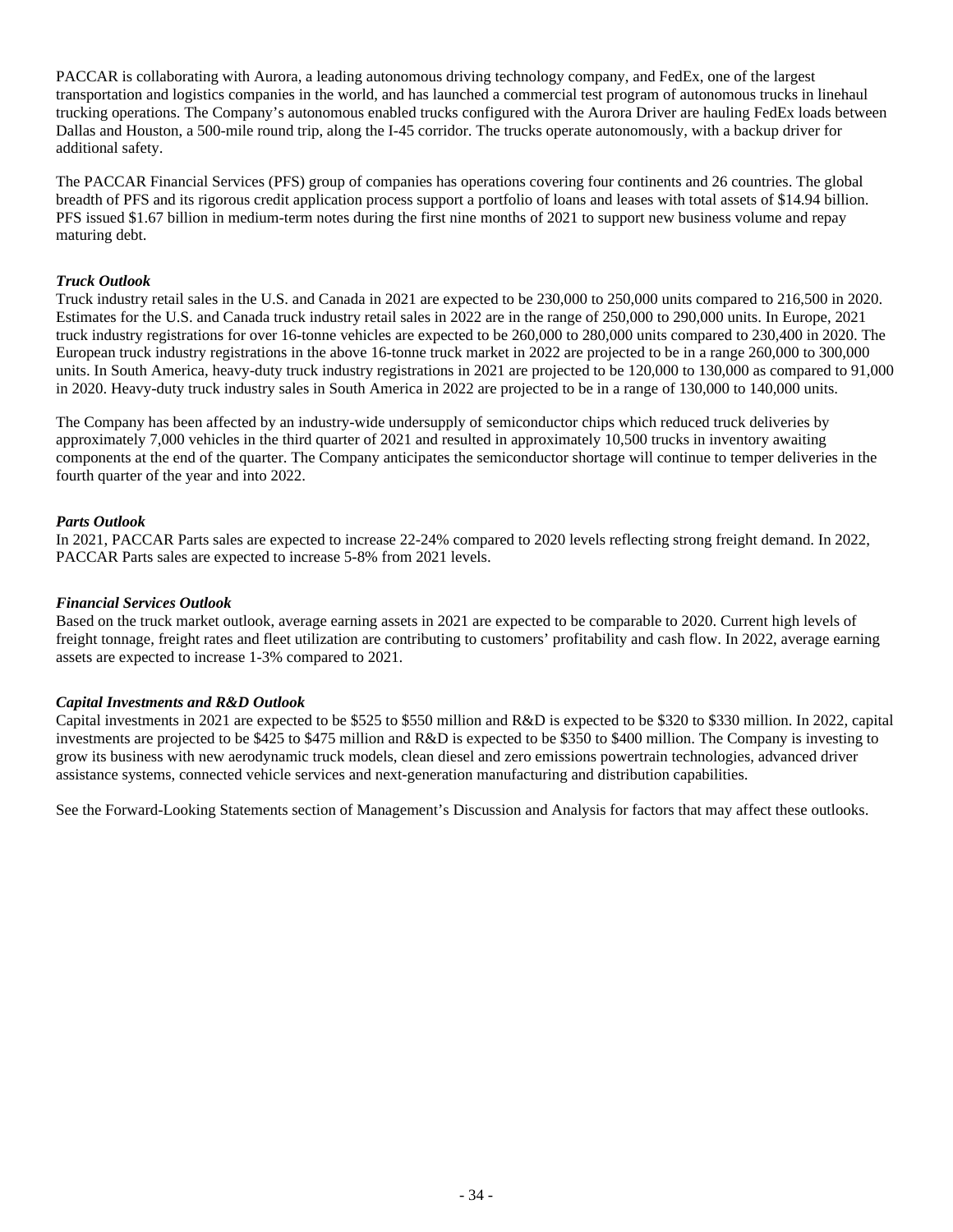### **RESULTS OF OPERATIONS:**

The Company's results of operations for the three and nine months ended September 30, 2021 and 2020 are presented below.

|                                            | <b>Three Months Ended</b> |              |         | <b>Nine Months Ended</b> |              |               |            |  |
|--------------------------------------------|---------------------------|--------------|---------|--------------------------|--------------|---------------|------------|--|
|                                            | September 30              |              |         |                          | September 30 |               |            |  |
| (\$ in millions, except per share amounts) | 2021                      |              | 2020    |                          | 2021         |               | 2020       |  |
| Net sales and revenues:                    |                           |              |         |                          |              |               |            |  |
| Truck                                      | \$<br>3,452.6             | \$           | 3,504.0 |                          | \$11,837.8   | \$            | 9,120.0    |  |
| Parts                                      | 1,260.2                   |              | 1,016.2 |                          | 3,632.2      |               | 2,838.5    |  |
| Other                                      | 24.9                      |              | 18.2    |                          | 68.8         |               | 59.8       |  |
| Truck, Parts and Other                     | 4,737.7                   |              | 4,538.4 |                          | 15,538.8     |               | 12,018.3   |  |
| <b>Financial Services</b>                  | 409.1                     |              | 397.6   |                          | 1,297.4      |               | 1,141.6    |  |
|                                            | \$<br>5,146.8             | $\mathbb{S}$ | 4,936.0 |                          | \$16,836.2   |               | \$13,159.9 |  |
| Income before income taxes:                |                           |              |         |                          |              |               |            |  |
| Truck                                      | \$<br>78.5                | $\mathbb{S}$ | 210.1   | $\mathbf{\$}$            | 603.0        | $\mathcal{S}$ | 347.0      |  |
| Parts                                      | 280.8                     |              | 210.2   |                          | 797.7        |               | 576.8      |  |
| Other                                      | 2.3                       |              | 7.7     |                          | 12.4         |               | 22.8       |  |
| Truck, Parts and Other                     | 361.6                     |              | 428.0   |                          | 1,413.1      |               | 946.6      |  |
| <b>Financial Services</b>                  | 120.1                     |              | 55.5    |                          | 303.0        |               | 159.3      |  |
| Investment income                          | 1.6                       |              | 6.4     |                          | 11.5         |               | 30.2       |  |
| Income taxes                               | (105.6)                   |              | (104.4) |                          | (386.9)      |               | (243.5)    |  |
| Net income                                 | \$<br>377.7               | \$           | 385.5   | \$                       | 1,340.7      | \$            | 892.6      |  |
| Diluted earnings per share                 | 1.08                      |              | 1.11    |                          | 3.85         |               | 2.57       |  |
| After-tax return on revenues               | 7.3%                      |              | 7.8%    |                          | $8.0\%$      |               | 6.8%       |  |

The following provides an analysis of the results of operations for the Company's three reportable segments - Truck, Parts and Financial Services. Where possible, the Company has quantified the impact of factors identified in the following discussion and analysis. In cases where it is not possible to quantify the impact of factors, the Company lists them in estimated order of importance. Factors for which the Company is unable to specifically quantify the impact include market demand, fuel prices, freight tonnage, economic conditions and COVID-19 related factors affecting the Company's results of operations.

### **2021 Compared to 2020:**

#### *Truck*

The Company's Truck segment accounted for 67% and 70% of revenues in the third quarter and first nine months of 2021, respectively, compared to 71% and 69% in the third quarter and first nine months of 2020, respectively.

The Company's new truck deliveries are summarized below:

|                                            | <b>Three Months Ended</b><br>September 30 |        |          | <b>Nine Months Ended</b><br>September 30 |        |          |  |  |  |
|--------------------------------------------|-------------------------------------------|--------|----------|------------------------------------------|--------|----------|--|--|--|
|                                            | 2021                                      | 2020   | % CHANGE | 2021                                     | 2020   | % CHANGE |  |  |  |
| U.S. and Canada                            | 17.200                                    | 20,700 |          | 62,800                                   | 52,200 | 20       |  |  |  |
| Europe                                     | 9.700                                     | 10.500 | (8)      | 35,200                                   | 28,500 | 24       |  |  |  |
| Mexico, South America, Australia and other | 5,900                                     | 4,800  | 23       | 17,100                                   | 11,800 | 45       |  |  |  |
| Total units                                | 32,800                                    | 36,000 |          | 115,100                                  | 92,500 | 24       |  |  |  |

For the third quarter of 2021, the decrease in new truck deliveries worldwide compared to the same period of 2020 reflected the impact of the industry-wide undersupply of semiconductor chips. The increase in new truck deliveries worldwide in the first nine months of 2021 compared to the same period of 2020 was driven by higher build rates and increased demand in all markets. Deliveries in the same period of 2020 reflect the lower build rates caused by lower demand partially as a result of the COVID-19 pandemic.

Market share data discussed below is provided by third party sources and is measured by either registrations or retail sales for the Company's dealer network as a percentage of total registrations or retail sales depending on the geographic market. In the U.S. and Canada, market share is based on retail sales. In Europe, market share is based primarily on registrations.

In the first nine months of 2021, industry retail sales in the heavy-duty market in the U.S. and Canada increased to 185,000 units from 151,600 units in the same period of 2020. The Company's heavy-duty truck retail market share was 29.6% in the first nine months of 2021 compared to 29.7% in the first nine months of 2020. The medium-duty market was 62,200 units in the first nine months of 2021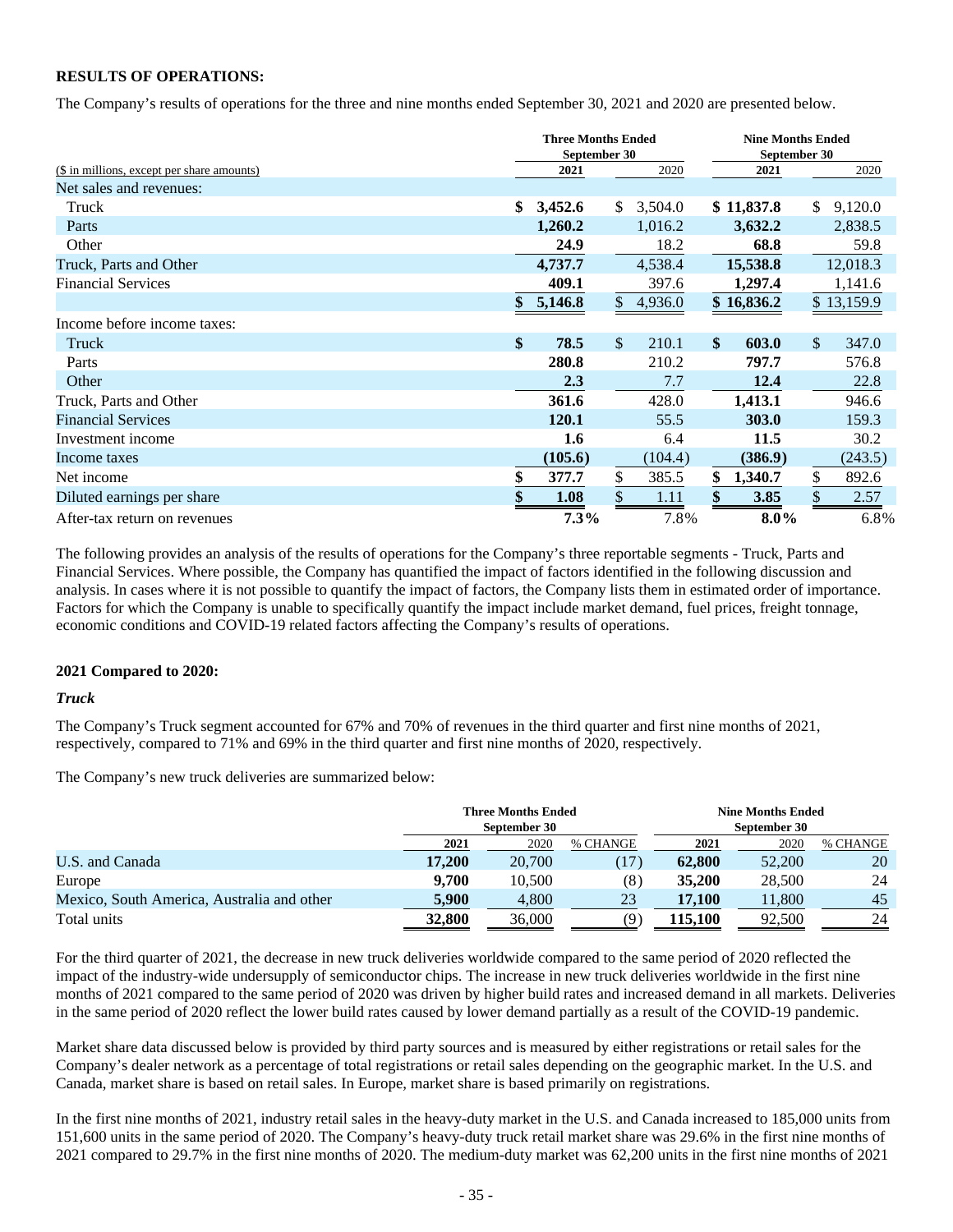compared to 53,200 units in the same period of 2020. The Company's medium-duty market share was 20.6% in the first nine months of 2021 compared to 23.3% in the first nine months of 2020.

The over 16-tonne truck market in Europe in the first nine months of 2021 was 207,000 units compared to 160,900 units in the first nine months of 2020. DAF over 16-tonne market share was a 15.8% in the first nine months of 2021 compared to 16.2% in the same period of 2020. The 6 to 16-tonne market in the first nine months of 2021 was 31,800 units compared to 29,700 units in the same period of 2020. DAF market share in the 6 to 16-tonne market in the first nine months of 2021 was 10.2% compared to 9.4% in the same period of 2020.

The Company's worldwide truck net sales and revenues are summarized below:

|                                            |           | <b>Three Months Ended</b><br>September 30 |          |                   | <b>Nine Months Ended</b> |          |
|--------------------------------------------|-----------|-------------------------------------------|----------|-------------------|--------------------------|----------|
| (\$ in millions)                           | 2021      | 2020                                      | % CHANGE | 2021              | 2020                     | % CHANGE |
| Truck net sales and revenues:              |           |                                           |          |                   |                          |          |
| U.S. and Canada                            | \$1,996.1 | \$2.251.8                                 |          | $(11)$ \$ 7,094.3 | \$5,724.8                | 24       |
| Europe                                     | 829.5     | 771.1                                     | 8        | 2,948.6           | 2,252.2                  | 31       |
| Mexico, South America, Australia and other | 627.0     | 481.1                                     | 30       | 1,794.9           | 1,143.0                  | 57       |
|                                            | \$3,452.6 | \$3,504.0                                 | (1)      | \$11,837.8        | \$9,120.0                | 30       |
| Truck income before income taxes           | 78.5      | 210.1                                     | 63       | 603.0<br>-SS      | 347.0                    | 74       |
| Pre-tax return on revenues                 | $2.3\%$   | $6.0\%$                                   |          | $5.1\%$           | 3.8%                     |          |

The Company's worldwide truck net sales and revenues in the third quarter decreased to \$3.45 billion in 2021 from \$3.50 billion in 2020, primarily due to lower truck deliveries in U.S. and Canada. In the first nine months, worldwide truck net sales and revenues increased to \$11.84 billion in 2021 from \$9.12 billion in 2020 due to higher truck unit deliveries in all markets and favorable currency translation effects.

For the third quarter of 2021, the Truck segment income before income taxes and pretax return on revenues reflect the impact of lower truck unit deliveries and lower margins, driven primarily by the industry-wide undersupply of semiconductor chips. For the first nine months of 2021, Truck segment income before income taxes and pretax return on revenues reflect higher truck unit deliveries and higher margins, primarily due to increased demand in all markets and higher build rates. In the first nine months of 2020, Truck segment income before taxes and pretax return on revenues reflect the impact of lower truck unit deliveries and lower margins and the worldwide truck plant closures (primarily second quarter) as a result of the COVID-19 pandemic.

The major factors for the Truck segment changes in net sales and revenues, cost of sales and revenues and gross margin between the three months ended September 30, 2021 and 2020 are as follows:

| $($$ in millions)<br>Three Months Ended September 30, 2020<br>(Decrease) increase | \$<br><b>NET</b><br><b>SALES AND</b><br><b>REVENUES</b><br><b>3,504.0</b> | <b>COST OF</b><br><b>SALES AND</b><br><b>REVENUES</b><br>3,208.4 | \$. | <b>GROSS</b><br><b>MARGIN</b><br>295.6 |
|-----------------------------------------------------------------------------------|---------------------------------------------------------------------------|------------------------------------------------------------------|-----|----------------------------------------|
| <b>Truck sales volume</b>                                                         | (246.6)                                                                   | (202.3)                                                          |     | (44.3)                                 |
| Average truck sales prices                                                        | 140.1                                                                     |                                                                  |     | 140.1                                  |
| Average per truck material, labor and other direct costs                          |                                                                           | 147.3                                                            |     | (147.3)                                |
| Factory overhead and other indirect costs                                         |                                                                           | 71.0                                                             |     | (71.0)                                 |
| Extended warranties, operating leases and other                                   | 11.5                                                                      | (5.4)                                                            |     | <b>16.9</b>                            |
| <b>Currency translation</b>                                                       | 43.6                                                                      | 36.6                                                             |     | 7.0                                    |
| <b>Total increase (decrease)</b>                                                  | (51.4)                                                                    | 47.2                                                             |     | (98.6)                                 |
| Three Months Ended September 30, 2021                                             | \$<br>3.452.6                                                             | 3,255.6                                                          |     | 197.0                                  |

- Truck sales volume reflects lower unit deliveries, primarily in the U.S. and Canada (\$378.2 million sales and \$324.5 million cost of sales) due to an industry-wide undersupply of semiconductor chips.
- Average truck sales prices increased sales by \$140.1 million primarily due to higher price realization.
- Average cost per truck increased cost of sales by \$147.3 million, primarily reflecting higher raw material costs, labor and freight.
- Factory overhead and other indirect costs increased \$71.0 million primarily due to higher labor costs.
- Extended warranties, operating leases and other revenues increased by \$11.5 million primarily due to higher revenues from service contracts. Cost of sales decreased by \$5.4 million primarily due to lower losses on used trucks and impairments in Europe due to an improved used truck market, partially offset by higher costs on extended warranty and service contracts.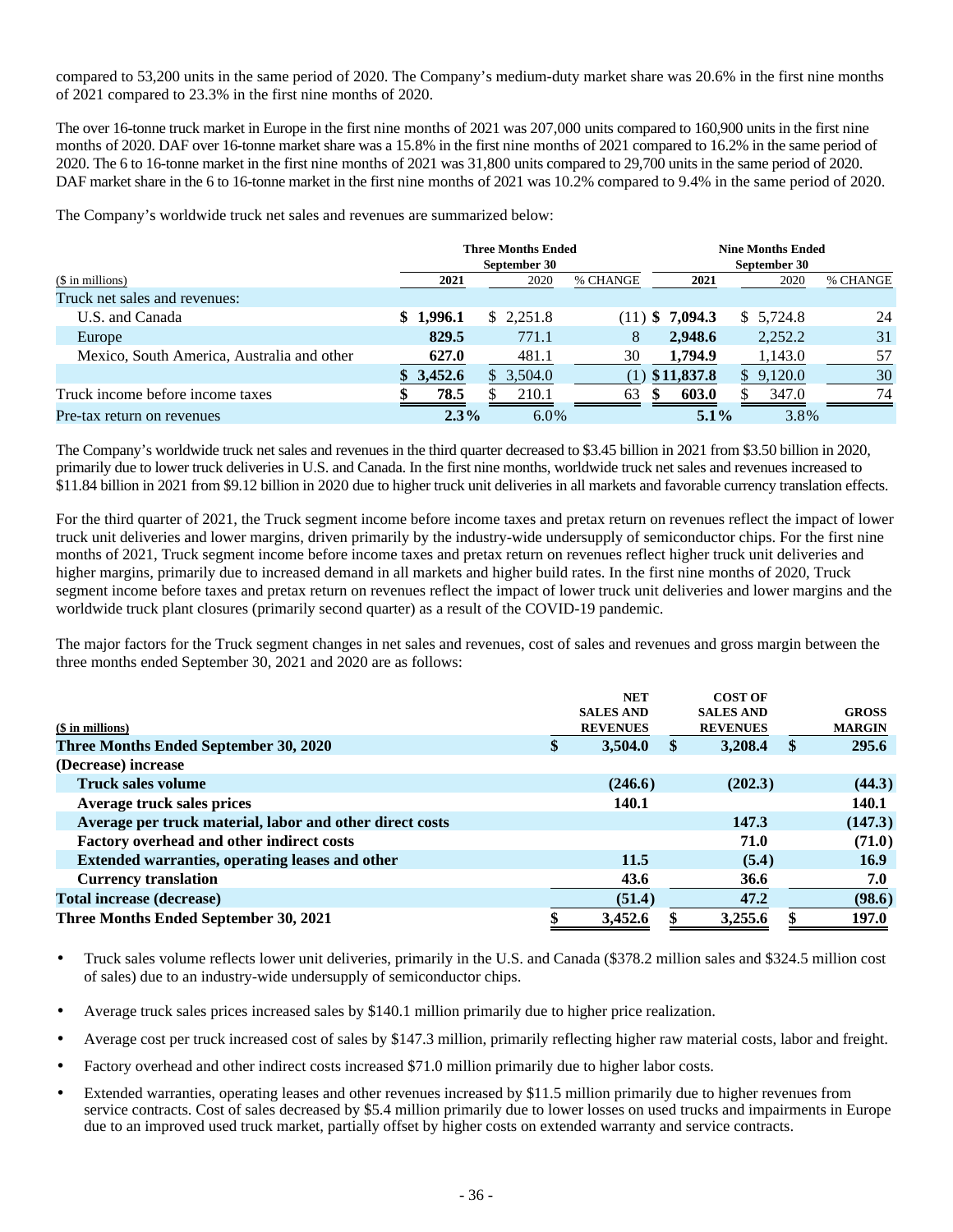- The currency translation effect on sales and cost of sales primarily reflects an increase in the value of the euro as well the Canadian dollar and Australian dollar relative to the U.S. dollar.
- Truck gross margin was 5.7% in the third quarter of 2021 compared to 8.4% in the same period of 2020 due to the factors noted above.

The major factors for the Truck segment changes in net sales and revenues, cost of sales and revenues and gross margin between the nine months ended September 30, 2021 and 2020 are as follows:

|                                                          | <b>NET</b>       | <b>COST OF</b>   |     |               |
|----------------------------------------------------------|------------------|------------------|-----|---------------|
|                                                          | <b>SALES AND</b> | <b>SALES AND</b> |     | <b>GROSS</b>  |
| (\$ in millions)                                         | <b>REVENUES</b>  | <b>REVENUES</b>  |     | <b>MARGIN</b> |
| Nine Months Ended September 30, 2020                     | \$<br>9,120.0    | 8,476.6          | \$. | 643.4         |
| Increase (decrease)                                      |                  |                  |     |               |
| <b>Truck sales volume</b>                                | 2,148.5          | 1,803.8          |     | 344.7         |
| Average truck sales prices                               | 187.2            |                  |     | 187.2         |
| Average per truck material, labor and other direct costs |                  | 104.9            |     | (104.9)       |
| Factory overhead and other indirect costs                |                  | 170.7            |     | (170.7)       |
| <b>Extended warranties, operating leases and other</b>   | 49.8             | 16.9             |     | <b>32.9</b>   |
| <b>Currency translation</b>                              | 332.3            | 296.9            |     | 35.4          |
| <b>Total increase</b>                                    | 2,717.8          | 2,393.2          |     | 324.6         |
| Nine Months Ended September 30, 2021                     | 11,837.8         | 10,869.8         |     | 968.0         |
|                                                          |                  |                  |     |               |

- Truck sales volume reflects higher unit deliveries in all markets, primarily in the U.S. and Canada (\$1.15 billion sales and \$940.7 million cost of sales) and Europe (\$561.0 million sales and \$476.2 million cost of sales) due to increased demand.
- Average truck sales prices increased sales by \$187.2 million primarily due to higher price realization in the U.S. and Canada, Europe and Brasil.
- Average cost per truck increased cost of sales by \$104.9 million, primarily reflecting higher raw material costs, partially offset by lower product support costs.
- Factory overhead and other indirect costs increased \$170.7 million primarily due to higher labor costs.
- Extended warranties, operating leases and other revenues increased by \$49.8 million primarily due to higher revenues from service contracts, partially offset by lower revenues from operating leases as a result of decreasing portfolio. Cost of sales increased by \$16.9 million primarily due to higher costs from service contracts, partially offset by lower losses on used trucks and impairments in Europe due to an improved used truck market.
- The currency translation effect on sales and cost of sales primarily reflects an increase in the value of the euro as well the Australian and Canadian dollar relative to the U.S. dollar, partially offset by a decline in the value of the Brazilian real.
- Truck gross margin was 8.2% in the nine months of 2021 compared to 7.1% in the same period of 2020 due to the factors noted above.

Truck SG&A expense increased in the third quarter of 2021 to \$66.4 million from \$40.0 million in 2020, and for the first nine months of 2021, Truck SG&A increased to \$191.4 million from \$144.7 million in 2020. The increase in both periods was primarily due to higher salaries and related expenses and higher professional expenses.

As a percentage of sales, Truck SG&A increased to 1.9% in the third quarter compared to 1.1% in the same period of 2020, primarily due to higher spending. For the first nine months, Truck SG&A as a percentage of sales was 1.6% for both 2021 and 2020.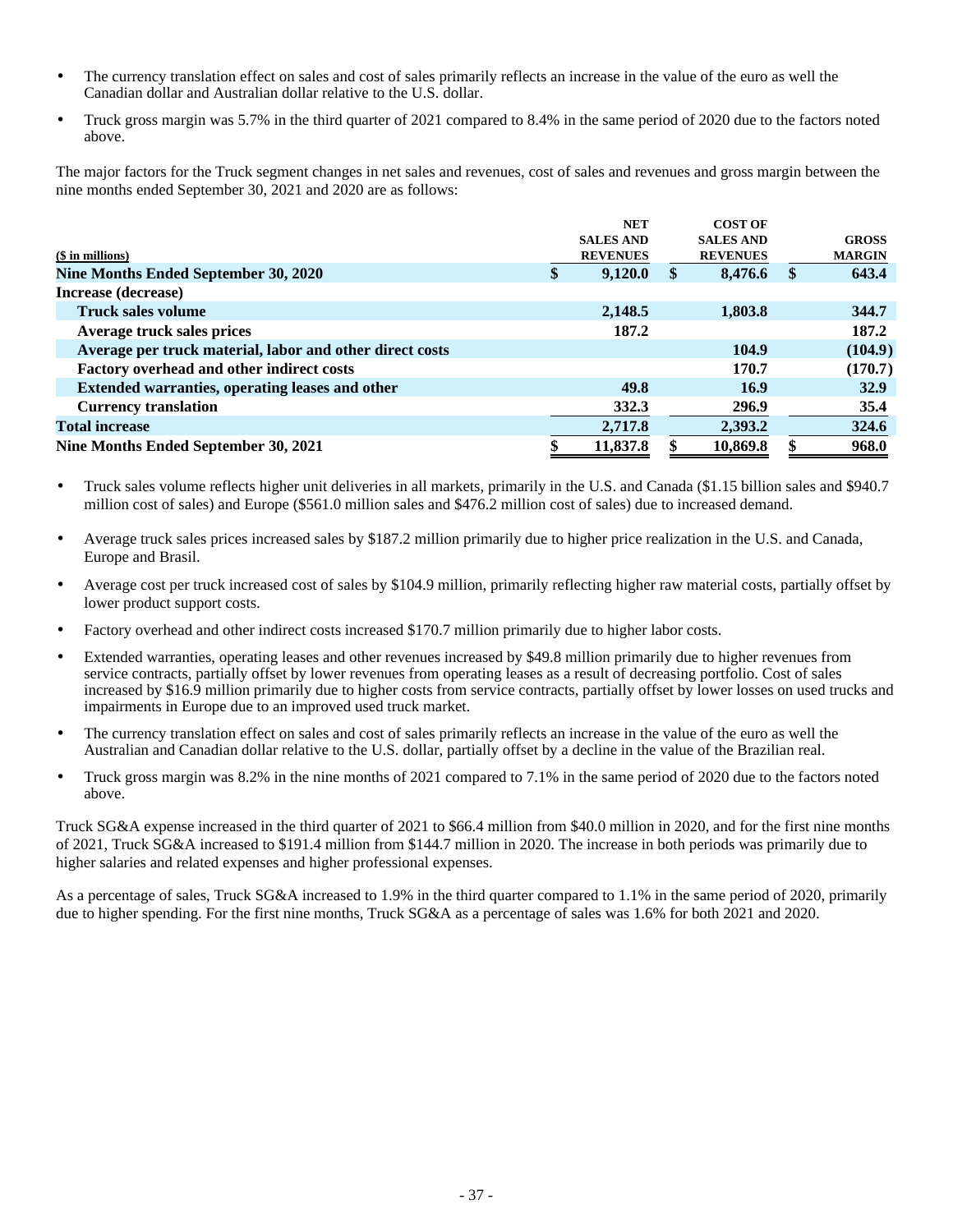### *Parts*

The Company's Parts segment accounted for 24% and 22% of revenues in the third quarter and first nine months of 2021, respectively, compared to 21% and 22% in the third quarter and first nine months of 2020, respectively.

|                                            |             | <b>Three Months Ended</b><br>September 30 |          |     |           | <b>Nine Months Ended</b><br>September 30 |          |
|--------------------------------------------|-------------|-------------------------------------------|----------|-----|-----------|------------------------------------------|----------|
| (\$ in millions)                           | 2021        | 2020                                      | % CHANGE |     | 2021      | 2020                                     | % CHANGE |
| Parts net sales and revenues:              |             |                                           |          |     |           |                                          |          |
| U.S. and Canada                            | \$<br>850.9 | 692.4                                     | 23       |     | \$2,427.4 | \$1,956.6                                | 24       |
| Europe                                     | 287.3       | 228.6                                     | 26       |     | 861.5     | 630.4                                    | 37       |
| Mexico, South America, Australia and other | 122.0       | 95.2                                      | 28       |     | 343.3     | 251.5                                    | 37       |
|                                            | 1,260.2     | 1.016.2                                   | 24       | \$. | 3.632.2   | 2,838.5<br>S.                            | 28       |
| Parts income before income taxes           | 280.8       | 210.2                                     | 34       | \$. | 797.7     | 576.8                                    | 38       |
| Pre-tax return on revenues                 | 22.3%       | 20.7%                                     |          |     | $22.0\%$  | 20.3%                                    |          |

The Company's worldwide parts net sales and revenues for the third quarter increased to a record \$1.26 billion in 2021 from \$1.02 billion in 2020. For the first nine months, worldwide parts net sales and revenues increased to a record \$3.63 billion in 2021 from \$2.84 billion in 2020. The increase in both periods was primarily due to higher demand in all markets and favorable currency translation effects.

For the third quarter and first nine months of 2021, the increase in Parts segment income before income taxes and pre-tax return on revenues was primarily due to higher sales volume and higher margins, as well as favorable currency translation effects.

The major factors for the changes in Parts segment net sales and revenues, cost of sales and revenues and gross margin between the three months ended September 30, 2021 and 2020 are as follows:

|                                        | <b>NET</b>       | <b>COST OF</b>   |     |               |
|----------------------------------------|------------------|------------------|-----|---------------|
|                                        | <b>SALES AND</b> | <b>SALES AND</b> |     | <b>GROSS</b>  |
| $$$ in millions)                       | <b>REVENUES</b>  | <b>REVENUES</b>  |     | <b>MARGIN</b> |
| Three Months Ended September 30, 2020  | \$<br>1,016.2    | 735.1            | \$. | 281.1         |
| Increase (decrease)                    |                  |                  |     |               |
| Aftermarket parts volume               | 168.5            | 113.2            |     | 55.3          |
| Average aftermarket parts sales prices | 65.7             |                  |     | 65.7          |
| Average aftermarket parts direct costs |                  | 39.3             |     | (39.3)        |
| Warehouse and other indirect costs     |                  | 10.9             |     | (10.9)        |
| <b>Currency translation</b>            | 9.8              | 4.5              |     | 5.3           |
| <b>Total increase</b>                  | 244.0            | 167.9            |     | 76.1          |
| Three Months Ended September 30, 2021  | 1,260.2          | 903.0            |     | 357.2         |
|                                        |                  |                  |     |               |

- Aftermarket parts sales volume increased by \$168.5 million and related cost of sales increased by \$113.2 million due to higher demand in all markets.
- Average aftermarket parts sales prices increased sales by \$65.7 million primarily due to higher price realization in North America and Europe.
- Average aftermarket parts direct costs increased \$39.3 million due to higher material and freight costs.
- Warehouse and other indirect costs increased \$10.9 million primarily due to higher salaries and related expenses.
- The currency translation effect on sales and cost of sales primarily reflects an increase in the value of the euro relative to the U.S. dollar.
- Parts gross margins in the third quarter of 2021 increased to 28.3% from 27.7% in the third quarter of 2020 due to the factors noted above.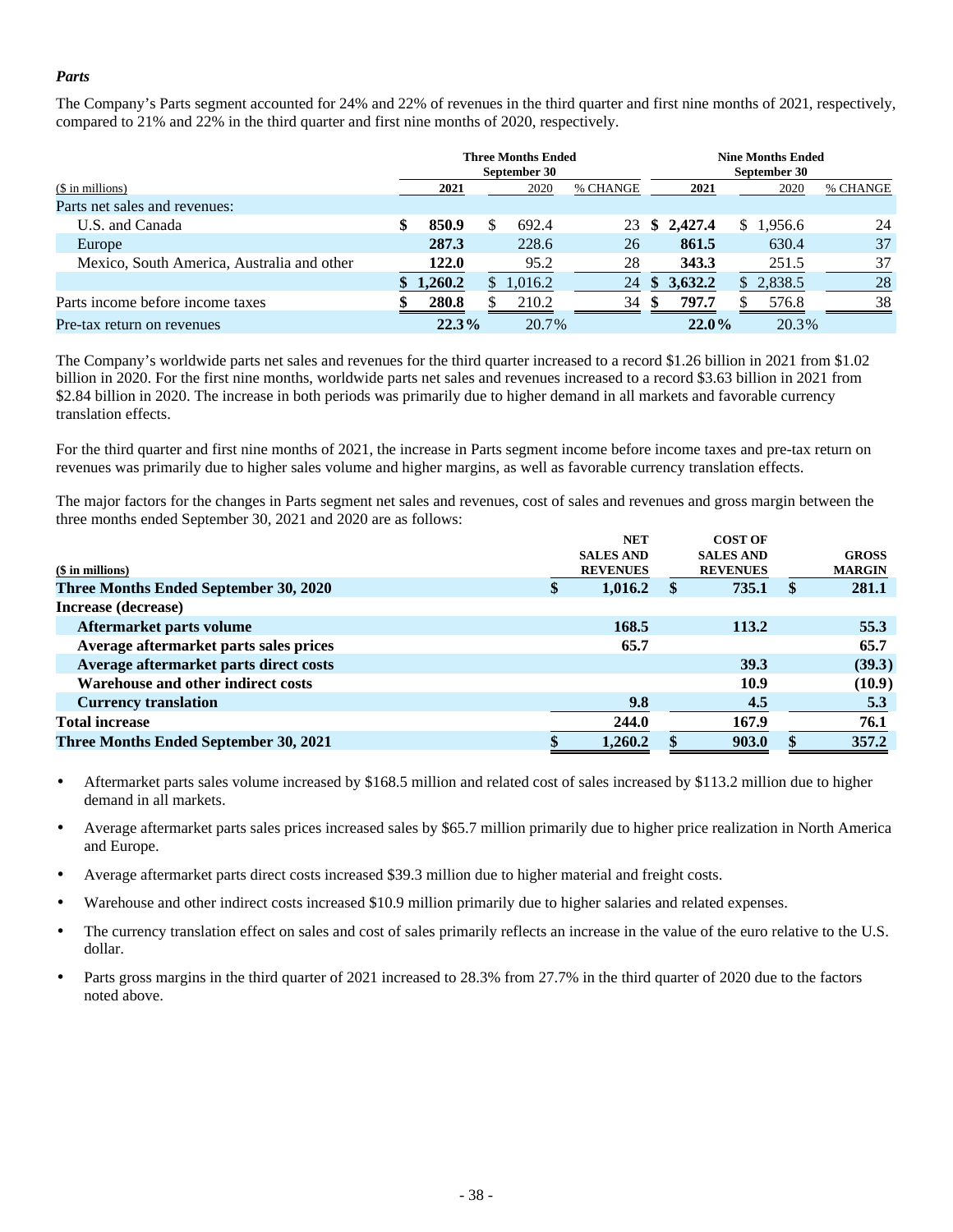The major factors for the changes in Parts segment net sales and revenues, cost of sales and revenues and gross margin between the nine months ended September 30, 2021 and 2020 are as follows:

|                                        | <b>NET</b>       | <b>COST OF</b>   |               |
|----------------------------------------|------------------|------------------|---------------|
|                                        | <b>SALES AND</b> | <b>SALES AND</b> | <b>GROSS</b>  |
| $($$ in millions)                      | <b>REVENUES</b>  | <b>REVENUES</b>  | <b>MARGIN</b> |
| Nine Months Ended September 30, 2020   | \$<br>2,838.5    | 2,064.9          | \$<br>773.6   |
| Increase (decrease)                    |                  |                  |               |
| Aftermarket parts volume               | 557.4            | 370.9            | 186.5         |
| Average aftermarket parts sales prices | 158.0            |                  | 158.0         |
| Average aftermarket parts direct costs |                  | 99.5             | (99.5)        |
| Warehouse and other indirect costs     |                  | 24.6             | (24.6)        |
| <b>Currency translation</b>            | 78.3             | 46.0             | 32.3          |
| <b>Total increase</b>                  | 793.7            | 541.0            | 252.7         |
| Nine Months Ended September 30, 2021   | 3,632.2          | 2,605.9          | 1,026.3       |
|                                        |                  |                  |               |

- Aftermarket parts sales volume increased by \$557.4 million and related cost of sales increased by \$370.9 million due to higher demand in all markets.
- Average aftermarket parts sales prices increased sales by \$158.0 million primarily due to higher price realization in North America and Europe.
- Average aftermarket parts direct costs increased \$99.5 million due to higher material costs.
- Warehouse and other indirect costs increased \$24.6 million primarily due to higher salaries and related expenses and higher shipping costs due to increased volumes.
- The currency translation effect on sales and cost of sales primarily reflects an increase in the value of the euro and the Australian dollar relative to the U.S. dollar.
- Parts gross margins in the first nine months of 2021 increased to 28.3% from 27.3% in the first nine months of 2020 due to the factors noted above.

Parts SG&A expense increased in the third quarter of 2021 to \$53.4 million from \$48.5 million in 2020, and for the first nine months, Parts SG&A increased to \$158.1 million in 2021 from \$142.5 million in 2020. The increase in both periods was primarily due to higher salaries and related expenses and favorable currency translation effects, partially offset by lower sales and marketing costs.

As a percentage of sales, Parts SG&A was 4.2% and 4.4% in the third quarter and first nine months of 2021, respectively, compared to 4.8% and 5.0% in the third quarter and first nine months of 2020, respectively.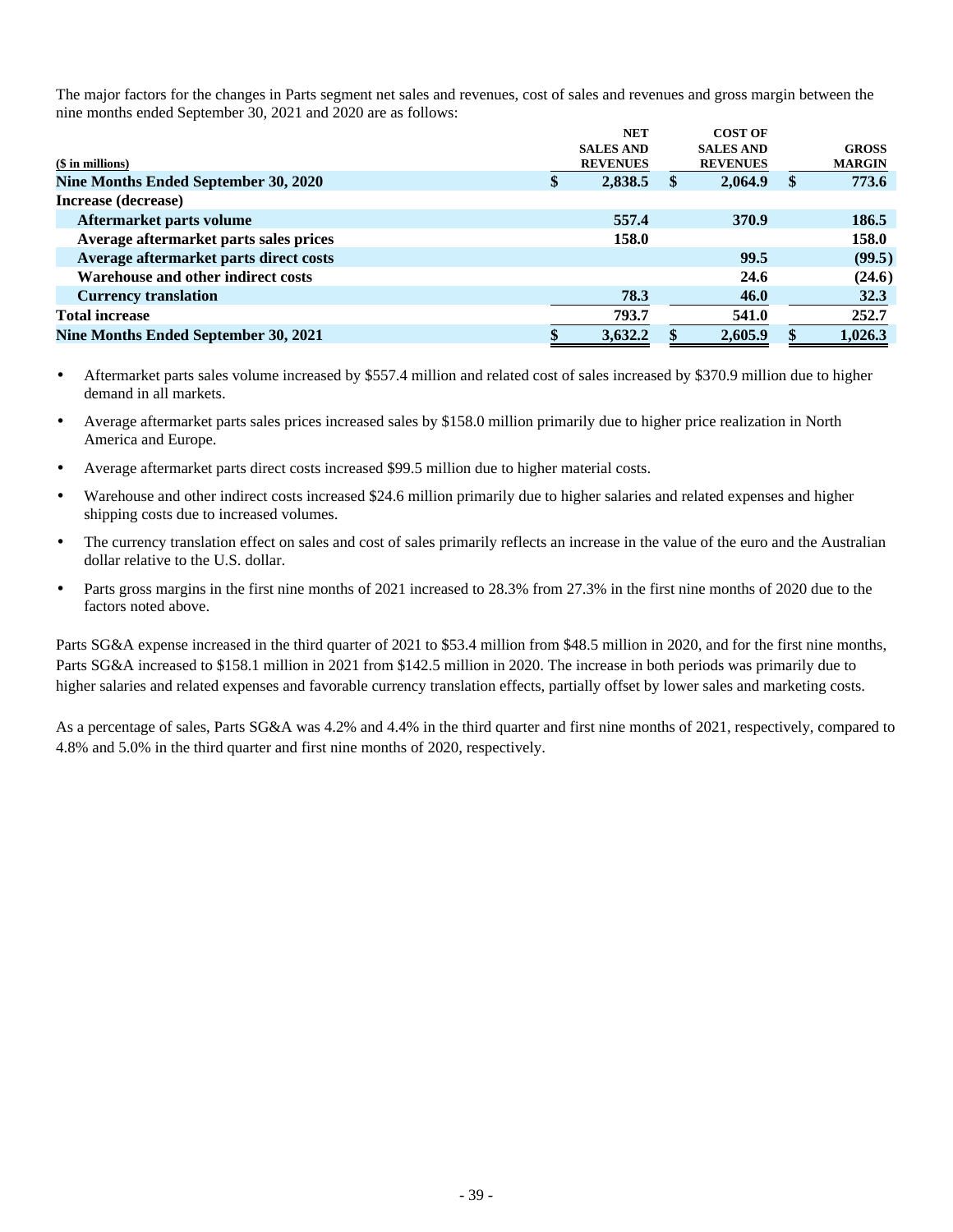### *Financial Services*

The Company's Financial Services segment accounted for 8% of revenues in both the third quarter and first nine months of 2021, compared to 8% and 9% in the third quarter and first nine months of 2020, respectively.

|                                       | <b>Three Months Ended</b><br>September 30 |            |                           |            |                  |                   | <b>Nine Months Ended</b><br>September 30 |                       |                |  |  |
|---------------------------------------|-------------------------------------------|------------|---------------------------|------------|------------------|-------------------|------------------------------------------|-----------------------|----------------|--|--|
| (\$ in millions)                      |                                           | 2021       |                           | 2020       | % CHANGE         |                   | 2021                                     | 2020                  | % CHANGE       |  |  |
| New loan and lease volume:            |                                           |            |                           |            |                  |                   |                                          |                       |                |  |  |
| U.S. and Canada                       | \$                                        | 834.6      | \$                        | 857.8      | (3)              |                   | \$2,533.6                                | \$2,101.6             | 21             |  |  |
| Europe                                |                                           | 278.4      |                           | 269.5      | 3                |                   | 945.9                                    | 741.7                 | 28             |  |  |
| Mexico, Australia and other           |                                           | 252.5      |                           | 206.8      | 22               |                   | 717.9                                    | 514.7                 | 39             |  |  |
|                                       |                                           | \$1,365.5  |                           | \$1,334.1  | $\overline{2}$   |                   | \$4,197.4                                | \$3,358.0             | 25             |  |  |
| New loan and lease volume by product: |                                           |            |                           |            |                  |                   |                                          |                       |                |  |  |
| Loans and finance leases              |                                           | \$1,128.1  |                           | \$1,076.6  | 5                | \$                | 3,460.9                                  | \$2,687.6             | 29             |  |  |
| Equipment on operating lease          |                                           | 237.4      |                           | 257.5      | (8)              |                   | 736.5                                    | 670.4                 | 10             |  |  |
|                                       | $\mathbf{\$}$                             | 1,365.5    |                           | \$1,334.1  | $\overline{2}$   | $\boldsymbol{\$}$ | 4,197.4                                  | \$3,358.0             | 25             |  |  |
| New loan and lease unit volume:       |                                           |            |                           |            |                  |                   |                                          |                       |                |  |  |
| Loans and finance leases              |                                           | 9,040      |                           | 9,490      | (5)              |                   | 28,890                                   | 24,260                | 19             |  |  |
| Equipment on operating lease          |                                           | 2,680      |                           | 2,620      | $\boldsymbol{2}$ |                   | 8,040                                    | 6,930                 | 16             |  |  |
|                                       |                                           | 11,720     |                           | 12,110     | (3)              |                   | 36,930                                   | 31,190                | 18             |  |  |
| Average earning assets:               |                                           |            |                           |            |                  |                   |                                          |                       |                |  |  |
| U.S. and Canada                       |                                           | \$8,634.6  |                           | \$8,838.0  | (2)              |                   | \$8,726.9                                | \$9,082.1             | (4)            |  |  |
| Europe                                |                                           | 3,707.8    |                           | 3,549.8    | $\overline{4}$   |                   | 3,821.8                                  | 3,492.5               | 9              |  |  |
| Mexico, Australia and other           |                                           | 2,120.7    |                           | 1,741.3    | 22               |                   | 2,077.2                                  | 1,730.6               | $20\,$         |  |  |
|                                       |                                           | \$14,463.1 |                           | \$14,129.1 | $\overline{2}$   |                   | \$14,625.9                               | \$14,305.2            | $\overline{2}$ |  |  |
| Average earning assets by product:    |                                           |            |                           |            |                  |                   |                                          |                       |                |  |  |
| Loans and finance leases              |                                           | \$10,041.6 |                           | \$9,134.7  | 10               |                   | \$9,950.8                                | \$8,998.8             | 11             |  |  |
| Dealer wholesale financing            |                                           | 1,343.0    |                           | 1,894.3    | (29)             |                   | 1,521.9                                  | 2,191.4               | (31)           |  |  |
| Equipment on lease and other          |                                           | 3,078.5    |                           | 3,100.1    | (1)              |                   | 3,153.2                                  | 3,115.0               | 1              |  |  |
|                                       |                                           | \$14,463.1 |                           | \$14,129.1 | $\overline{2}$   |                   | \$14,625.9                               | \$14,305.2            | $\overline{2}$ |  |  |
| Revenues:                             |                                           |            |                           |            |                  |                   |                                          |                       |                |  |  |
| U.S. and Canada                       | \$                                        | 183.7      | $\mathbb{S}$              | 197.6      | (7)              | $\frac{1}{2}$     | 591.2                                    | $\mathbb{S}$<br>591.7 |                |  |  |
| Europe                                |                                           | 161.7      |                           | 145.6      | 11               |                   | 519.8                                    | 383.2                 | 36             |  |  |
| Mexico, Australia and other           |                                           | 63.7       |                           | 54.4       | 17               |                   | 186.4                                    | 166.7                 | 12             |  |  |
|                                       | \$                                        | 409.1      | $\boldsymbol{\mathsf{S}}$ | 397.6      | 3                |                   | \$1,297.4                                | \$1,141.6             | 14             |  |  |
| Revenue by product:                   |                                           |            |                           |            |                  |                   |                                          |                       |                |  |  |
| Loans and finance leases              | \$                                        | 122.1      | \$                        | 113.4      | 8                | \$                | 362.3                                    | 340.0<br>\$           | $\tau$         |  |  |
| Dealer wholesale financing            |                                           | 9.4        |                           | 14.3       | (34)             |                   | 31.5                                     | 56.0                  | (44)           |  |  |
| Equipment on lease and other          |                                           | 277.6      |                           | 269.9      | 3                |                   | 903.6                                    | 745.6                 | 21             |  |  |
|                                       | \$                                        | 409.1      | $\mathcal{S}$             | 397.6      | $\overline{3}$   | \$                | 1,297.4                                  | \$1,141.6             | 14             |  |  |
| Income before income taxes            | \$                                        | 120.1      | \$                        | 55.5       | 116              | \$                | 303.0                                    | \$<br>159.3           | 90             |  |  |

For the third quarter, new loan and lease volume was \$1,365.5 million in 2021 compared to \$1,334.1 million in 2020 and for the first nine months was \$4,197.4 million in 2021 compared to \$3,358.0 million in 2020, reflecting higher truck deliveries worldwide.

In the third quarter of 2021, PFS finance market share on new PACCAR truck sales decreased to 26.3% from 28.7% in the third quarter of 2020. In the first nine months of 2021, PFS finance market share on new PACCAR truck sales decreased to 26.4% from 26.9% in the first nine months of 2020.

In the third quarter of 2021, PFS revenues increased to \$409.1 million from \$397.6 million in 2020, primarily due to higher rental income. The effects of currency translation increased PFS revenues by \$7.8 million in the third quarter, primarily due to a stronger Mexican peso relative to the U.S. dollar. In the first nine months of 2021, PFS revenues increased to a record \$1,297.4 million from \$1,141.6 million in 2020, primarily due to higher used truck sales in Europe and North America. The effects of currency translation increased PFS revenues by \$46.9 million in the first nine months of 2021, primarily due to a stronger euro relative to the U.S. dollar.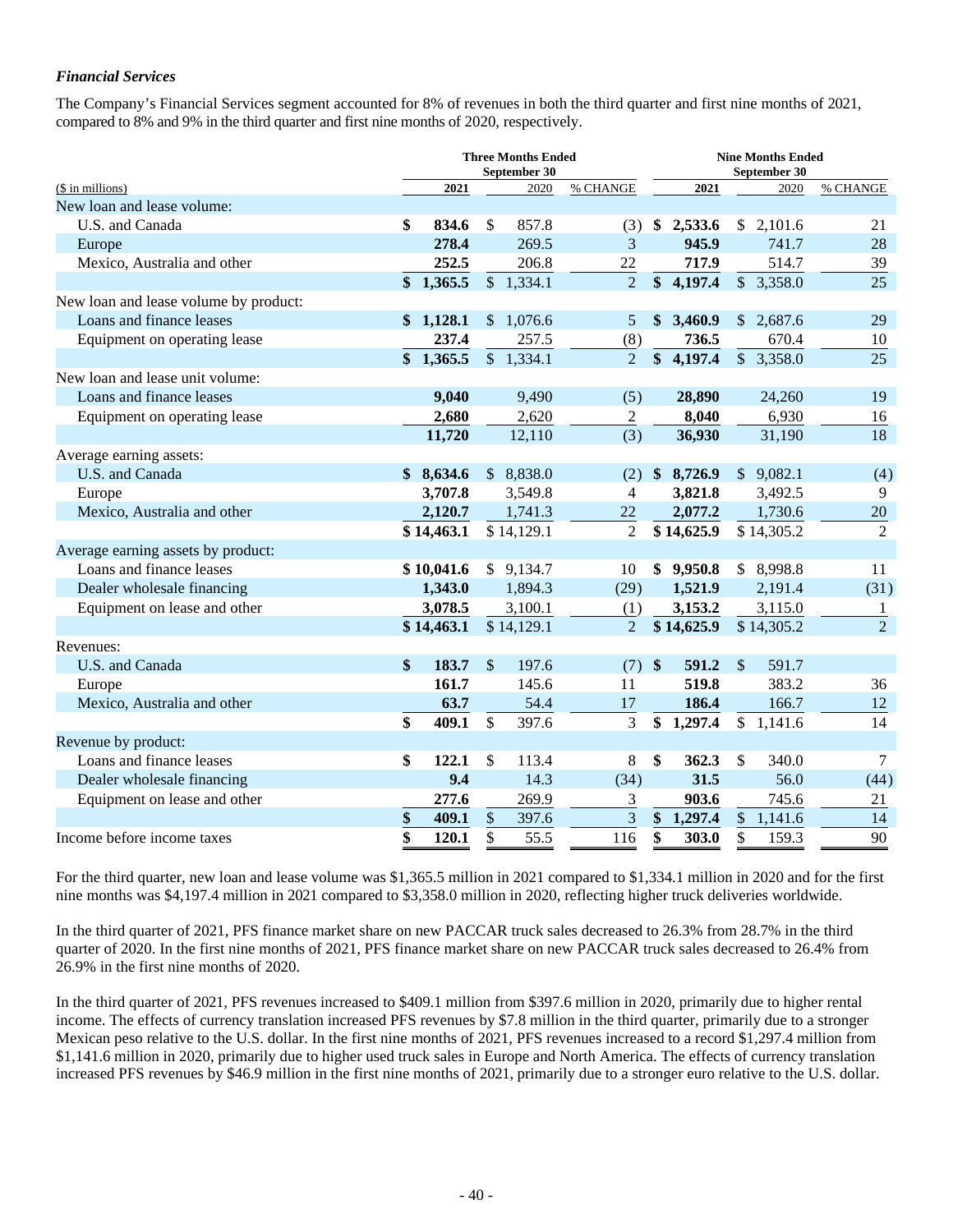PFS income before income taxes increased to a record \$120.1 million in the third quarter of 2021 from \$55.5 million in the third quarter of 2020, primarily due to improved used truck results and higher finance and lease margins. The effects of translating stronger foreign currencies increased third quarter PFS income before income taxes by \$3.2 million, primarily due to a stronger Mexican peso relative to the U.S. dollar. In the first nine months of 2021, PFS income before income taxes increased to a record \$303.0 million from \$159.3 million in 2020, primarily due to improved used truck results, higher finance and lease margins and a lower provision for credit losses. The currency translation effect on income before income taxes for the first nine months of 2021 was \$10.2 million, reflecting an increase in the value of foreign currencies relative to the U.S. dollar.

Included in Financial Services "Other assets" on the Company's Consolidated Balance Sheets are used trucks held for sale, net of impairments, of \$136.3 million at September 30, 2021 and \$375.8 million at December 31, 2020. These trucks are primarily units returned from matured operating leases in the ordinary course of business, and also include trucks acquired from repossessions or through acquisitions of used trucks in trades related to new truck sales and trucks returned from residual value guarantees (RVGs).

The Company recognized gains on used trucks, excluding repossessions, of \$15.8 million in the third quarter of 2021 compared to losses of \$24.0 million in the third quarter of 2020, including losses on multiple unit transactions of \$.6 million in the third quarter of 2021 compared to \$12.0 million in the third quarter of 2020. Used truck losses related to repossessions, which are recognized as credit losses, and used truck gains, which are recognized as credit recoveries, were not significant for either the third quarter of 2021 or 2020.

The Company recognized gains on used trucks, excluding repossessions, of \$4.7 million in the first nine months of 2021 compared to losses of \$75.2 million in the first nine months of 2020, including losses on multiple unit transactions of \$17.5 million in the first nine months of 2021 compared to \$26.5 million in the first nine months of 2020. Used truck losses related to repossessions, which are recognized as credit losses, and used truck gains, which are recognized as credit recoveries, were not significant for either the first nine months of 2021 or 2020.

The major factors for the changes in interest and fees, interest and other borrowing expenses and finance margin between the three months ended September 30, 2021 and 2020 are outlined below:

|                                              |                 |   | <b>INTEREST</b>  |               |                |
|----------------------------------------------|-----------------|---|------------------|---------------|----------------|
|                                              |                 |   | <b>AND OTHER</b> |               |                |
|                                              | <b>INTEREST</b> |   | <b>BORROWING</b> |               | <b>FINANCE</b> |
| $$$ in millions)                             | <b>AND FEES</b> |   | <b>EXPENSES</b>  |               | <b>MARGIN</b>  |
| Three Months Ended September 30, 2020        | \$<br>127.7     | S | 45.2             | <sup>\$</sup> | 82.5           |
| Increase (decrease)                          |                 |   |                  |               |                |
| <b>Average finance receivables</b>           | 2.9             |   |                  |               | 2.9            |
| <b>Average debt balances</b>                 |                 |   | (1.1)            |               | $1.1\,$        |
| <b>Yields</b>                                | (2.4)           |   |                  |               | (2.4)          |
| <b>Borrowing rates</b>                       |                 |   | (9.4)            |               | 9.4            |
| <b>Currency translation and other</b>        | 3.3             |   | $\cdot$          |               | 2.7            |
| <b>Total increase (decrease)</b>             | 3.8             |   | (9.9)            |               | 13.7           |
| <b>Three Months Ended September 30, 2021</b> | 131.5           |   | 35.3             |               | 96.2           |
|                                              |                 |   |                  |               |                |

• Average finance receivables increased \$257.9 million (excluding foreign exchange effects) in the third quarter of 2021 primarily due to higher average loan balances, partially offset by lower dealer wholesale balances.

• Average debt balances decreased \$334.8 million (excluding foreign exchange effects) in the third quarter of 2021, reflecting lower funding requirements for the portfolio which includes loans, finance leases, dealer wholesale and equipment on operating lease.

• Lower portfolio yields (4.58% in 2021 compared to 4.61% in 2020) decreased interest and fees by \$2.4 million. The lower portfolio yields were primarily due to lower market rates in North America.

• Lower borrowing rates (1.4% in 2021 compared to 1.7% in 2020) were primarily due to lower debt market rates in North America.

• The currency translation effects reflect an increase in the value of foreign currencies relative to the U.S. dollar, primarily the Mexican peso.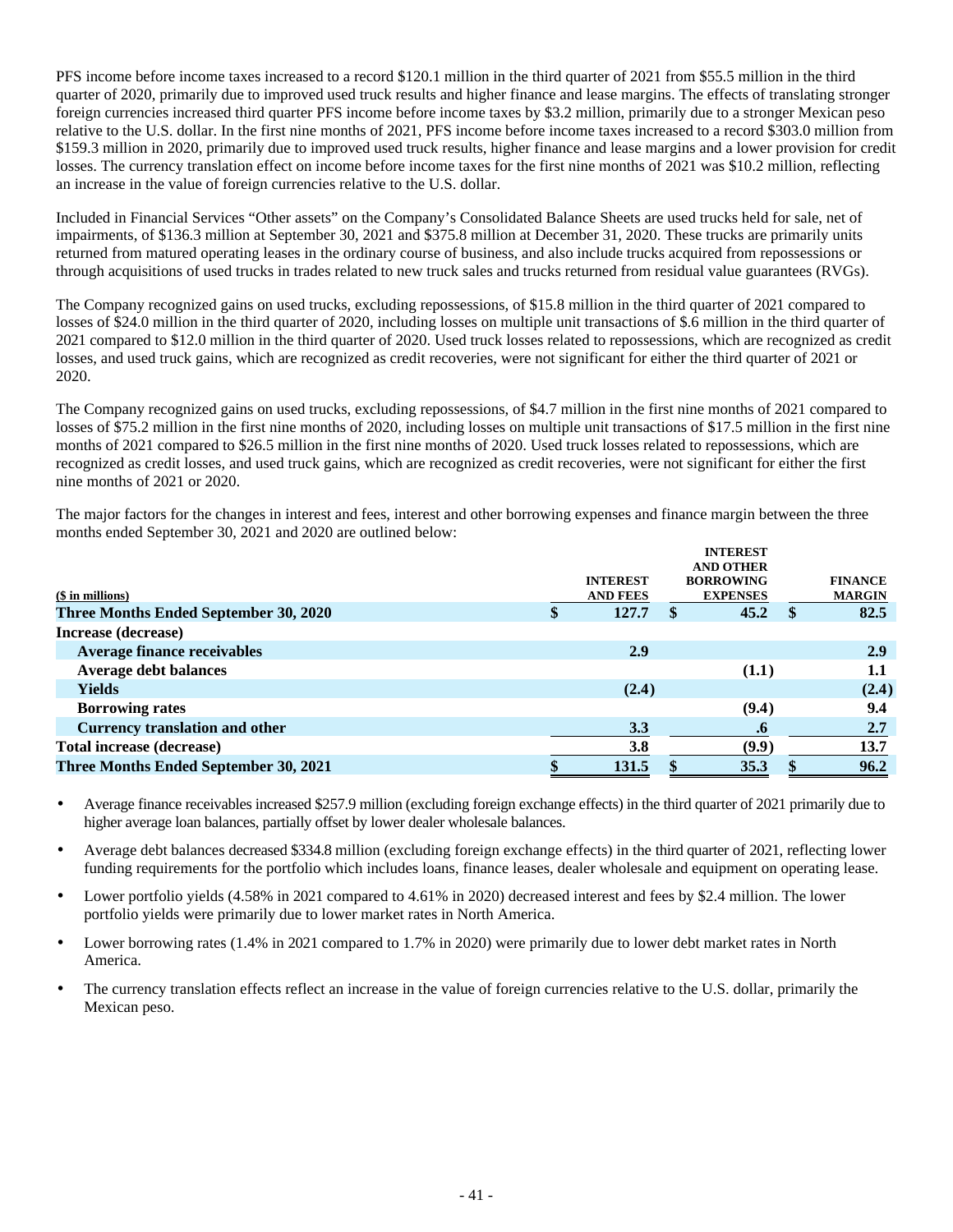The major factors for the changes in interest and fees, interest and other borrowing expenses and finance margin between the nine months ended September 30, 2021 and 2020 are outlined below:

|                                       |                 |   | <b>INTEREST</b>  |     |                |
|---------------------------------------|-----------------|---|------------------|-----|----------------|
|                                       |                 |   | <b>AND OTHER</b> |     |                |
|                                       | <b>INTEREST</b> |   | <b>BORROWING</b> |     | <b>FINANCE</b> |
| (\$ in millions)                      | <b>AND FEES</b> |   | <b>EXPENSES</b>  |     | <b>MARGIN</b>  |
| Nine Months Ended September 30, 2020  | \$<br>396.0     | S | 148.5            | SS. | 247.5          |
| (Decrease) increase                   |                 |   |                  |     |                |
| <b>Average finance receivables</b>    | (.1)            |   |                  |     | (.1)           |
| <b>Average debt balances</b>          |                 |   | (4.6)            |     | 4.6            |
| <b>Yields</b>                         | (14.2)          |   |                  |     | (14.2)         |
| <b>Borrowing rates</b>                |                 |   | (31.4)           |     | 31.4           |
| <b>Currency translation and other</b> | 12.1            |   | 2,4              |     | 9.7            |
| Total (decrease) increase             | (2.2)           |   | (33.6)           |     | 31.4           |
| Nine Months Ended September 30, 2021  | \$<br>393.8     |   | 114.9            |     | 278.9          |

• Average debt balances decreased \$411.8 million (excluding foreign exchange effects) in the first nine months of 2021, reflecting lower funding requirements for the portfolio which includes loans, finance leases, dealer wholesale and equipment on operating lease.

• Lower portfolio yields (4.6% in 2021 compared to 4.7% in 2020) decreased interest and fees by \$14.2 million. The lower portfolio yields were primarily due to lower market rates in North America.

• Lower borrowing rates (1.4% in 2021 compared to 1.9% in 2020) were primarily due to lower debt market rates in the U.S.

• The currency translation effects reflect an increase in the value of foreign currencies relative to the U.S. dollar.

The following table summarizes operating lease, rental and other revenues and depreciation and other expenses:

|                                            |    | <b>Three Months Ended</b><br>September 30 |               | <b>Nine Months Ended</b><br>September 30 |     |       |     |       |
|--------------------------------------------|----|-------------------------------------------|---------------|------------------------------------------|-----|-------|-----|-------|
| (\$ in millions)                           |    | 2021                                      |               | 2020                                     |     | 2021  |     | 2020  |
| Operating lease and rental revenues        | S  | 214.3                                     | S             | 206.1                                    | S   | 649.7 | \$. | 615.4 |
| Used truck sales                           |    | 58.8                                      |               | 59.1                                     |     | 240.0 |     | 115.2 |
| Insurance, franchise and other revenues    |    | 4.5                                       |               | 4.7                                      |     | 13.9  |     | 15.0  |
| Operating lease, rental and other revenues |    | 277.6                                     |               | 269.9                                    |     | 903.6 | S   | 745.6 |
|                                            |    |                                           |               |                                          |     |       |     |       |
| Depreciation of operating lease equipment  | \$ | 143.5                                     | <sup>\$</sup> | 163.8                                    | -SS | 462.3 | -S  | 484.1 |
| Vehicle operating expenses                 |    | 19.4                                      |               | 37.2                                     |     | 76.6  |     | 109.3 |
| Cost of used truck sales                   |    | 56.1                                      |               | 60.7                                     |     | 237.3 |     | 119.7 |
| Insurance, franchise and other expenses    |    | $\boldsymbol{.8}$                         |               | .8                                       |     | 2.8   |     | 2.9   |
| Depreciation and other expenses            |    | 219.8                                     |               | 262.5                                    |     | 779.0 |     | 716.0 |

The major factors for the changes in operating lease, rental and other revenues, depreciation and other expenses and lease margin between the three months ended September 30, 2021 and 2020 are outlined below:

|                                         | <b>OPERATING</b><br><b>LEASE, RENTAL</b> | <b>DEPRECIATION</b>                 |               |                               |
|-----------------------------------------|------------------------------------------|-------------------------------------|---------------|-------------------------------|
| $$$ in millions)                        | <b>AND OTHER</b><br><b>REVENUES</b>      | <b>AND OTHER</b><br><b>EXPENSES</b> |               | <b>LEASE</b><br><b>MARGIN</b> |
| Three Months Ended September 30, 2020   | \$<br>269.9                              | 262.5                               | $\mathbf{\$}$ | 7.4                           |
| (Decrease) increase                     |                                          |                                     |               |                               |
| <b>Used truck sales</b>                 | (.2)                                     | (4.5)                               |               | 4.3                           |
| <b>Results on returned lease assets</b> |                                          | (37.5)                              |               | 37.5                          |
| <b>Average operating lease assets</b>   | (2.5)                                    | (1.9)                               |               | (.6)                          |
| Revenue and cost per asset              | 5.9                                      | (2.5)                               |               | 8.4                           |
| <b>Currency translation and other</b>   | 4.5                                      | 3.7                                 |               | .8                            |
| <b>Total increase (decrease)</b>        | 7.7                                      | (42.7)                              |               | 50.4                          |
| Three Months Ended September 30, 2021   | 277.6                                    | 219.8                               |               | 57.8                          |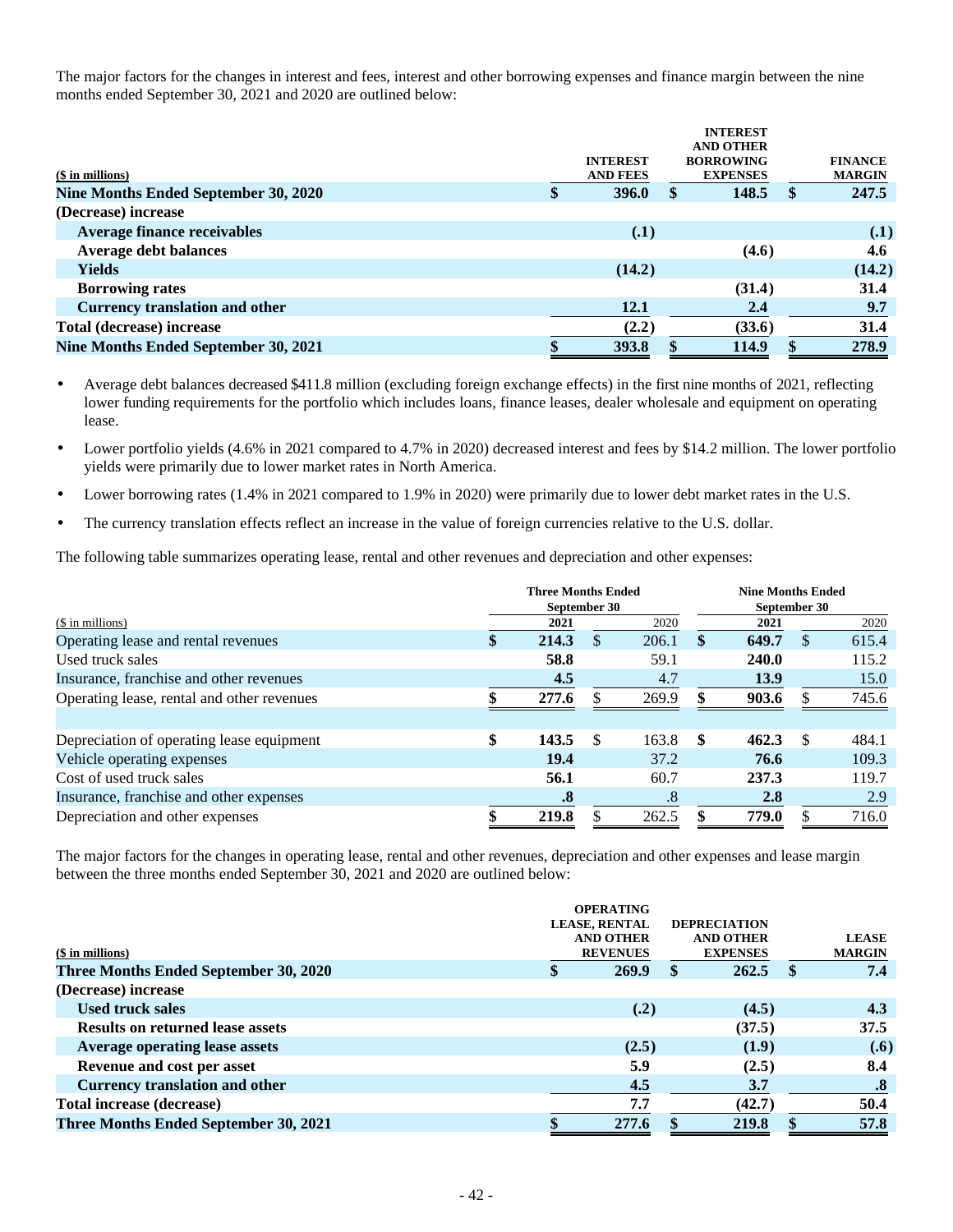- Higher used truck market prices were mostly offset by a lower sales volume, resulting in lower operating lease, rental and other revenues of \$.2 million. A lower volume of used trucks decreased depreciation and other expenses by \$4.5 million.
- Results on returned lease assets decreased depreciation and other expenses by \$37.5 million primarily due to gains on sales on returned lease units in 2021 compared to losses in 2020 and lower impairments in the U.S. and Europe as a result of higher used truck market values.
- Average operating lease assets decreased \$37.8 million (excluding foreign exchange effects), which decreased revenues by \$2.5 million and related depreciation and other expenses by \$1.9 million.
- Revenue per asset increased \$5.9 million primarily due to higher rental utilization. Cost per asset decreased \$2.5 million due to lower depreciation expense, partially offset by higher vehicle operating expenses.
- The currency translation effects reflect an increase in the value of foreign currencies relative to the U.S. dollar, primarily the Mexican peso and the euro.

The major factors for the changes in operating lease, rental and other revenues, depreciation and other expenses and lease margin between the nine months ended September 30, 2021 and 2020 are outlined below:

|                                         | <b>OPERATING</b>     |                     |          |               |
|-----------------------------------------|----------------------|---------------------|----------|---------------|
|                                         | <b>LEASE, RENTAL</b> | <b>DEPRECIATION</b> |          |               |
|                                         | <b>AND OTHER</b>     | <b>AND OTHER</b>    |          | <b>LEASE</b>  |
| (\$ in millions)                        | <b>REVENUES</b>      | <b>EXPENSES</b>     |          | <b>MARGIN</b> |
| Nine Months Ended September 30, 2020    | \$<br>745.6          | 716.0               | <b>S</b> | <b>29.6</b>   |
| Increase (decrease)                     |                      |                     |          |               |
| <b>Used truck sales</b>                 | 114.6                | 107.3               |          | 7.3           |
| <b>Results on returned lease assets</b> |                      | (71.5)              |          | 71.5          |
| <b>Average operating lease assets</b>   | (8.6)                | (6.4)               |          | (2.2)         |
| Revenue and cost per asset              | 17.4                 | 2.3                 |          | 15.1          |
| <b>Currency translation and other</b>   | 34.6                 | 31.3                |          | 3.3           |
| <b>Total increase</b>                   | 158.0                | 63.0                |          | 95.0          |
| Nine Months Ended September 30, 2021    | 903.6                | 779.0               |          | 124.6         |
|                                         |                      |                     |          |               |

- Higher market prices and a higher sales volume of used trucks received on trade and upon RVG contract expiration increased operating lease, rental and other revenues by \$114.6 million, and a higher unit volume increased depreciation and other expenses by \$107.3 million.
- Results on returned lease assets decreased depreciation and other expenses by \$71.5 million primarily due to gains on sales of returned lease units in 2021 compared to losses in 2020 and lower impairments in Europe and the U.S. as a result of higher used truck market values.
- Average operating lease assets decreased \$61.6 million (excluding foreign exchange effects), which decreased revenues by \$8.6 million and related depreciation and other expenses by \$6.4 million.
- Revenue per asset increased \$17.4 million primarily due to higher rental utilization. Cost per asset increased \$2.3 million due to higher vehicle operating expenses, partially offset by lower depreciation expense.
- The currency translation effects reflect an increase in the value of foreign currencies relative to the U.S. dollar, primarily the Mexican peso and the euro.

Financial Services SG&A expense was \$33.9 million in the third quarter of 2021 compared to \$31.3 million in 2020, and for the first nine months was \$97.3 million in 2021 compared to \$90.2 million in 2020. The increase in both periods was due to higher salaries and related expenses and an increase in the value of foreign currencies relative to the U.S. dollar.

As a percentage of revenues, Financial Services SG&A increased to 8.3% in the third quarter of 2021 from 7.9% in the same period of 2020 primarily due to higher salaries and related expenses. For the first nine months, Financial Services SG&A as a percentage of revenues decreased to 7.5% in 2021 from 7.9% in 2020 primarily due to higher revenues.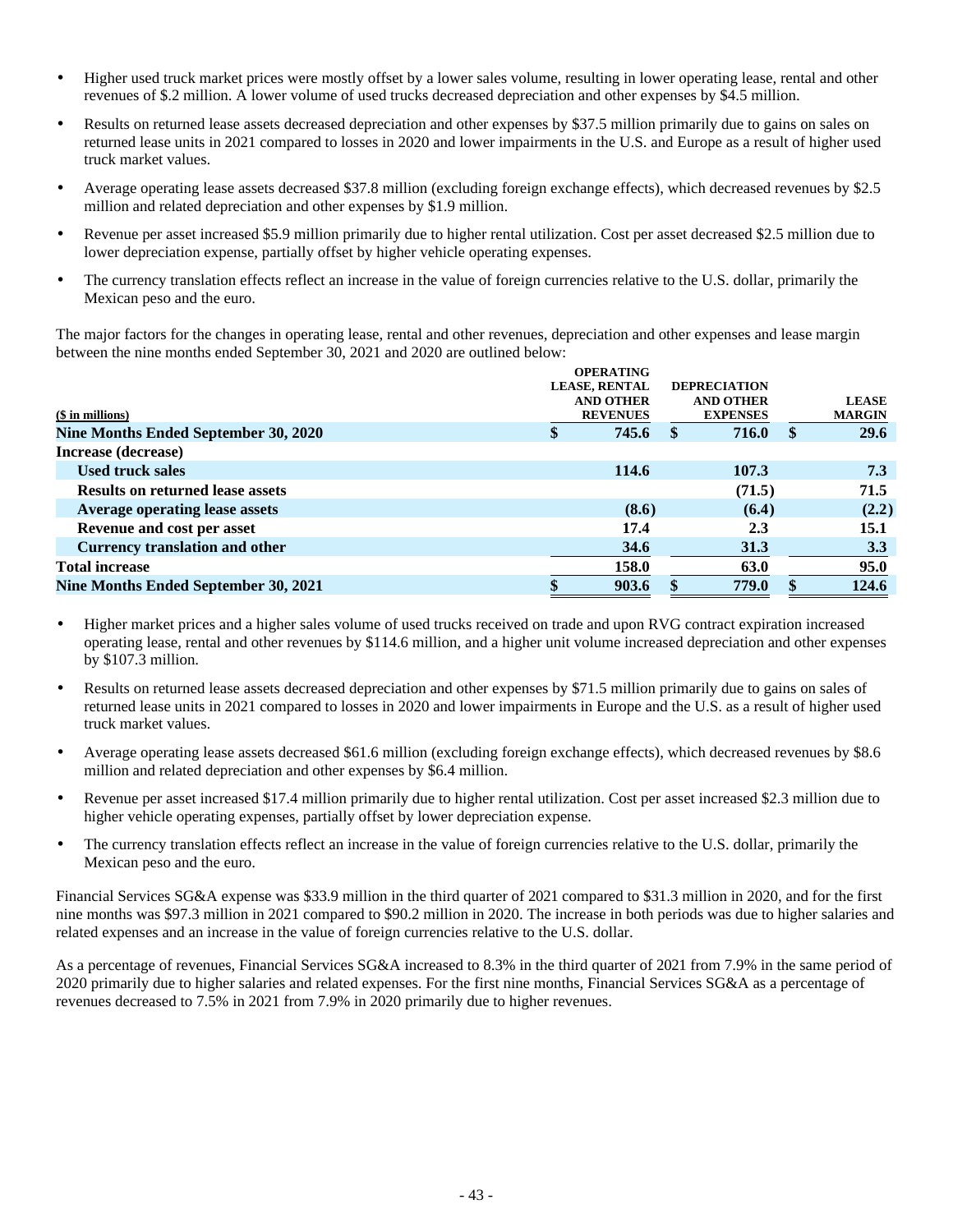The following table summarizes the provision for losses on receivables and net charge-offs:

|                             | <b>Three Months Ended</b><br>September 30, 2021 |                                                                |    | <b>Nine Months Ended</b><br>September 30, 2021 |                    |                                                                |     |                                             |
|-----------------------------|-------------------------------------------------|----------------------------------------------------------------|----|------------------------------------------------|--------------------|----------------------------------------------------------------|-----|---------------------------------------------|
| $($$ in millions)           |                                                 | <b>PROVISION FOR</b><br><b>LOSSES ON</b><br><b>RECEIVABLES</b> |    | <b>NET</b><br><b>CHARGE-</b><br><b>OFFS</b>    |                    | <b>PROVISION FOR</b><br><b>LOSSES ON</b><br><b>RECEIVABLES</b> |     | <b>NET</b><br><b>CHARGE-</b><br><b>OFFS</b> |
| <b>U.S. and Canada</b>      | \$                                              | $(.6)$ \$                                                      |    | 9.                                             | \$                 | $(.2)$ \$                                                      |     | 1.5                                         |
| <b>Europe</b>               |                                                 | (.8)                                                           |    | $\cdot$                                        |                    | (.6)                                                           |     | 1.3                                         |
| Mexico, Australia and other |                                                 | 1.4                                                            |    | $1.1\,$                                        |                    | 4.0                                                            |     | 3.9                                         |
|                             | ₼                                               |                                                                | ሐ  | 2.2                                            | \$                 | 3.2                                                            | \$  | 6.7                                         |
|                             |                                                 | Three Months Ended                                             |    |                                                |                    | Nine Months Ended                                              |     |                                             |
|                             |                                                 | September 30, 2020                                             |    |                                                | September 30, 2020 |                                                                |     |                                             |
|                             |                                                 | PROVISION FOR                                                  |    | <b>NET</b>                                     |                    | PROVISION FOR                                                  |     | <b>NET</b>                                  |
| (\$ in millions)            |                                                 | <b>LOSSES ON</b><br><b>RECEIVABLES</b>                         |    | CHARGE-<br><b>OFFS</b>                         |                    | <b>LOSSES ON</b><br><b>RECEIVABLES</b>                         |     | CHARGE-<br><b>OFFS</b>                      |
| U.S. and Canada             | \$                                              | 1.1                                                            | \$ | 1.8                                            | \$.                | 15.5                                                           | \$. | 13.2                                        |
| Europe                      |                                                 | $\cdot$ 1                                                      |    | .4                                             |                    | 5.8                                                            |     | 2.3                                         |
| Mexico, Australia and other |                                                 | 1.9                                                            |    | 1.3                                            |                    | 6.3                                                            |     | 4.0                                         |
|                             | \$                                              | 3.1                                                            | \$ | 3.5                                            | \$                 | 27.6                                                           | \$  | 19.5                                        |

The provision for losses on receivables was nil and \$3.1 million in the three months ended September 30, 2021 and 2020, respectively. In the first nine months, the provision for losses on receivables was \$3.2 million in 2021 compared to \$27.6 million in 2020. The decrease in provision for losses in 2021 compared to 2020 reflects strong portfolio performance and 2020 included higher provisioning due to weakening economic conditions related to the COVID-19 pandemic and a credit loss on a fleet customer in the U.S.

The Company modifies loans and finance leases as a normal part of its Financial Services operations. The Company may modify loans and finance leases for commercial reasons or for credit reasons. Modifications for commercial reasons are changes to contract terms for customers that are not considered to be in financial difficulty. Insignificant delays are modifications extending terms up to three months for customers experiencing some short-term financial stress, but not considered to be in financial difficulty. Modifications for credit reasons are changes to contract terms for customers considered to be in financial difficulty. The Company's modifications typically result in granting more time to pay the contractual amounts owed and charging a fee and interest for the term of the modification. When considering whether to modify customer accounts for credit reasons, the Company evaluates the creditworthiness of the customers and modifies those accounts the Company considers likely to perform under the modified terms. When the Company modifies a loan or finance lease for credit reasons and grants a concession, the modification is classified as a troubled debt restructuring (TDR).

The post-modification balances of accounts modified during the nine months ended September 30, 2021 and 2020 are summarized below:

|                          |                   | 2021              | 2020              |            |  |
|--------------------------|-------------------|-------------------|-------------------|------------|--|
|                          | <b>AMORTIZED</b>  | % OF TOTAL        | <b>AMORTIZED</b>  | % OF TOTAL |  |
| (\$ in millions)         | <b>COST BASIS</b> | <b>PORTFOLIO*</b> | <b>COST BASIS</b> | PORTFOLIO* |  |
| Commercial               | 161.4<br>S        | $2.1\%$ \$        | 185.6             | 2.7%       |  |
| Insignificant delay      | 53.1              | $.7\%$            | 2,505.7           | 36.2%      |  |
| $Credit - no concession$ | 51.5              | $.7\%$            | 80.1              | 1.2%       |  |
| $Credit - TDR$           | 6.7               | $.1\%$            | 48.7              | $.7\%$     |  |
|                          | 272.7             | $3.6\%$           | 2,820.1           | 40.8%      |  |

\* Amortized cost basis immediately after modification as a percentage of ending retail portfolio, on an annualized basis.

During the first nine months of 2021, total modification activity decreased compared to the first nine months of 2020. The decrease in modifications for Commercial reasons primarily reflects lower volumes of refinancing. The decrease in modifications for Insignificant delay reflects the impact of fleet customers requesting payment relief for up to three months related to the COVID-19 pandemic during the first nine months of 2020. The decrease in modifications for Credit – no concession is primarily due to lower volumes of refinancing and requests for payment relief in Mexico and Europe. The decrease in modifications for Credit –TDR is primarily due to contract modifications of two fleet customers in the U.S. and four fleet customers in Mexico in 2020.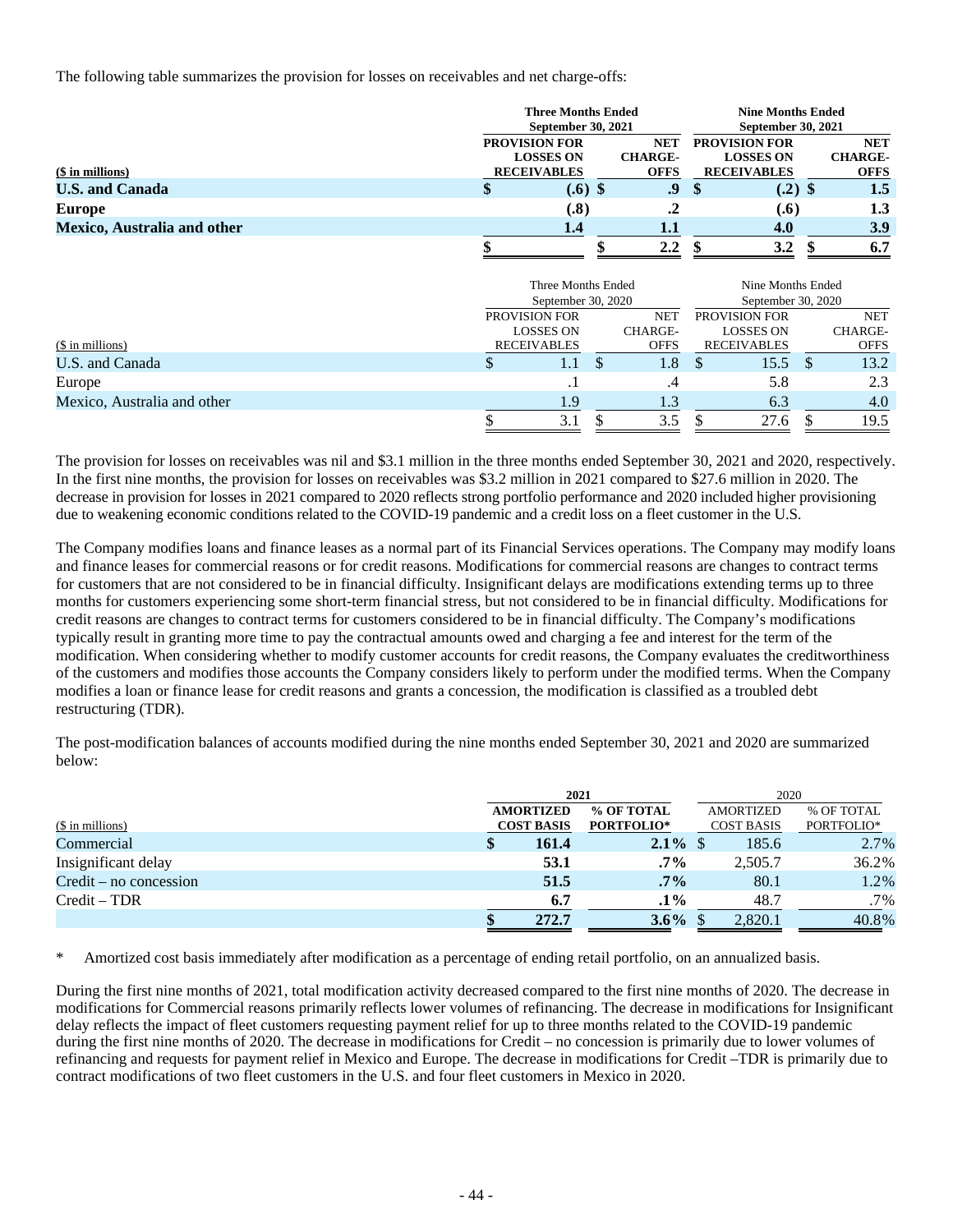The following table summarizes the Company's 30+ days past due accounts:

|                                                                 | September 30<br>2021 | December 31<br>2020 | September 30<br>2020 |
|-----------------------------------------------------------------|----------------------|---------------------|----------------------|
| Percentage of retail loan and lease accounts 30+ days past due: |                      |                     |                      |
| U.S. and Canada                                                 |                      | $.1\%$              | .1%                  |
| Europe                                                          | $.5\%$               | $.9\%$              | 1.8%                 |
| Mexico, Australia and other                                     | $1.2\%$              | $1.7\%$             | 1.7%                 |
| Worldwide                                                       | $.3\%$               | .5%                 | .6%                  |

Accounts 30+ days past due decreased to .3% at September 30, 2021 from .5% at December 31, 2020. The Company continues to focus on maintaining low past due balances.

When the Company modifies a 30+ days past due account, the customer is then generally considered current under the revised contractual terms. The Company modified \$.2 million of accounts worldwide during the third quarter of 2021, \$18.6 million during the fourth quarter of 2020 and \$13.5 million during the third quarter of 2020 that were 30+ days past due and became current at the time of modification. Had these accounts not been modified and continued to not make payments, the pro forma percentage of retail loan and lease accounts 30+ days past due would have been as follows:

|                                                                           | September 30<br>2021 | December 31<br>2020 | September 30<br>2020 |
|---------------------------------------------------------------------------|----------------------|---------------------|----------------------|
| Pro forma percentage of retail loan and lease accounts 30+ days past due: |                      |                     |                      |
| U.S. and Canada                                                           |                      | $.1\%$              | .1%                  |
| Europe                                                                    | $.5\%$               | 1.5%                | 1.9%                 |
| Mexico, Australia and other                                               | $1.2\%$              | 1.9%                | 2.4%                 |
| Worldwide                                                                 | $.3\%$               | .6%                 | .8%                  |

Modifications of accounts in prior quarters that were more than 30 days past due at the time of modification are included in past dues if they were not performing under the modified terms at September 30, 2021, December 31, 2020 and September 30, 2020. The effect on the allowance for credit losses from such modifications was not significant at September 30, 2021, December 31, 2020 and September 30, 2020.

The Company's annualized pre-tax return on average assets for Financial Services increased to 3.1% in the third quarter of 2021 from 1.4% in the same period of 2020, and in the first nine months, increased to 3.9% in 2021 from 1.4% in 2020. The increase in both periods was primarily driven by improved used truck results, higher finance and lease margins and a lower provision for credit losses.

#### *Other*

Other includes the winch business as well as sales, income and expenses not attributable to a reportable segment. Other also includes non-service cost components of pension expense and a portion of corporate expense. Other sales represent less than 1% of consolidated net sales and revenues for both the third quarter and first nine months of 2021 and 2020. Other SG&A increased to \$14.9 million for the third quarter of 2021 from \$11.9 million for the third quarter of 2020 and increased to \$47.3 million for the first nine months of 2021 from \$38.5 million for the first nine months of 2020. The increase in both periods was primarily due to higher salaries and related expenses.

For the third quarter, Other income before income taxes was \$2.3 million compared to \$7.7 million in 2020. For first nine months, Other income before tax was \$12.4 million compared to \$22.8 million in 2020. The decrease in both periods was primarily due to higher professional fees and higher salaries and related expenses, partially offset by a higher benefit from non-service components of pension expense.

Investment income for the third quarter decreased to \$1.6 million in 2021 from \$6.4 million in 2020. For the first nine months, investment income decreased to \$11.5 million in 2021 from \$30.2 million in 2020. The lower investment income in the third quarter and first nine months of 2021 was primarily due to lower yields on U.S. investments due to lower market interest rates.

### *Income Taxes*

The effective tax rate for the third quarter of 2021 was 21.8% compared to 21.3% for the third quarter of 2020. The effective tax rate for the first nine months of 2021 was 22.4% compared to 21.4% for the first nine months of 2020. The higher effective tax rate in the third quarter and first nine months of 2021 was primarily due to the change in mix of income generated in jurisdictions with higher tax rates in 2021 as compared to 2020.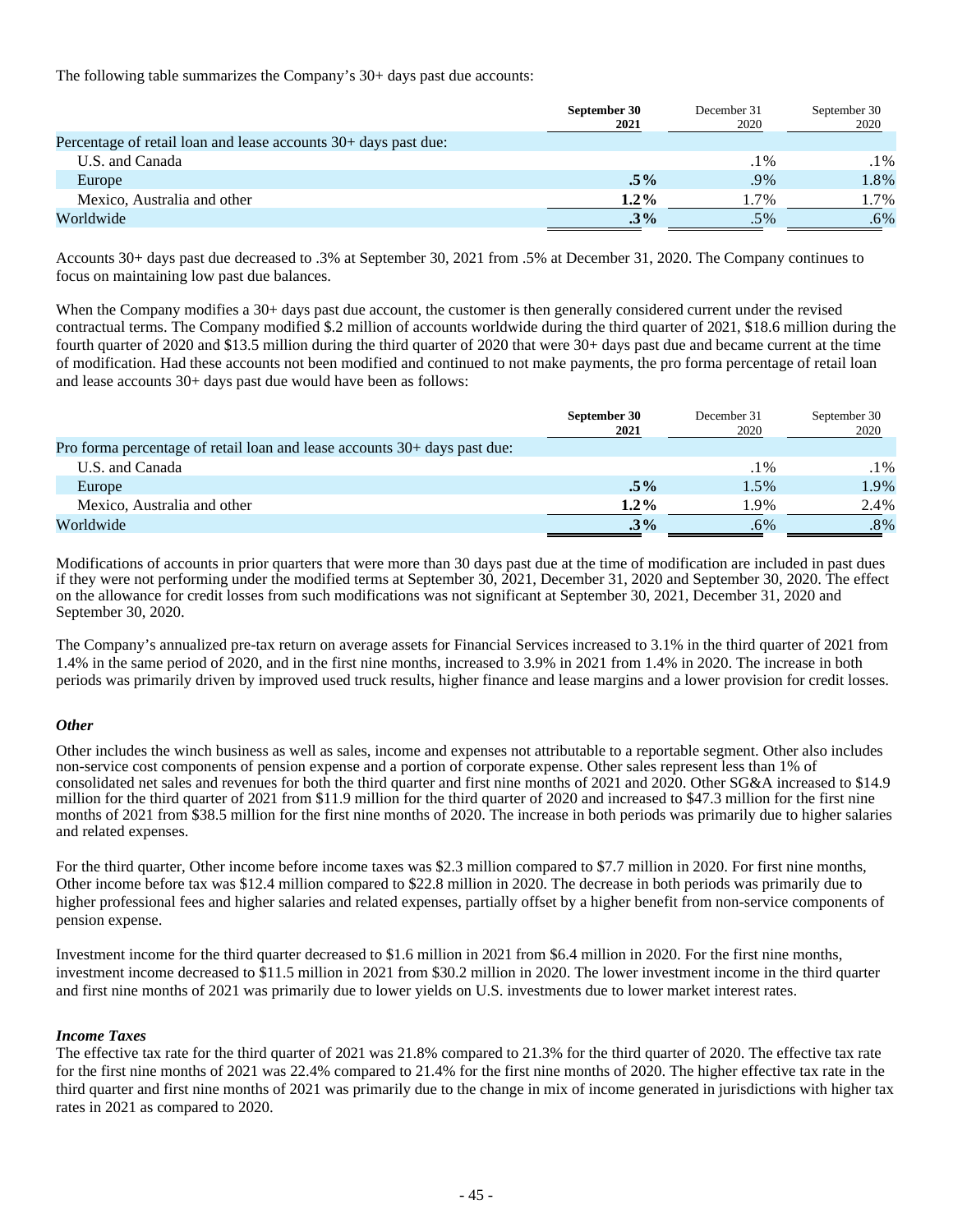|                                     | <b>Three Months Ended</b> |  |       | <b>Nine Months Ended</b> |          |  |         |
|-------------------------------------|---------------------------|--|-------|--------------------------|----------|--|---------|
|                                     | September 30              |  |       | September 30             |          |  |         |
| (\$ in millions)                    | 2021                      |  | 2020  |                          | 2021     |  | 2020    |
| Domestic income before taxes        | \$<br>248.8               |  | 322.8 |                          | 1.024.1  |  | 792.5   |
| Foreign income before taxes         | 234.5                     |  | 167.1 |                          | 703.5    |  | 343.6   |
| Total income before taxes           | 483.3                     |  | 489.9 |                          | 1,727.6  |  | 1.136.1 |
| Domestic pre-tax return on revenues | $9.0\%$                   |  | 11.2% |                          | $11.3\%$ |  | 10.7%   |
| Foreign pre-tax return on revenues  | $9.9\%$                   |  | 8.1%  |                          | $9.0\%$  |  | 6.0%    |
| Total pre-tax return on revenues    | $9.4\%$                   |  | 9.9%  |                          | $10.3\%$ |  | 8.6%    |

For the third quarter of 2021, domestic income before income taxes and pre-tax return on revenues decreased primarily due to lower truck unit deliveries and lower margins. Foreign income before income taxes and pre-tax return on revenues increased primarily due to improved results from parts and finance operations. For the first nine months of 2021, both domestic and foreign income before income taxes and pre-tax return on revenues increased primarily due to improved results from truck and parts operations.

### **LIQUIDITY AND CAPITAL RESOURCES:**

|                           | September 30 | December 31 |
|---------------------------|--------------|-------------|
| (\$ in millions)          | 2021         | 2020        |
| Cash and cash equivalents | 2.227.8      | 3,539.6     |
| Marketable securities     | 1.549.4      | .429.0      |
|                           | 3,777.2      | 4,968.6     |

The Company's total cash and marketable securities at September 30, 2021 decreased \$1,191.4 million from the balances at December 31, 2020.

The change in cash and cash equivalents is summarized below:

| (\$ in millions)                                             |               |             |
|--------------------------------------------------------------|---------------|-------------|
| Nine Months Ended September 30,                              | 2021          | 2020        |
| Operating activities:                                        |               |             |
| Net income                                                   | \$<br>1,340.7 | \$<br>892.6 |
| Net income items not affecting cash                          | 455.6         | 841.8       |
| Changes in operating assets and liabilities, net             | (646.1)       | 458.1       |
| Net cash provided by operating activities                    | 1,150.2       | 2,192.5     |
| Net cash used in investing activities                        | (1,025.4)     | (1,034.3)   |
| Net cash used in financing activities                        | (1,389.9)     | (1,988.0)   |
| Effect of exchange rate changes on cash and cash equivalents | (46.7)        | (1.0)       |
| Net decrease in cash and cash equivalents                    | (1,311.8)     | (830.8)     |
| Cash and cash equivalents at beginning of period             | 3,539.6       | 4,175.1     |
| Cash and cash equivalents at end of period                   | 2,227.8       | 3,344.3     |

*Operating activities:* Cash provided by operations decreased by \$1,042.3 million to \$1,150.2 million in the first nine months of 2021 from \$2,192.5 million in 2020. Lower operating cash flows reflect higher cash usage of \$1,352.9 million for inventories as there were \$1,341.0 million in net purchases in 2021 versus \$11.9 million in net inventory reductions in 2020. Additionally, lower operating cash flows reflect higher cash outflows for payment of income taxes of \$333.3 million, lower cash receipts from accounts receivables of \$241.8 million and lower cash receipts from wholesale receivables in the Financial Services segment of \$198.0 million. This was partially offset by higher net income of \$448.1 million and higher cash inflows of \$363.8 million from accounts payable and accrued expenses as purchases of goods and services exceeded payments. Additionally, there was higher cash inflow of \$179.5 million from used trucks as there were \$147.2 million in net inventory reduction in 2021 compared to \$32.3 million in net purchases in 2020.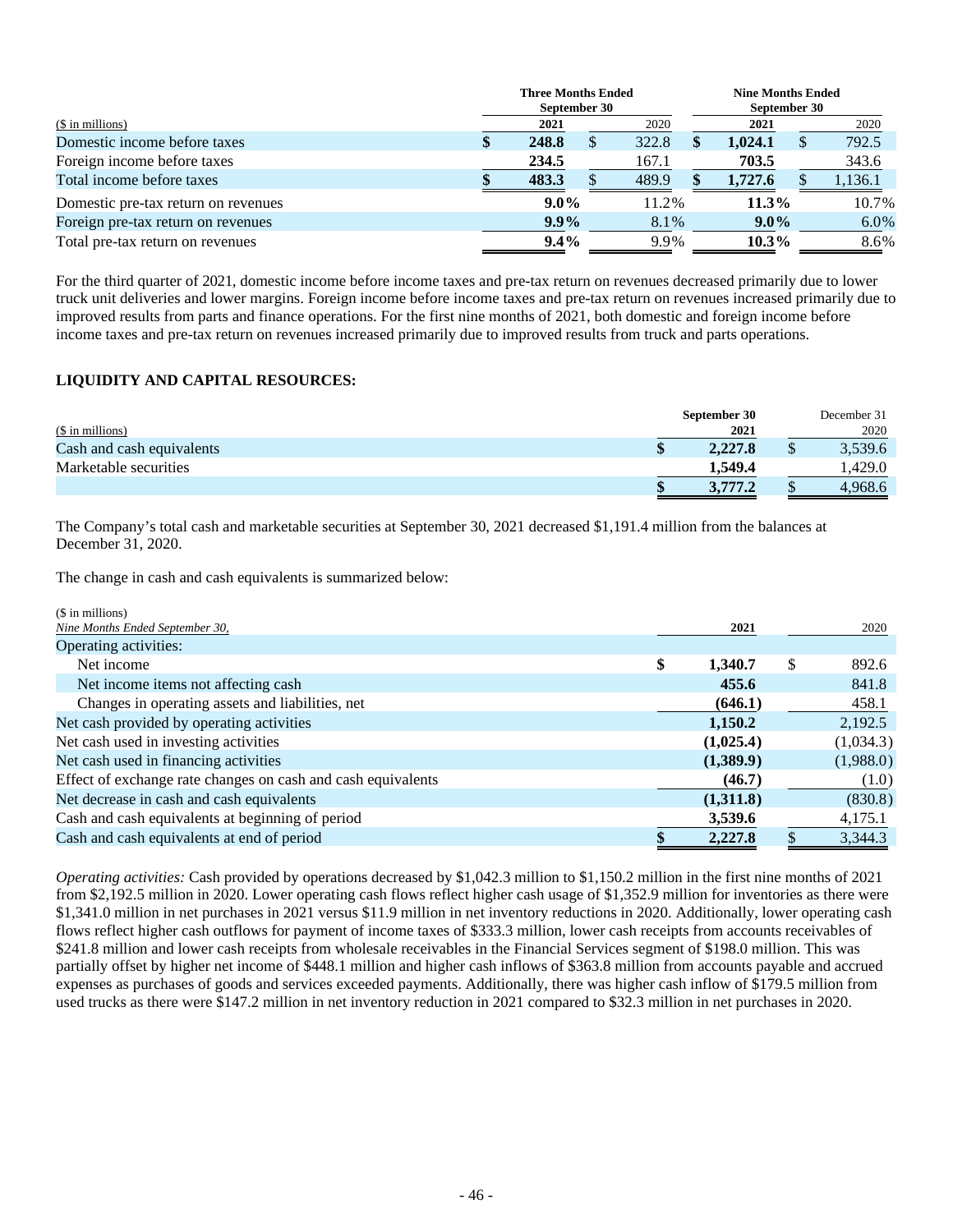*Investing activities:* Cash used in investing activities decreased by \$8.9 million to \$1,025.4 million in the first nine months of 2021 from \$1,034.3 million in 2020. Lower net cash used in investing activities reflects higher proceeds from asset disposals of \$266.8 million. The higher cash inflows were partially offset by higher net cash used in investing activities of \$125.6 million in 2021 compared to 2020 and higher payments for property, plant and equipment of \$83.8 million. In addition, there were higher net originations from retail loans and financing leases of \$53.4 million.

*Financing activities:* Cash used in financing activities decreased by \$598.1 to \$1,389.9 million in the first nine months of 2021 from \$1,988.0 in 2020. In the first nine months of 2021, the Company issued \$1,802.1 million of term debt, repaid term debt of \$2,327.2 million and decreased its outstanding commercial paper and short-term bank loans by \$303.5 million. In the first nine months of 2020, the Company issued \$2,031.3 million of term debt, repaid term debt of \$1,419.1 million and decreased its outstanding commercial paper and short-term bank loans by \$1,471.0 million. This resulted in cash used by borrowing activities of \$828.6 million in the first nine months of 2021, \$30.2 million lower than the cash used by borrowing activities of \$858.8 million in 2020. The Company paid \$589.9 million in dividends in the first nine months of 2021 compared to \$1,128.9 million in 2020 due to a lower extra dividend paid in January 2021. In addition, the Company repurchased .02 million shares of common stock for \$1.5 million in the first nine months of 2021 compared to the purchase of .7 million shares for \$41.6 million in the same period last year.

### *Credit Lines and Other*

The Company has line of credit arrangements of \$3.59 billion, of which \$3.32 billion were unused at September 30, 2021. Included in these arrangements are \$3.00 billion of committed bank facilities, of which \$1.00 billion expires in June 2022, \$1.00 billion expires in June 2024 and \$1.00 billion expires in June 2026. The Company intends to extend or replace these credit facilities on or before expiration to maintain facilities of similar amounts and duration. These credit facilities are maintained primarily to provide backup liquidity for commercial paper borrowings and maturing medium-term notes. There were no borrowings under the committed bank facilities for the three months ended September 30, 2021.

On December 4, 2018, PACCAR's Board of Directors approved the repurchase of up to \$500.0 million of the Company's outstanding common stock. As of September 30, 2021, the Company has repurchased \$110.0 million of shares under this plan. There were no repurchases made under this plan during the third quarter of 2021.

### *Truck, Parts and Other*

The Company provides funding for working capital, capital expenditures, R&D, dividends, stock repurchases and other business initiatives and commitments primarily from cash provided by operations. Management expects this method of funding to continue in the future.

Investments for manufacturing property, plant and equipment in the first nine months of 2021 were \$336.5 million compared to \$431.1 million for the same period of 2020. Over the past decade, the Company's combined investments in worldwide capital projects and R&D totaled \$7.21 billion and have significantly increased the operating capacity and efficiency of its facilities and enhanced the quality and operating efficiency of the Company's premium products.

In 2021, total capital investments for PACCAR are expected to be \$525 to \$550 million and R&D is expected to be \$320 to \$330 million. In 2022, capital investments are projected to be \$425 to \$475 million and R&D is expected to be \$350 to \$400 million. The Company is investing to grow its business with new aerodynamic truck models, clean diesel and zero emissions powertrain technologies, advanced driver assistance systems, connected vehicle services and next-generation manufacturing and distribution capabilities.

### *Financial Services*

The Company funds its financial services activities primarily from collections on existing finance receivables and borrowings in the capital markets. The primary sources of borrowings in the capital markets are commercial paper and medium-term notes issued in the public markets and, to a lesser extent, bank loans.

In November 2018, the Company's U.S. finance subsidiary, PACCAR Financial Corp. (PFC), filed a shelf registration under the Securities Act of 1933. The total amount of medium-term notes outstanding for PFC as of September 30, 2021 was \$5.20 billion. The registration expires in November 2021 and does not limit the principal amount of debt securities that may be issued during that period. The Company intends to renew the registration prior to its expiration.

As of September 30, 2021, the Company's European finance subsidiary, PACCAR Financial Europe, had €1.60 billion available for issuance under a €2.50 billion medium-term note program listed on the Euro MTF Market of the Luxembourg Stock Exchange. This program has been renewed through the filing of a new listing, which expires in July 2022.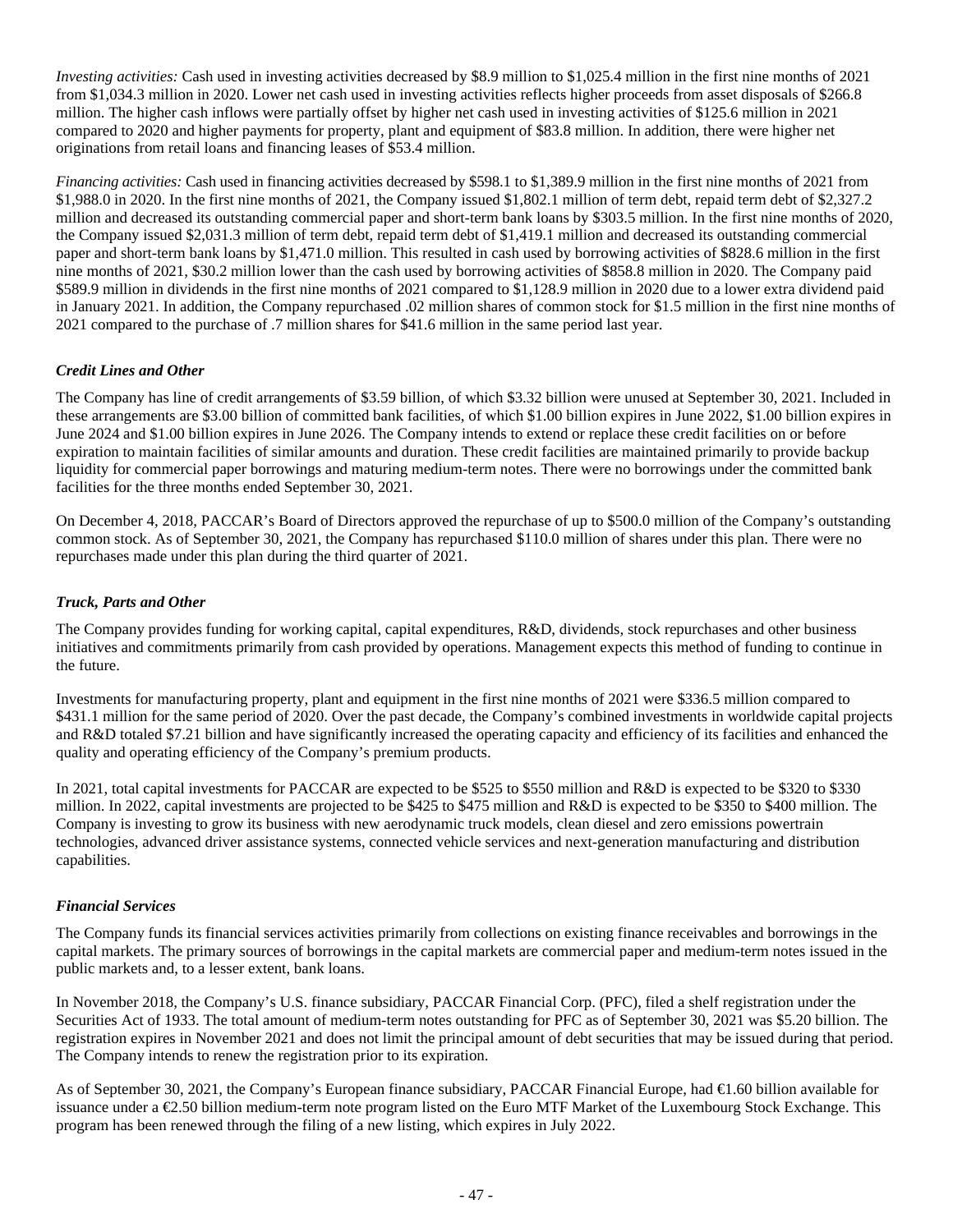In August 2021, PACCAR Financial Mexico registered a 10.00 billion peso program with the Comision Nacional Bancaria y de Valores to issue medium-term notes and commercial paper. The registration expires in August 2026 and limits the amount of Commercial paper (up to one year) to 5.00 billion pesos. At September 30, 2021, 9.73 billion pesos were available for issuance.

In August 2018, the Company's Australian subsidiary, PACCAR Financial Pty. Ltd. (PFPL), established a medium-term note program. The program does not limit the principal amount of debt securities that may be issued under the program. The total amount of medium-term notes outstanding for PFPL as of September 30, 2021 was 700.0 million Australian dollars.

In May 2021, the Company's Canadian subsidiary, PACCAR Financial Ltd. (PFL Canada), established a medium-term note program. The program does not limit the principal amount of debt securities that may be issued under the program. The total amount of medium-term notes outstanding for PFL Canada as of September 30, 2021 was 150.0 million Canadian dollars.

The Company believes its cash balances and investments, collections on existing finance receivables, committed bank facilities and current investment-grade credit ratings of A+/A1 will continue to provide it with sufficient resources and access to capital markets at competitive interest rates and therefore contribute to the Company maintaining its liquidity and financial stability. In the event of a decrease in the Company's credit ratings or a disruption in the financial markets, the Company may not be able to refinance its maturing debt in the financial markets. In such circumstances, the Company would be exposed to liquidity risk to the degree that the timing of debt maturities differs from the timing of receivable collections from customers. The Company believes its various sources of liquidity, including committed bank facilities, would continue to provide it with sufficient funding resources to service its maturing debt obligations.

### **FORWARD-LOOKING STATEMENTS:**

This report contains "forward-looking statements" within the meaning of the Private Securities Litigation Reform Act of 1995. Forward-looking statements include statements relating to future results of operations or financial position and any other statement that does not relate to any historical or current fact. Such statements are based on currently available operating, financial and other information and are subject to risks and uncertainties that may affect actual results. Risks and uncertainties include, but are not limited to: a significant decline in industry sales; competitive pressures; reduced market share; reduced availability of or higher prices for fuel; increased safety, emissions or other regulations or tariffs resulting in higher costs and/or sales restrictions; currency or commodity price fluctuations; lower used truck prices; insufficient or under-utilization of manufacturing capacity; supplier interruptions; insufficient liquidity in the capital markets; fluctuations in interest rates; changes in the levels of the Financial Services segment new business volume due to unit fluctuations in new PACCAR truck sales or reduced market shares; changes affecting the profitability of truck owners and operators; price changes impacting truck sales prices and residual values; insufficient supplier capacity or access to raw materials and components, including semiconductors; labor disruptions; shortages of commercial truck drivers; increased warranty costs; pandemics; litigation, including EC settlement-related claims; or legislative and governmental regulations. A more detailed description of these and other risks is included under the headings Part I, Item 1A, "Risk Factors" in the Company's Annual Report on Form 10-K for the year ended December 31, 2020 and in Part II, Item 1, "Legal Proceedings" and Part II, Item 1A, "Risk Factors" of this Quarterly Report on Form 10-Q.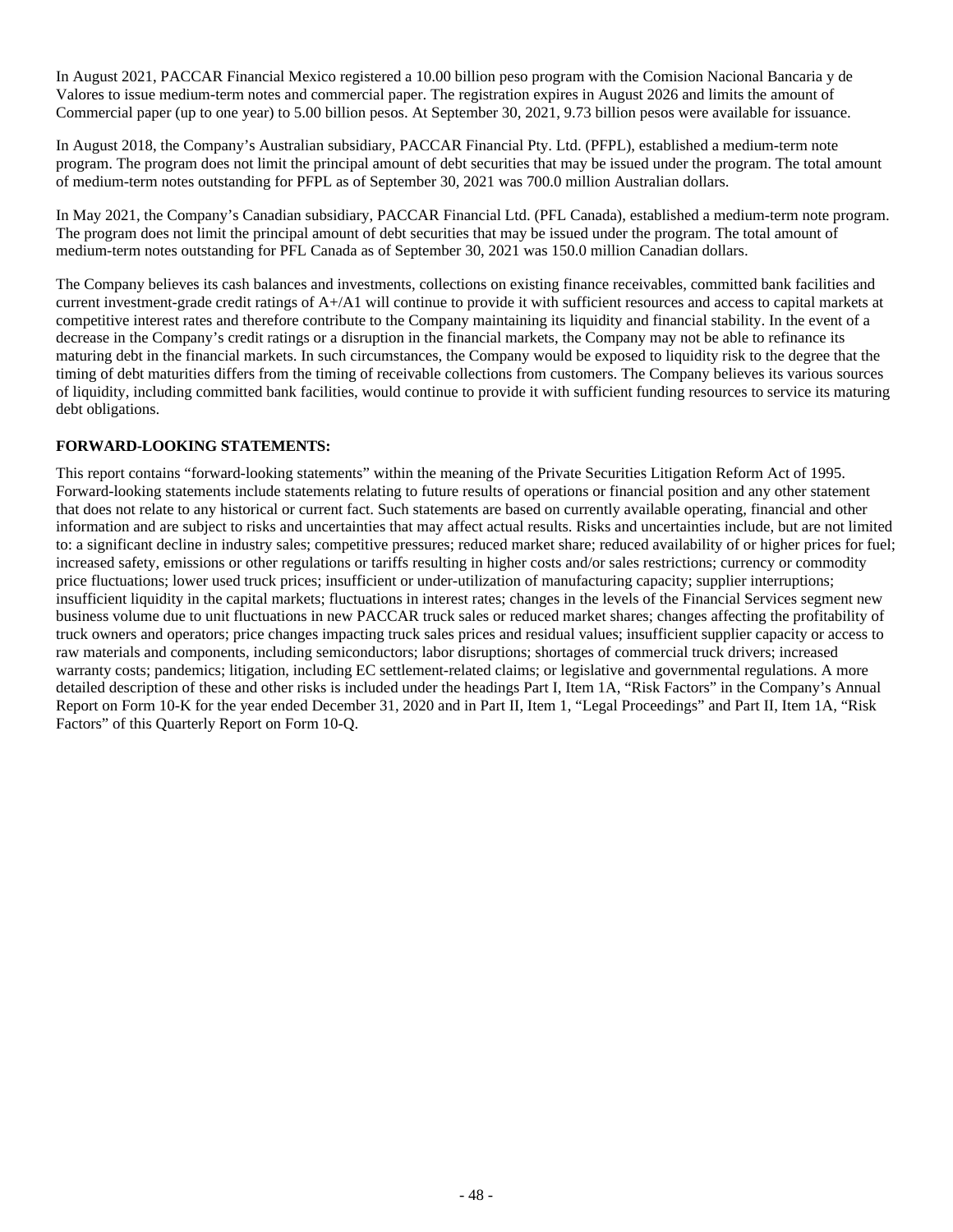### <span id="page-48-0"></span>**ITEM 3. QUANTITATIVE AND QUALITATIVE DISCLOSURES ABOUT MARKET RISK**

There were no material changes in the Company's market risk during the nine months ended September 30, 2021. For additional information, refer to Item 7A as presented in the 2020 Annual Report on Form 10-K.

### <span id="page-48-1"></span>**ITEM 4. CONTROLS AND PROCEDURES**

The Company's management, with the participation of the Principal Executive Officer and Principal Financial Officer, conducted an evaluation of the effectiveness of the Company's disclosure controls and procedures (as defined in Exchange Act Rule 13a-15(e)) as of the period covered by this report. Based on that evaluation, the Principal Executive Officer and Principal Financial Officer concluded that the Company's disclosure controls and procedures were effective as of the end of the period covered by this report.

There have been no changes in the Company's internal controls over financial reporting that occurred during the fiscal quarter covered by this quarterly report that have materially affected, or are reasonably likely to materially affect, the Company's internal control over financial reporting.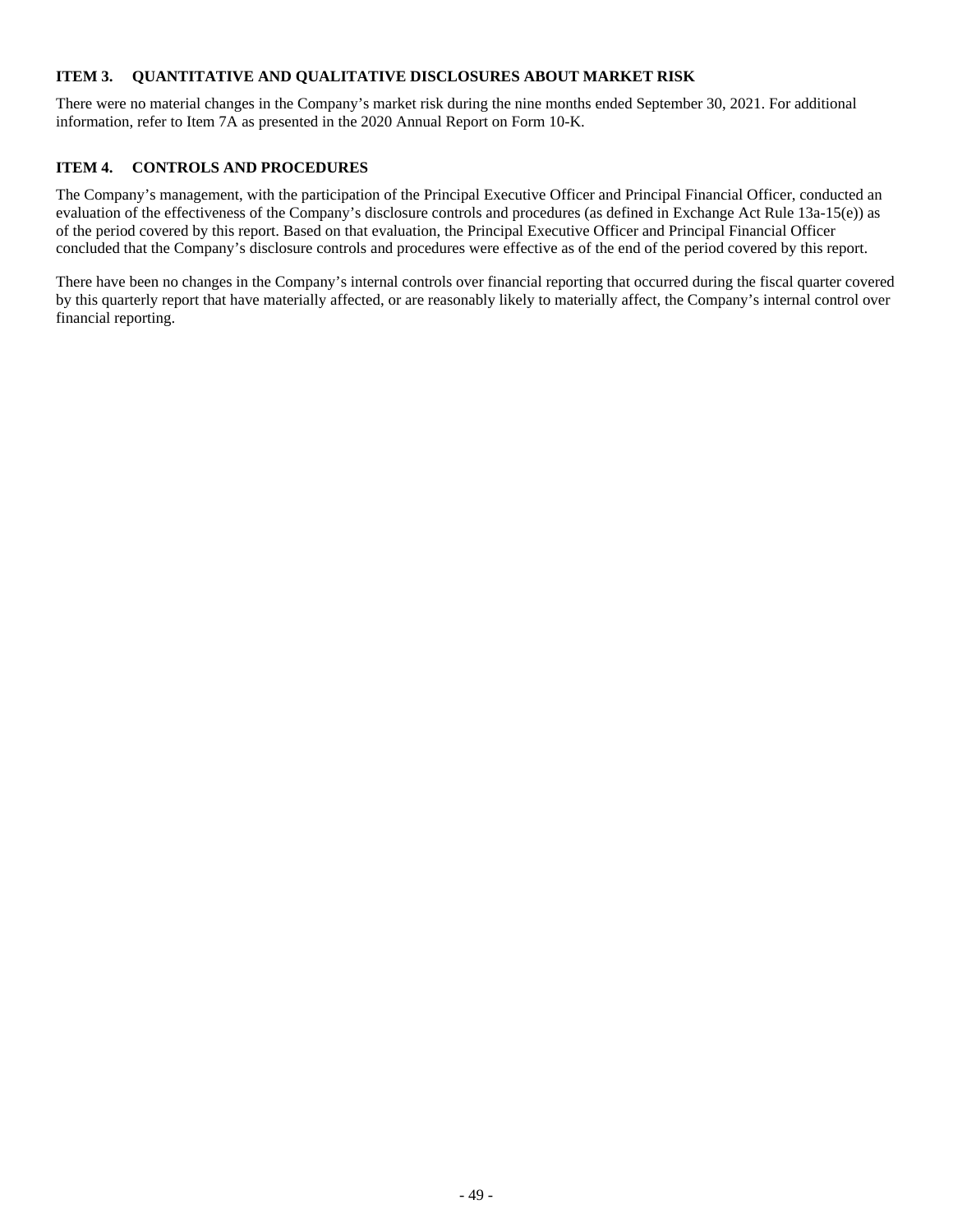### <span id="page-49-0"></span>**PART II – OTHER INFORMATION**

<span id="page-49-1"></span>For Items 3, 4 and 5, there was no reportable information for the nine months ended September 30, 2021.

### **ITEM 1. LEGAL PROCEEDINGS**

Refer to Note M – "Commitments and Contingencies" in the Notes to Consolidated Financial Statements (Part I, Item 1) for discussion on litigation matters, which is incorporated by reference herein.

### <span id="page-49-2"></span>**ITEM 1A. RISK FACTORS**

For information regarding risk factors, refer to Part I, Item 1A as presented in the 2020 Annual Report on Form 10-K. There have been no material changes in the Company's risk factors during the nine months ended September 30, 2021, except that the second paragraph of the risk factor titled "Production Costs and Supplier Capacity" is replaced with the following:

The Company has been affected by an industry-wide undersupply of semiconductors. The Company anticipates this semiconductor shortage will continue to temper deliveries in the fourth quarter of the year and into 2022.

### **ITEM 2. UNREGISTERED SALES OF EQUITY SECURITIES AND USE OF PROCEEDS**

For Items 2(a) and (b), there was no reportable information for the nine months ended September 30, 2021.

(c) Issuer purchases of equity securities.

On December 4, 2018, PACCAR's Board of Directors approved the repurchase of up to \$500.0 million of the Company's outstanding common stock. As of September 30, 2021, the Company has repurchased \$110.0 million of shares under this plan. There were no repurchases made under this plan during the third quarter of 2021.

### <span id="page-49-4"></span>**ITEM 6. EXHIBITS**

Any exhibits filed herewith are listed in the accompanying index to exhibits.

### <span id="page-49-5"></span><span id="page-49-3"></span>**INDEX TO EXHIBITS**

| <b>Exhibit</b> |      | <b>Number Exhibit Description</b>                                                                                                                                                             | Form   | <b>Date of First Filing</b>  | <b>Exhibit</b><br><b>Number</b> | <b>File Number</b> |  |  |  |  |
|----------------|------|-----------------------------------------------------------------------------------------------------------------------------------------------------------------------------------------------|--------|------------------------------|---------------------------------|--------------------|--|--|--|--|
| $(3)$ (i)      |      | Articles of Incorporation:                                                                                                                                                                    |        |                              |                                 |                    |  |  |  |  |
|                |      | Amended and Restated Certificate of Incorporation of<br>PACCAR Inc                                                                                                                            | $8-K$  | May 4, 2018                  | 3(i)                            | 001-14817          |  |  |  |  |
|                |      | Certificate of Amendment of the Amended and Restated<br>Certificate of Incorporation of PACCAR Inc                                                                                            | $8-K$  | April 24, 2020               | 3(i)                            | 001-14817          |  |  |  |  |
|                | (ii) | Bylaws:                                                                                                                                                                                       |        |                              |                                 |                    |  |  |  |  |
|                |      | Sixth Amended and Restated Bylaws of PACCAR Inc                                                                                                                                               | $8-K$  | December 7,<br>2018          | 3(ii)                           | 001-14817          |  |  |  |  |
| (4)            |      | Instruments defining the rights of security holders, including indentures**:                                                                                                                  |        |                              |                                 |                    |  |  |  |  |
|                | (a)  | Indenture for Senior Debt Securities dated as of November 20, S-3<br>2009 between PACCAR Financial Corp. and The Bank of New<br>York Mellon Trust Company, N.A.                               |        | November 20.<br>2009         | 4.1                             | 333-163273         |  |  |  |  |
| (b)            |      | Forms of Medium-Term Note, Series O (PACCAR Financial<br>Corp.)                                                                                                                               | $S-3$  | November 5, 2015 4.2 and 4.3 |                                 | 333-207838         |  |  |  |  |
|                | (c)  | Forms of Medium-Term Note, Series P (PACCAR Financial<br>Corp.)                                                                                                                               | $S-3$  | November 2, 2018 4.2 and 4.3 |                                 | 333-228141         |  |  |  |  |
|                | (d)  | Terms and Conditions of the Notes applicable to the<br>€2,500,000,000 Medium Term Note Programme of PACCAR<br>Financial Europe B.V. set forth in the Listing Particulars dated<br>May 9, 2018 | $10-Q$ | August 3, 2018               | 4(h)                            | 001-14817          |  |  |  |  |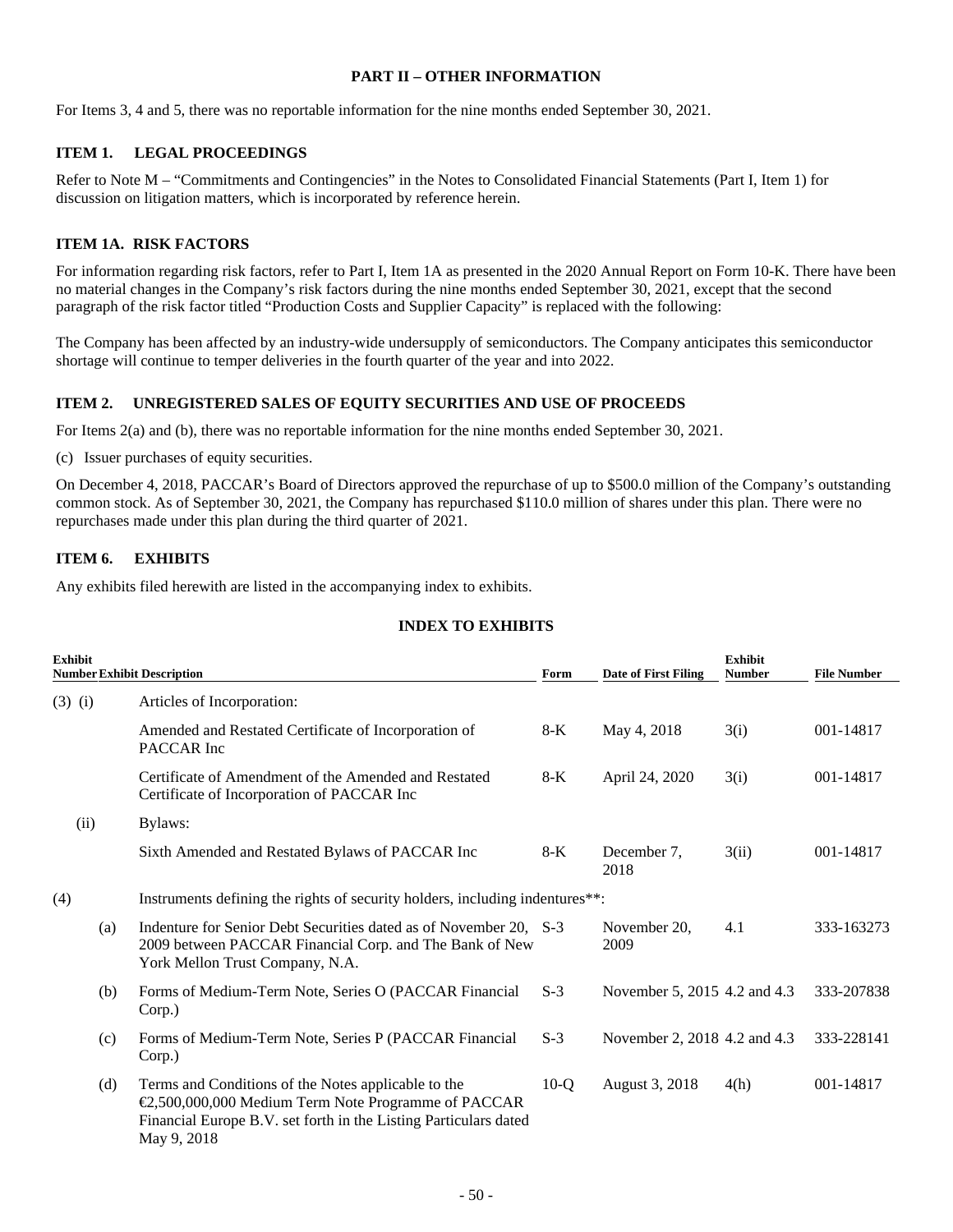| <b>Exhibit</b> |       |                                                                                                                                                                                                                                                                                                                                                                                                                          |        |                             | <b>Exhibit</b>       |                    |
|----------------|-------|--------------------------------------------------------------------------------------------------------------------------------------------------------------------------------------------------------------------------------------------------------------------------------------------------------------------------------------------------------------------------------------------------------------------------|--------|-----------------------------|----------------------|--------------------|
|                |       | <b>Number Exhibit Description</b>                                                                                                                                                                                                                                                                                                                                                                                        | Form   | <b>Date of First Filing</b> | <b>Number</b>        | <b>File Number</b> |
|                | (e)   | Terms and Conditions of the Notes applicable to the<br>€2,500,000,000 Medium Term Note Programme of PACCAR<br>Financial Europe B.V. set forth in the Listing Particulars dated<br>July 4, 2019                                                                                                                                                                                                                           | $10-Q$ | October 30, 2019            | 4(i)                 | 001-14817          |
|                | (f)   | Terms and Conditions of the Notes applicable to the<br>€2,500,000,000 Medium Term Note Programme of PACCAR<br>Financial Europe B.V. set forth in the Information<br>Memorandum dated May 29, 2020                                                                                                                                                                                                                        | $10-Q$ | August 3, 2020              | 4(h)                 | 001-14817          |
|                | (g)   | Terms and Conditions of the Notes applicable to the<br>€2,500,000,000 Medium Term Note Programme of PACCAR<br>Financial Europe B.V. set forth in the Information<br>Memorandum dated July 15, 2021                                                                                                                                                                                                                       | $10-Q$ | August 2, 2021              | 4(g)                 | 001-14817          |
|                | (h)   | Description of the Registrant's Securities Registered Pursuant 10-K<br>to Section 12 of the Securities Exchange Act of 1934                                                                                                                                                                                                                                                                                              |        | February 19, 2020 4(j)      |                      | 001-14817          |
|                | $***$ | Pursuant to the Instructions to Exhibits, certain instruments defining the rights of holders of long-term debt securities of<br>the Company and its wholly owned subsidiaries are not filed because the total amount of securities authorized under any<br>such instrument does not exceed 10 percent of the Company's total assets. The Company will file copies of such<br>instruments upon request of the Commission. |        |                             |                      |                    |
| (10)           |       | <b>Material Contracts:</b>                                                                                                                                                                                                                                                                                                                                                                                               |        |                             |                      |                    |
|                | (a)   | PACCAR Inc Amended and Restated Supplemental Retirement 10-K<br>Plan                                                                                                                                                                                                                                                                                                                                                     |        | February 27, 2009 10(a)     |                      | 001-14817          |
|                | (b)   | Amended and Restated Deferred Compensation Plan                                                                                                                                                                                                                                                                                                                                                                          | $10-Q$ | May 10, 2012                | 10(b)                | 001-14817          |
|                | (c)   | Deferred Incentive Compensation Plan (Amended and Restated 10-K)<br>as of December 31, 2004)                                                                                                                                                                                                                                                                                                                             |        | February 27, 2006 10(b)     |                      | 001-14817          |
|                | (d)   | Second Amended and Restated PACCAR Inc Restricted Stock DEF14A March 14, 2014<br>and Deferred Compensation Plan for Non-Employee Directors                                                                                                                                                                                                                                                                               |        |                             | Appendix A 001-14817 |                    |
|                | (e)   | PACCAR Inc Restricted Stock and Deferred Compensation<br>Plan for Non-Employee Directors, Form of Deferred Restricted<br>Stock Unit Agreement for Non-Employee Directors                                                                                                                                                                                                                                                 | $8-K$  | December 10,<br>2007        | 99.3                 | 001-14817          |
|                | (f)   | Amendment to Compensatory Arrangement with Non-<br><b>Employee Directors</b>                                                                                                                                                                                                                                                                                                                                             | $10-K$ | February 26, 2015 $10(g)$   |                      | 001-14817          |
|                | (g)   | PACCAR Inc Senior Executive Yearly Incentive<br><b>Compensation Plan</b>                                                                                                                                                                                                                                                                                                                                                 | $10-K$ | February 19, 2020 $10(g)$   |                      | 001-14817          |
|                | (h)   | PACCAR Inc Long Term Incentive Plan                                                                                                                                                                                                                                                                                                                                                                                      | $10-K$ | February 19, 2020 10(h)     |                      | 001-14817          |
|                | (i)   | Amendment One to PACCAR Inc Long Term Incentive Plan,<br>Nonstatutory Stock Option Agreement and Form of Option<br><b>Grant Agreement</b>                                                                                                                                                                                                                                                                                | $10-Q$ | August 7, 2013              | 10(k)                | 001-14817          |
|                | (j)   | PACCAR Inc Long Term Incentive Plan, 2018 Form of<br><b>Restricted Stock Award Agreement</b>                                                                                                                                                                                                                                                                                                                             | $10-K$ | February 21, 2019 10(m)     |                      | 001-14817          |
|                | (k)   | PACCAR Inc Long Term Incentive Plan, Form of Restricted<br><b>Stock Unit Agreement</b>                                                                                                                                                                                                                                                                                                                                   | $10-K$ | February 21, 2019 10(n)     |                      | 001-14817          |
|                | (1)   | PACCAR Inc Savings Investment Plan, Amendment and<br>Restatement effective September 1, 2016                                                                                                                                                                                                                                                                                                                             | $10-Q$ | November 4, 2016 $10(q)$    |                      | 001-14817          |
|                | (m)   | Memorandum of Understanding, dated as of May 11, 2007, by<br>and among PACCAR Engine Company, the State of Mississippi<br>and certain state and local supporting governmental entities                                                                                                                                                                                                                                   | $8-K$  | May 16, 2007                | 10.1                 | 001-14817          |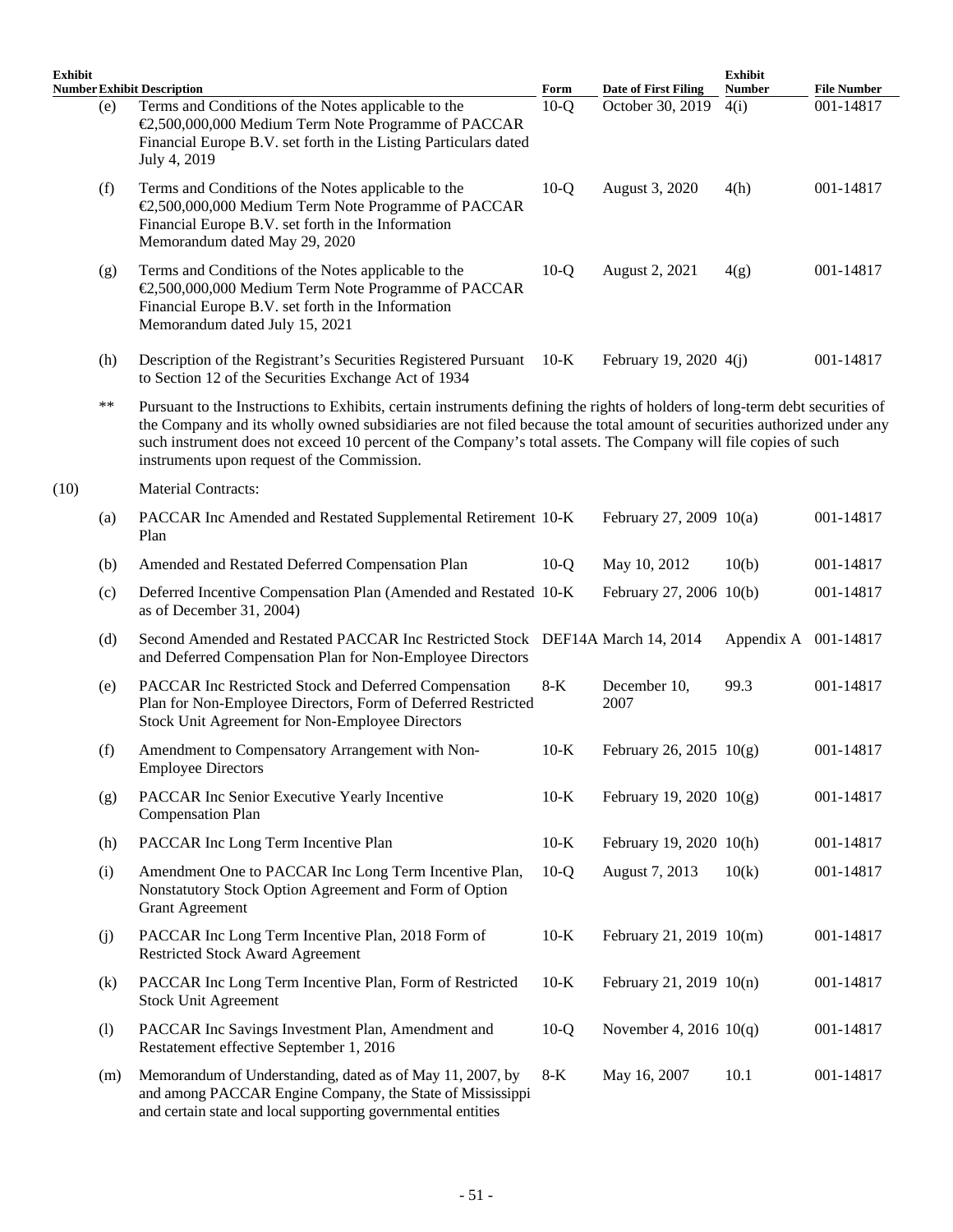| <b>Exhibit</b><br><b>Number Exhibit Description</b> |                                                                                                                                                                                                                                                | Form   | <b>Date of First Filing</b> | <b>Exhibit</b><br><b>Number</b> | <b>File Number</b> |
|-----------------------------------------------------|------------------------------------------------------------------------------------------------------------------------------------------------------------------------------------------------------------------------------------------------|--------|-----------------------------|---------------------------------|--------------------|
| (n)                                                 | Letter Waiver Dated as of July 22, 2008 amending the<br>Memorandum of Understanding, dated as of May 11, 2007, by<br>and among PACCAR Engine Company, the State of Mississippi<br>and certain state and local supporting governmental entities | $10-Q$ | October 27, 2008            | 10 <sub>(o)</sub>               | 001-14817          |
| $\left( 0 \right)$                                  | Second Amendment to Memorandum of Understanding dated<br>as of September 26, 2013, by and among PACCAR Engine<br>Company, the Mississippi Development Authority and the<br>Mississippi Major Economic Impact Authority                         | $10-o$ | November 7, 2013 10(u)      |                                 | 001-14817          |
| (p)                                                 | Third Amendment to Memorandum of Understanding dated as 10-K<br>of November 12, 2019, by and among PACCAR Engine<br>Company, the Mississippi Development Authority and the<br>Mississippi Major Economic Impact Authority                      |        | February 19, 2020 10(r)     |                                 | 001-14817          |
| (q)                                                 | Second Amended and Restated PACCAR Inc Restricted Stock 10-K<br>and Deferred Compensation Plan for Non-Employee Directors,<br>Form of Amended Deferred Restricted Stock Unit Grant<br>Agreement                                                |        | February 26, 2015 10(t)     |                                 | 001-14817          |
| (r)                                                 | Second Amended and Restated PACCAR Inc Restricted Stock 10-K<br>and Deferred Compensation Plan for Non-Employee Directors,<br>Form of Amended Restricted Stock Grant Agreement                                                                 |        | February 26, 2015 10(u)     |                                 | 001-14817          |
| (31)                                                | Rule 13a-14(a)/15d-14(a) Certifications:                                                                                                                                                                                                       |        |                             |                                 |                    |
| (a)                                                 | Certification of Principal Executive Officer*                                                                                                                                                                                                  |        |                             |                                 |                    |
| (b)                                                 | Certification of Principal Financial Officer*                                                                                                                                                                                                  |        |                             |                                 |                    |
| (32)                                                | Section 1350 Certifications:                                                                                                                                                                                                                   |        |                             |                                 |                    |
|                                                     | Certification pursuant to rule 13a-14(b) and section 906 of the Sarbanes-Oxley Act of 2002 (18 U.S.C. section 1350)*                                                                                                                           |        |                             |                                 |                    |
| $(101.$ INS $)$                                     | Inline XBRL Instance Document - the instance document does not appear in the Interactive Data File because its XBRL<br>tags are embedded within the Inline XBRL document.                                                                      |        |                             |                                 |                    |
| $(101.$ SCH $)$                                     | Inline XBRL Taxonomy Extension Schema Document*                                                                                                                                                                                                |        |                             |                                 |                    |
| (101.CAL)                                           | Inline XBRL Taxonomy Extension Calculation Linkbase Document*                                                                                                                                                                                  |        |                             |                                 |                    |
| (101.DEF)                                           | Inline XBRL Taxonomy Extension Definition Linkbase Document*                                                                                                                                                                                   |        |                             |                                 |                    |
| (101.LAB)                                           | Inline XBRL Taxonomy Extension Label Linkbase Document*                                                                                                                                                                                        |        |                             |                                 |                    |
| (101.PRE)                                           | Inline XBRL Taxonomy Extension Presentation Linkbase Document*                                                                                                                                                                                 |        |                             |                                 |                    |
| (104)                                               | Cover Page Interactive Data File (formatted as inline XBRL and contained in Exhibit 101)*                                                                                                                                                      |        |                             |                                 |                    |

\* filed herewith